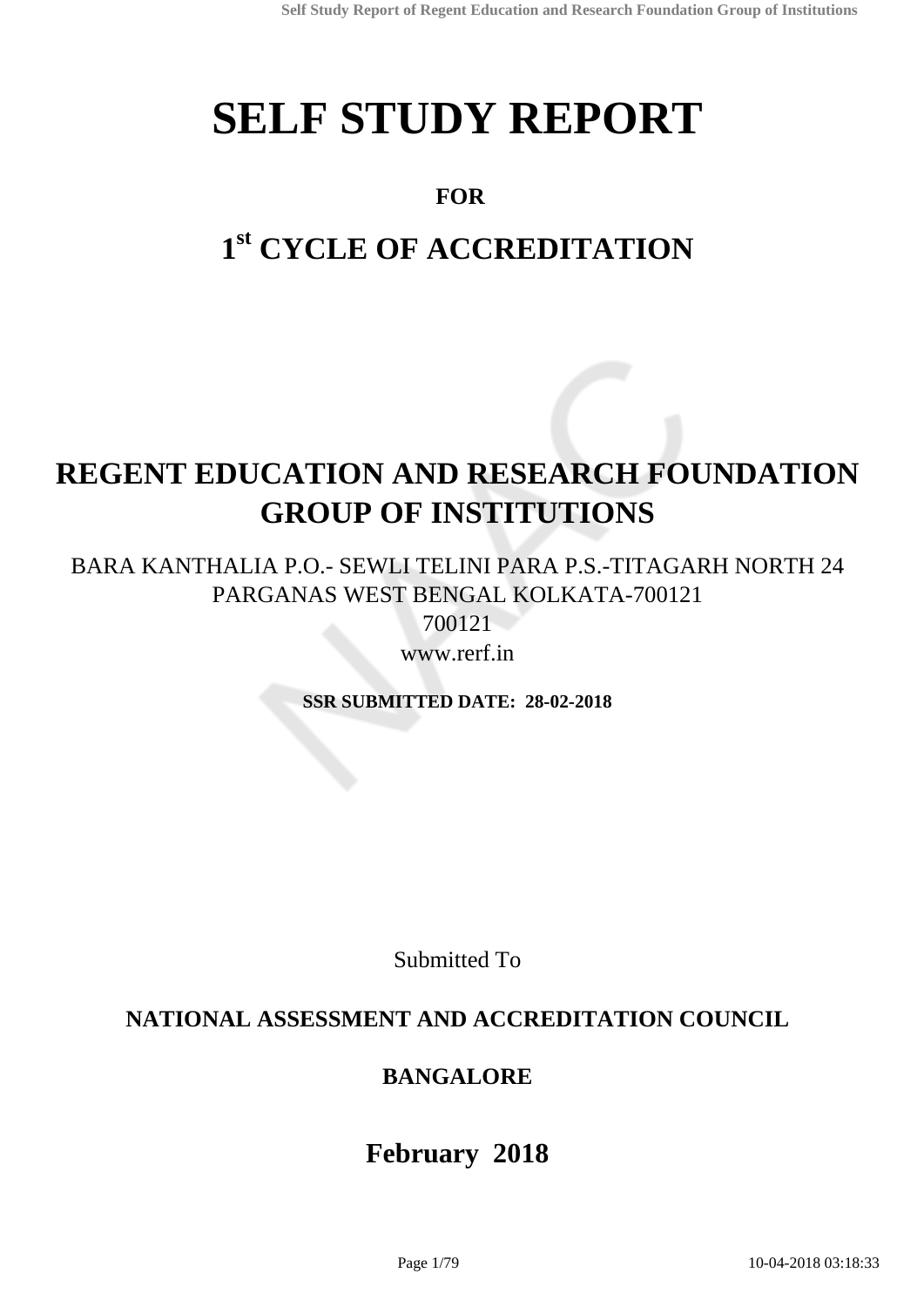# **1. EXECUTIVE SUMMARY**

# **1.1 INTRODUCTION**

**Regent Education and Research Foundation Group of Institutions (RERF)** was established in 2009*.* This great institution dedicated to provide top-quality technical education with the motto of caring students for their future goals and aspirations. The Institute started with the approval of five B.Tech courses viz. Computer Science and Engineering (CSE), Electronics and Communication Engineering (ECE), Electrical Engineering (EE) , Electrical and Electronics Engineering(EEE) and Civil Engineering . During its glorious journey, the Institute has strived towards excellence with the successful addition of one UG course viz Mechanical Engineering (ME) two more Diploma courses viz. Electrical Engineering (DEE) and Civil Engineering (DCE) and two PG courses viz. Master in Computer Application (MCA), Master in Business Administration (MBA). All the courses are approved by AICTE, Govt. of India and affiliated to the West Bengal University of Technology (WBUT), Govt. of West Bengal. The Institute is located at the industrial hub of Barrackpore, well connected by road and railway and in near proximity to Kolkata International Airport and to Howrah, Sealdah and Kolkata railway stations, which are the gateway to enter the city of joy. The Institute is surrounded by a lush green environment. The landscape and garden are beautifully maintained to refresh the mind of the students and teachers. The entire campus is smoking free & plastic free to ensure an eco-friendly and pollution free environment. The college has an enrollment of 1000 plus students pursuing various degree engineering courses.

#### **Vision**

Nurture students to attain the highest level of academic knowledge, applied learning and performance skills to ensure rewarding personal lives and careers while contributing to the community and economic progress in our diverse and changing democratic society.

#### **Mission**

Create strong and effective institutions that provide a healthy learning environment through incentives that cause a high standard of student accomplishment as measured by a well-founded, reliable accountability structure.

# **1.2 Strength, Weakness, Opportunity and Challenges(SWOC)**

#### **Institutional Strength**

- 1. Equal emphasis on co-curricular and value added programs on Emerging Technology
- 2. High focus on building entrepreneurship development and employability skills
- 3. Encouragement of faculty for research, advancement of qualification through liberal incentive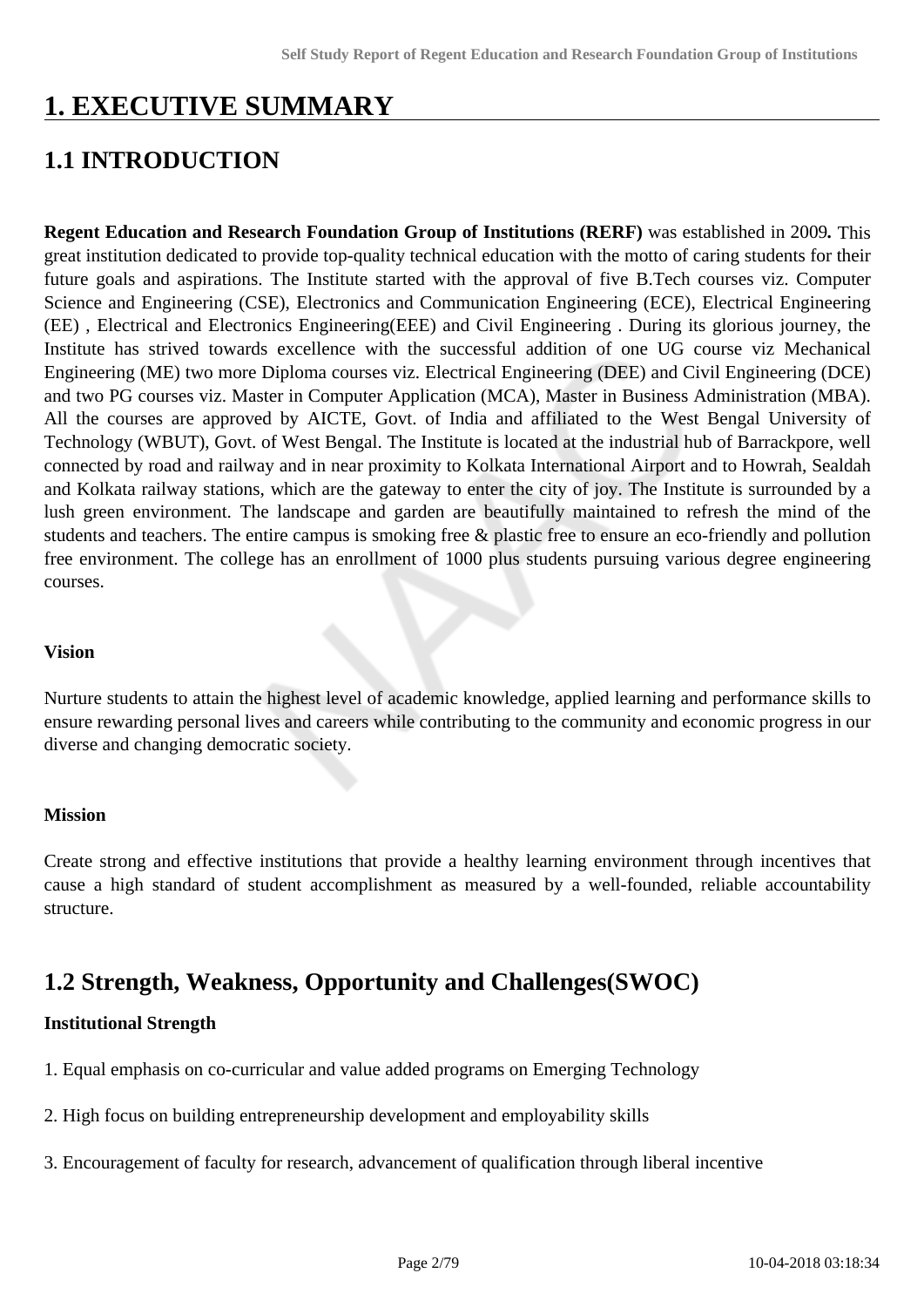#### policies

- 4. Strong Intellectual Capital base
- 5. Strong student feedback system
- 6. Quality of work life leading to High faculty retention
- 7. High and consistent academic achievements of students –University
- 8. Strong Industrial linkage by having active MoU's with the Industry
- 9. State of Art computing facilities / lab infrastructure / Internet Connectivity
- 10. Active Hobby clubs of students in each department to encourage Innovation & to gain

practical hands on experience

- 11. Strong student mentoring/counselling system
- 12. Technology Business Incubator

#### **Institutional Weakness**

- 1. Limited space for further expansion of facilities
- 2. International Collaboration
- 3. Patent registration
- 4. Flexibility in academic curricula
- 5. Domicile Issue in the admission process
- 6. Location of the Campus

#### **Institutional Opportunity**

- 1. Faculty student exchange programme with foreign universities
- 2. Collaboration with Institutes of repute & foreign universities for student-faculty exchange program
- 3. To increase Institute's visibility at National & International level
- 4. Focus on International Research collaboration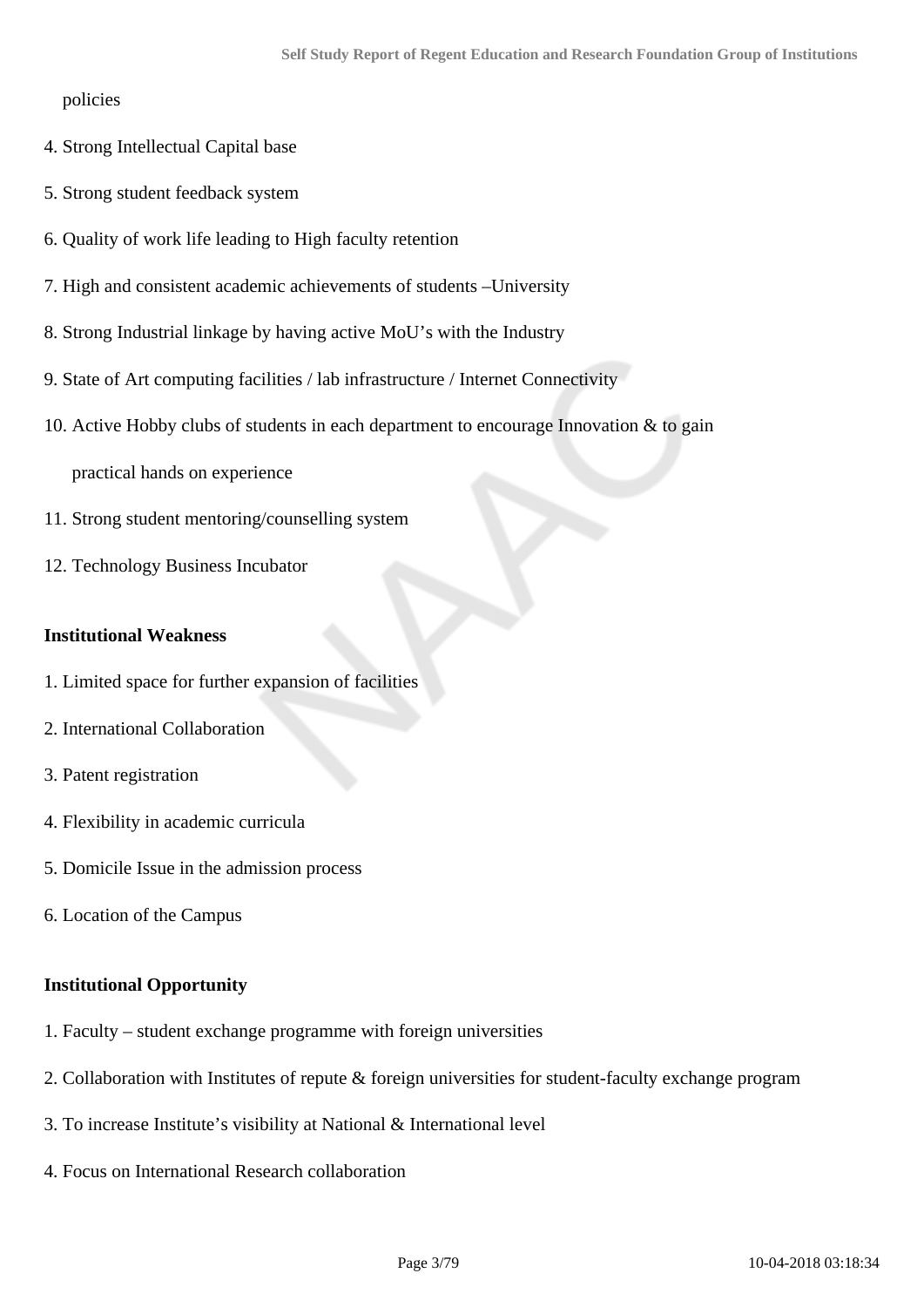- 5. Student Internship programme at foreign university
- 6. To get the status of Autonomous Institute

7. Developing skill centre for vocational/ Advanced Skill/Research Centre in creation of more Centre's of Excellence (CoE)

#### **Institutional Challenge**

1. To make 100% students employable for reputed Industry

2. Major Gap in curricula as per Industry standards and not able to modify it as per market needs

- 3. Keeping pace with technological advancement
- 4. To motivate faculty for New Product Development/Research/R&D/Innovation
- 5. To attract eminent researchers & academicians in Campus

### **1.3 CRITERIA WISE SUMMARY**

#### **Curricular Aspects**

The institute offers B.Tech Degree courses in seven disciplines i.e. Computer Science & Engineering, Electronics & Communication Engineering, Electrical & Electronics Engineering, Electrical Engineering, Mechanical Engineering and Civil Engineering in addition to MCA, MBA degree courses to meet the varied aspirations of the students. All undergraduate eligible and MBA, MCA programmes are recongnized by AICTE . The process of curriculum design, development, feedback/updates and academic flexibilities are governed by rules and regulations of affiliating university, MAKAUT. The Institute's involvement on such issues do take place with the university on need basis

#### **Teaching-learning and Evaluation**

Student intake catering diverse needs and demography of population of W.B. is governed by MAKAUT defined processes. Teaching learning and evaluation system is strictly followed as per the MAKAUT guidelines. Nonetheless, the institute is able to maintain high standards of conducive academic environment, processes and procedures, quality of faculty members and technical infrastructure for effective learning and self development.

#### **Research, Innovations and Extension**

The institute believes that quality teaching by its classroom performers comes out from their in-depth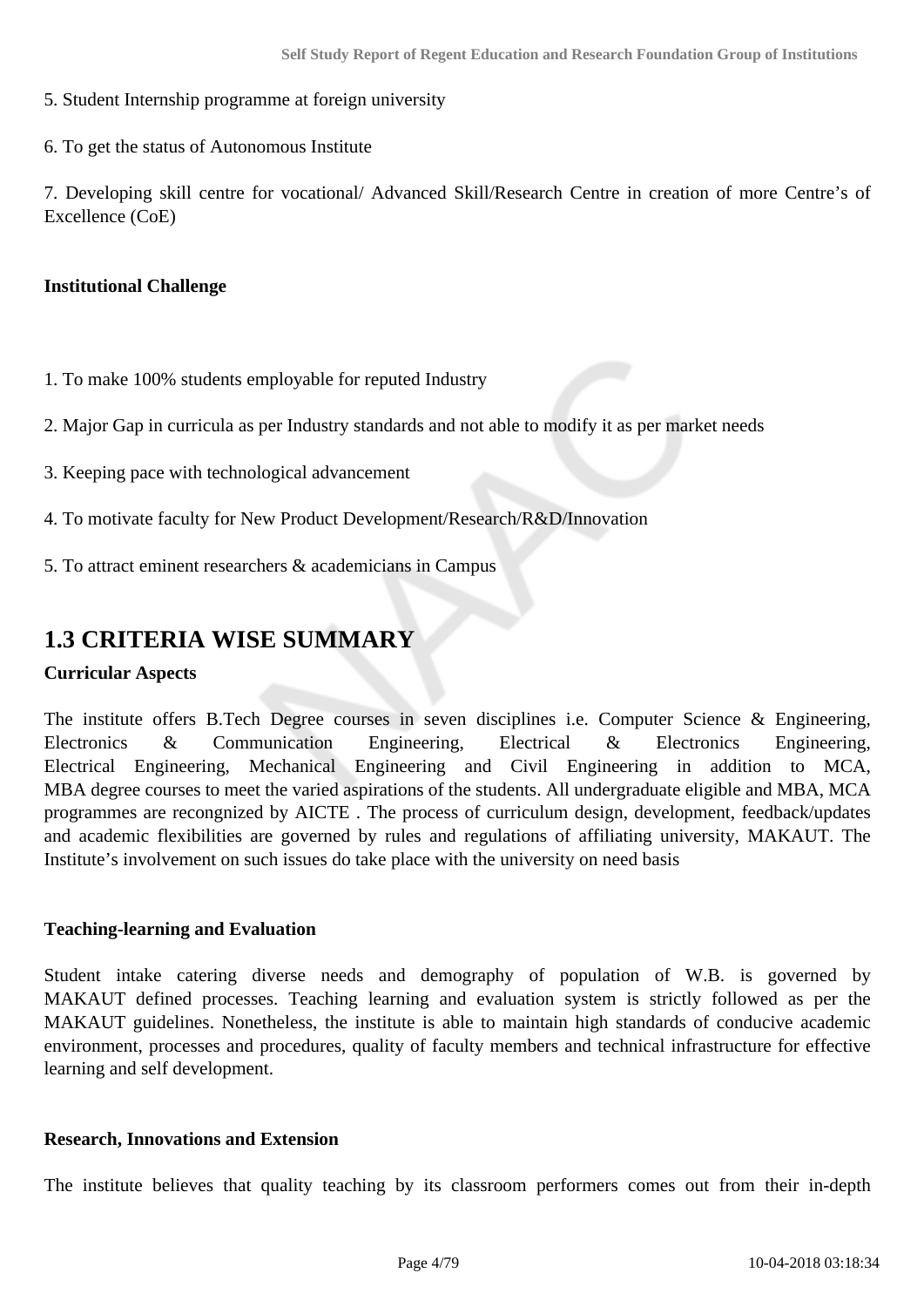knowledge base and quality of research outcomes. Accordingly all out support is provided to faculty members to pursue higher studies, research and consultancy. Research work of exceptional standard publications/ innovations etc are also rewarded financially. In addition the aspect of education with emphasis on community service to underprivileged /socially disadvantaged demography of the population, with an eye on rural mass has been also an important component of institute's values of imparting education. Fairly good amount of efforts are pursued to fulfill its corporate social responsibilities to populous of nearby villages through the platform of NSS and local student bodies.

#### **Infrastructure and Learning Resources**

The academic building are well equipped with adequate audio visual aid lecture theatres/ class rooms, laboratories, central computing facility, computer and language labs, central library, seminar/conference halls etc. to facilitate conduct of courses in a befitting manner. The campus ICT infrastructure includes fully networked LAN based computing systems

#### **Student Support and Progression**

The institute continuously aspires for providing excellent mechanism in support and progression of students in holistic manner. The degree of support may be perceived from the past records for student academic performances, percentage of placement, dropout rate, student success % in all India competitive examinations and enrollment in higher studies, recognition of the institute as a piece of academic excellence by various regulatory bodies

#### **Governance, Leadership and Management**

This part includes details of Institutional Vision and Leadership, Strategy Development and Deployment, Faculty Empowerment Strategies, Financial Management and Resource Mobilization, Internal Quality Assurance System (IQAS)

#### **Institutional Values and Best Practices**

The academia and administrative bodies of the institute are quite proactive and vibrant in devising innovative and sustainable best practices in teaching, learning and evaluation to achieve academic excellence and higher heights of professionalism in higher technical education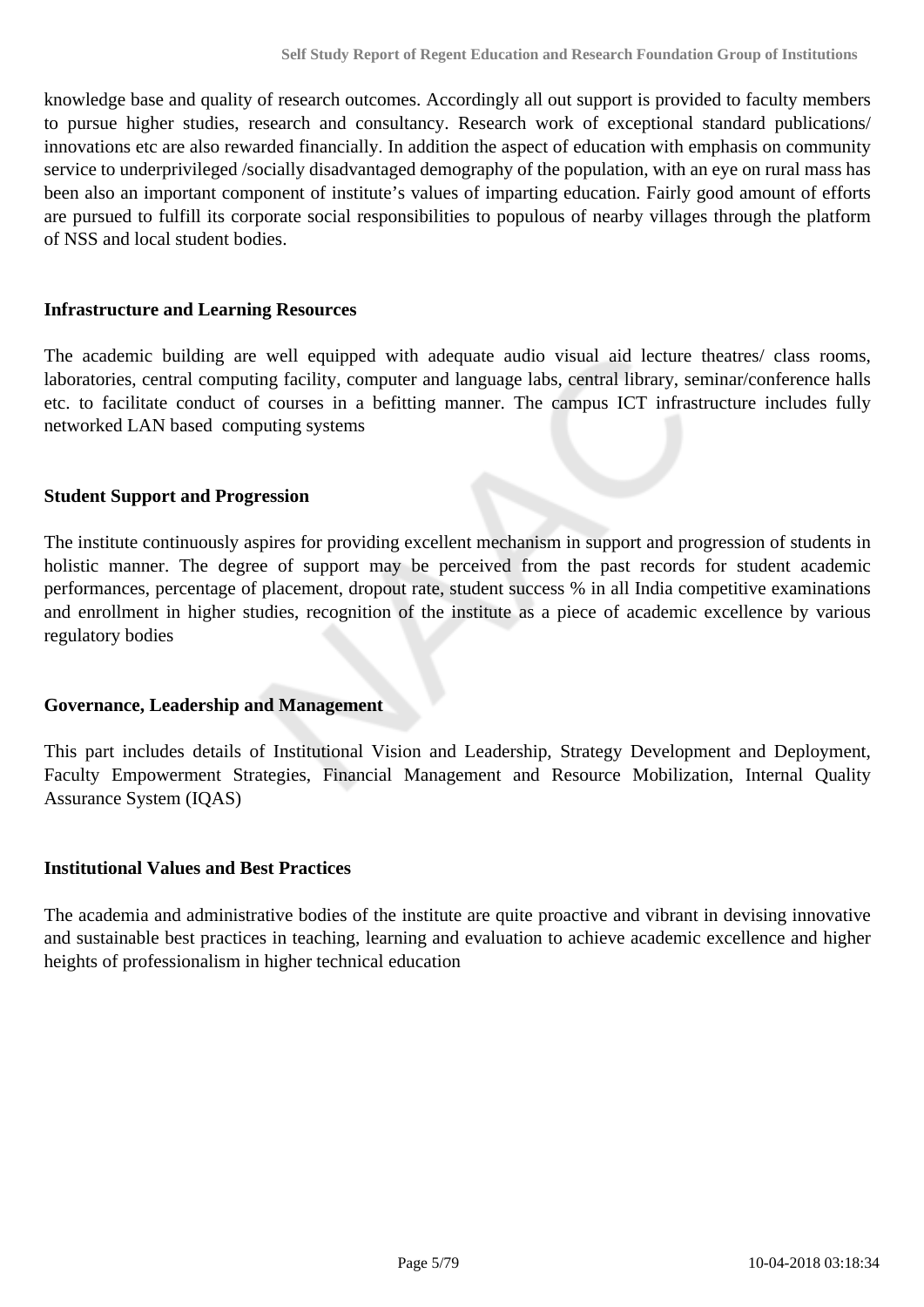# **2. PROFILE**

# **2.1 BASIC INFORMATION**

| Name and Address of the College |                                                                                                          |
|---------------------------------|----------------------------------------------------------------------------------------------------------|
| Name                            | <b>Regent Education and Research Foundation Group</b><br>of Institutions                                 |
| <b>Address</b>                  | BARA KANTHALIA P.O. - SEWLI TELINI<br>PARA P.S.-TITAGARH NORTH 24 PARGANAS<br>WEST BENGAL KOLKATA-700121 |
| City                            | Barrackpore                                                                                              |
| <b>State</b>                    | West Bengal                                                                                              |
| Pin                             | 700121                                                                                                   |
| Website                         | www.rerf.in                                                                                              |

| <b>Contacts for Communication</b> |                              |                                          |               |                          |                               |  |  |  |  |
|-----------------------------------|------------------------------|------------------------------------------|---------------|--------------------------|-------------------------------|--|--|--|--|
| <b>Designation</b>                | <b>Name</b>                  | <b>Telephone with</b><br><b>STD Code</b> | <b>Mobile</b> | Fax                      | Email                         |  |  |  |  |
| Principal                         | Mahuya Das                   | 033-30085432                             | 8599961175    | 033-3008544              | registrar@regent.a<br>c.in    |  |  |  |  |
| Associate<br>Professor            | Sudhindu<br>Bikash<br>Mandal | 033-30085434                             | 7980062052    | $\overline{\phantom{a}}$ | sudhindu.mandal@<br>gmail.com |  |  |  |  |

| <b>Status of the Institution</b> |         |
|----------------------------------|---------|
| <b>Institution Status</b>        | Private |

| Type of Institution |              |
|---------------------|--------------|
| By Gender           | Co-education |
| By Shift            | Regular      |

| Recognized Minority institution            |    |
|--------------------------------------------|----|
| If it is a recognized minroity institution | No |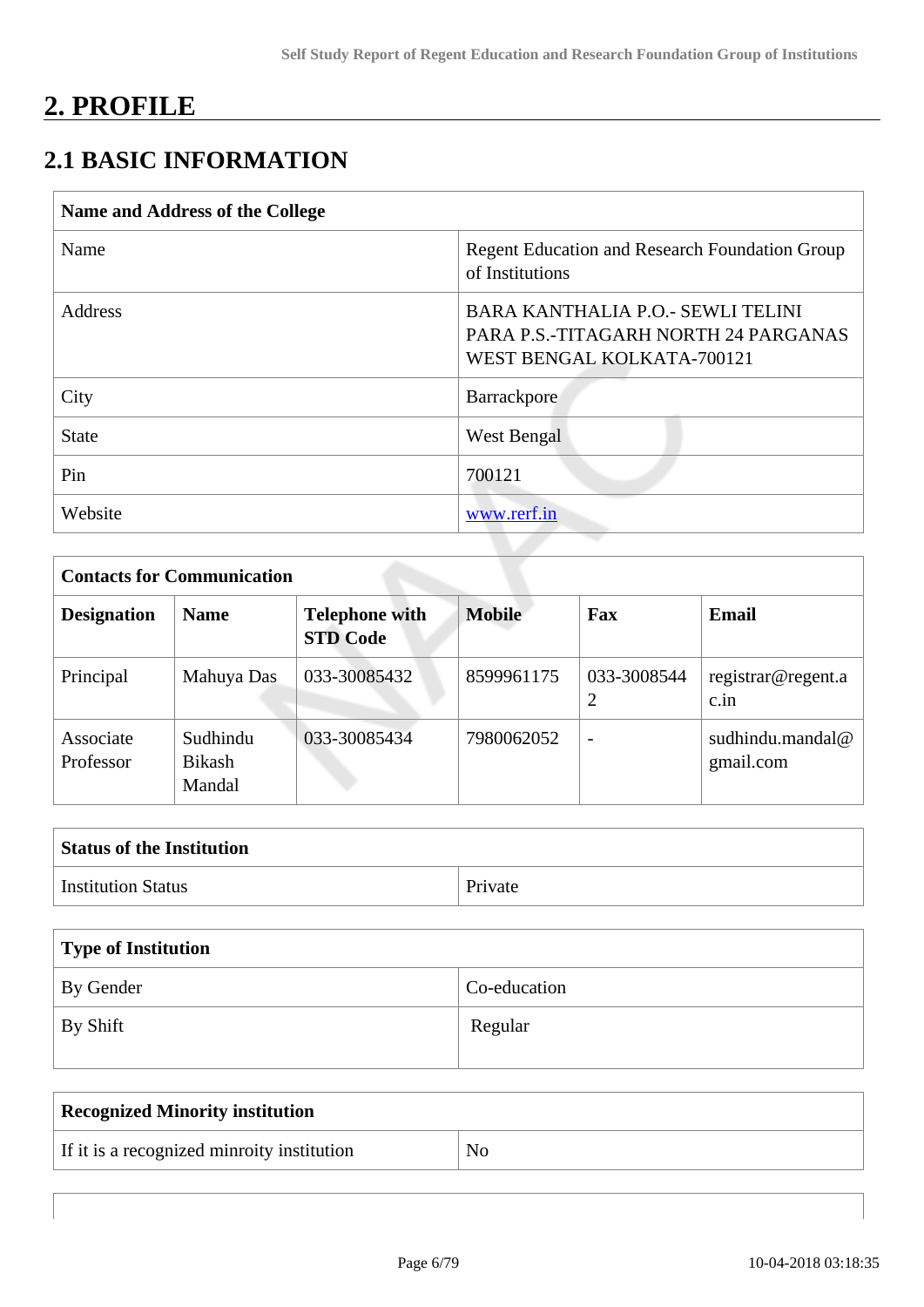| Date of establishment of the college |                                                                                                                             | 30-06-2009                                          |                    |                                                                                                     |  |  |
|--------------------------------------|-----------------------------------------------------------------------------------------------------------------------------|-----------------------------------------------------|--------------------|-----------------------------------------------------------------------------------------------------|--|--|
| college)                             |                                                                                                                             |                                                     |                    | University to which the college is affiliated/ or which governs the college (if it is a constituent |  |  |
| <b>State</b>                         |                                                                                                                             | <b>University name</b>                              |                    | <b>Document</b>                                                                                     |  |  |
| West Bengal                          |                                                                                                                             | Maulana Abul Kalam Azad<br>University of Technology |                    | <b>View Document</b>                                                                                |  |  |
| <b>Details of UGC recognition</b>    |                                                                                                                             |                                                     |                    |                                                                                                     |  |  |
| <b>Under Section</b>                 |                                                                                                                             | Date                                                |                    |                                                                                                     |  |  |
| 2f of UGC                            |                                                                                                                             |                                                     |                    |                                                                                                     |  |  |
| 12B of UGC                           |                                                                                                                             |                                                     |                    |                                                                                                     |  |  |
|                                      |                                                                                                                             |                                                     |                    |                                                                                                     |  |  |
|                                      | Details of recognition/approval by stationary/regulatory bodies like<br>AICTE, NCTE, MCI, DCI, PCI, RCI etc(other than UGC) |                                                     |                    |                                                                                                     |  |  |
| <b>Statutory</b>                     | <b>Recognition/App</b>                                                                                                      | Day, Month and                                      | <b>Validity in</b> | <b>Remarks</b>                                                                                      |  |  |

| <b>Statutory</b><br><b>Regulatory</b><br><b>Authority</b> | <b>Recognition/App</b><br>roval details Inst<br><b>itution/Departme</b><br>nt programme | Day, Month and<br>vear(dd-mm-<br>yyyy) | <b>Validity in</b><br>months | <b>Remarks</b> |
|-----------------------------------------------------------|-----------------------------------------------------------------------------------------|----------------------------------------|------------------------------|----------------|
| <b>AICTE</b>                                              | <b>View Document</b>                                                                    | 10-04-2017                             | 12                           |                |

| <b>Details of autonomy</b>                                                                                                           |    |
|--------------------------------------------------------------------------------------------------------------------------------------|----|
| Does the affiliating university Act provide for<br>conferment of autonomy (as recognized by the<br>UGC), on its affiliated colleges? | No |

| <b>Recognitions</b>                                                                  |    |
|--------------------------------------------------------------------------------------|----|
| Is the College recognized by UGC as a College<br>with Potential for Excellence(CPE)? | No |
| Is the College recognized for its performance by<br>any other governmental agency?   | No |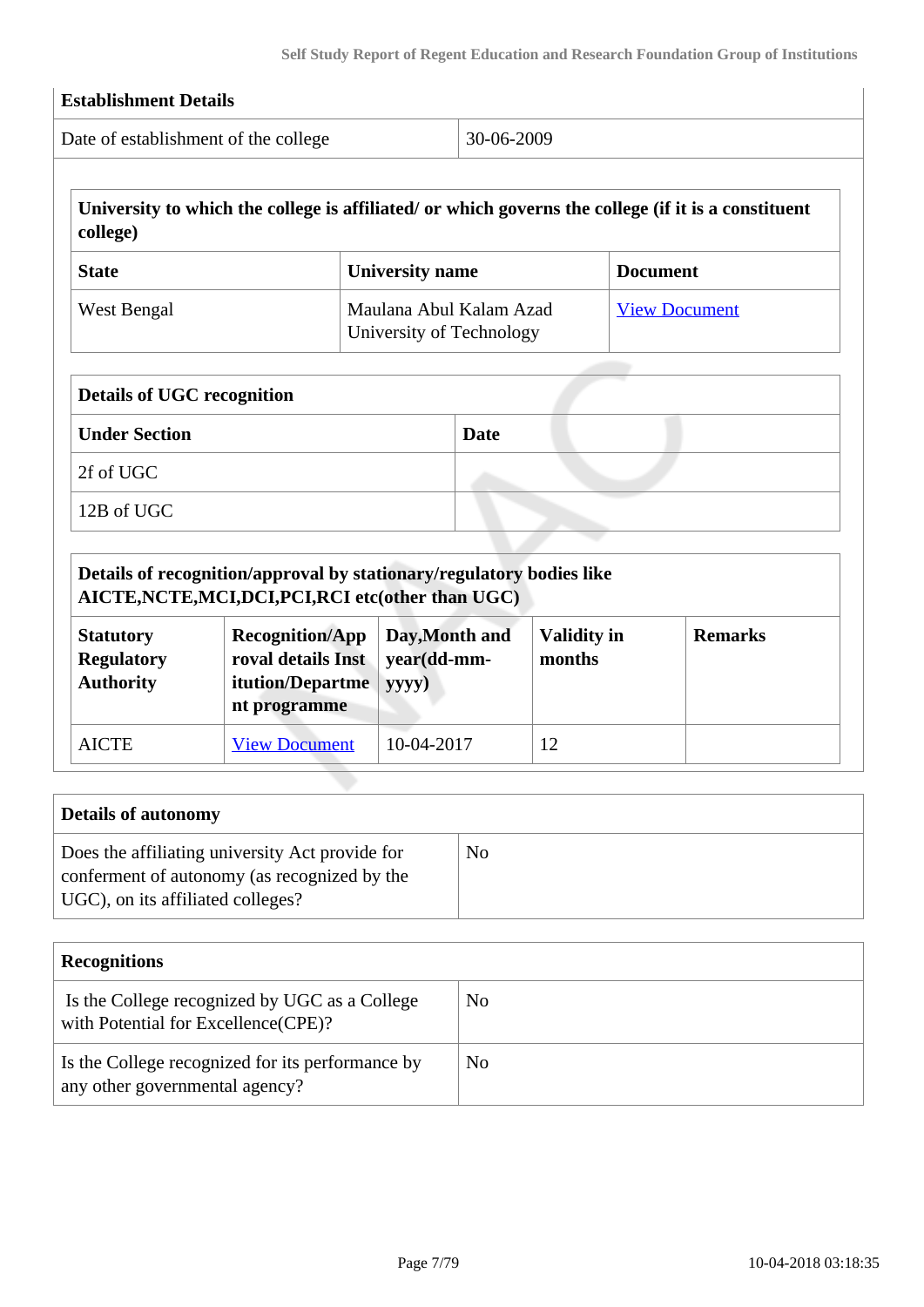| <b>Location and Area of Campus</b> |                                                                                                                                              |           |                                |                             |  |  |  |  |  |
|------------------------------------|----------------------------------------------------------------------------------------------------------------------------------------------|-----------|--------------------------------|-----------------------------|--|--|--|--|--|
| <b>Campus Type</b>                 | <b>Address</b>                                                                                                                               | Location* | <b>Campus Area</b><br>in Acres | Built up Area in<br>sq.mts. |  |  |  |  |  |
| Main campus<br>area                | <b>BARA KANTHALIA P.O.-</b><br><b>SEWLI TELINI PARA</b><br><b>P.S.-TITAGARH NORTH 24</b><br>PARGANAS WEST<br><b>BENGAL</b><br>KOLKATA-700121 | Urban     | 3                              | 27871                       |  |  |  |  |  |

# **2.2 ACADEMIC INFORMATION**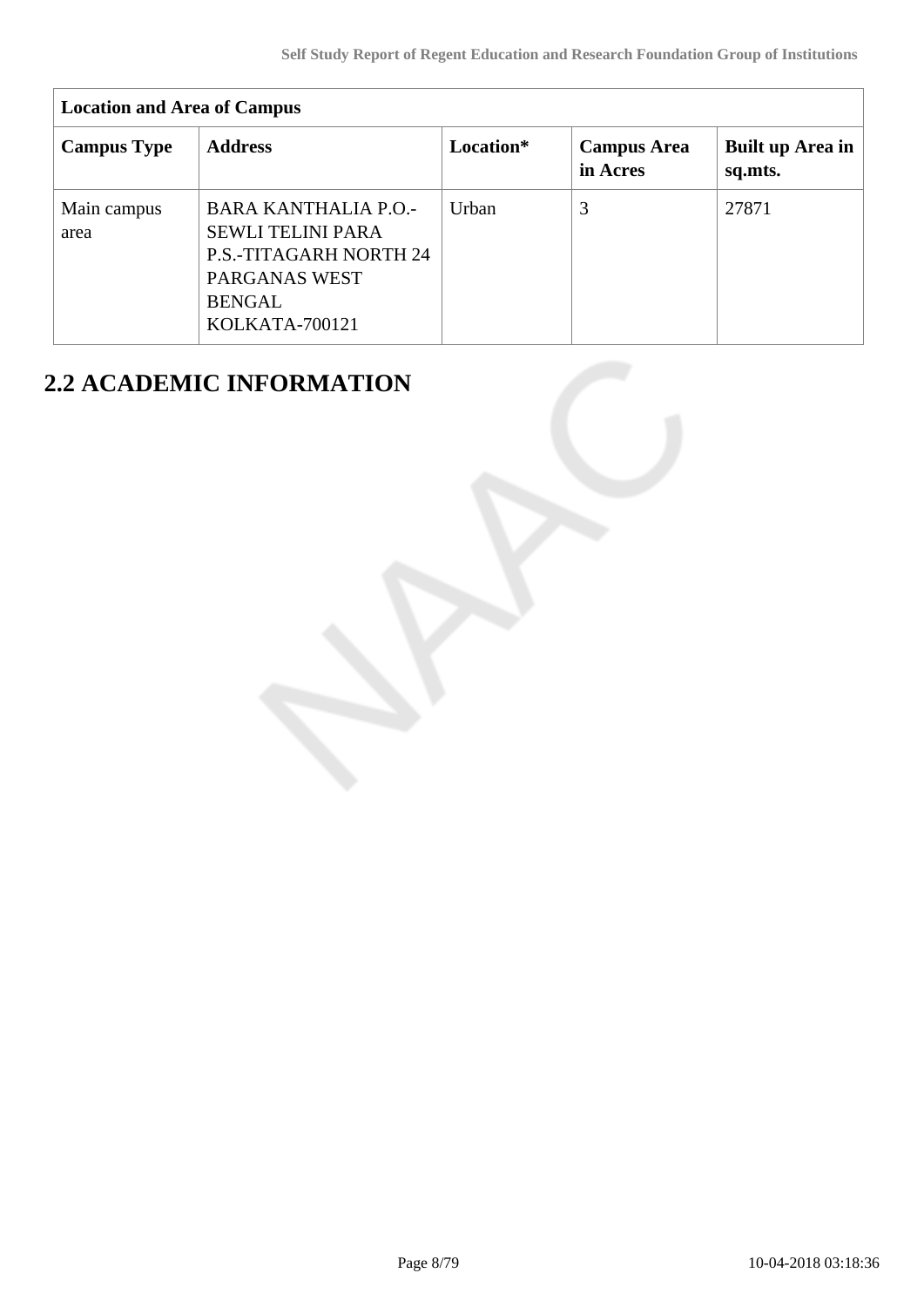| Details of Programmes Offered by the College (Give Data for Current Academic year) |                                                                        |                                     |                                             |                                        |                                      |                                             |  |  |  |
|------------------------------------------------------------------------------------|------------------------------------------------------------------------|-------------------------------------|---------------------------------------------|----------------------------------------|--------------------------------------|---------------------------------------------|--|--|--|
| Programme<br><b>Level</b>                                                          | <b>Name of Pr</b><br>ogramme/C<br>ourse                                | <b>Duration</b> in<br><b>Months</b> | <b>Entry</b><br>Qualificatio<br>$\mathbf n$ | <b>Medium</b> of<br><b>Instruction</b> | <b>Sanctioned</b><br><b>Strength</b> | No.of<br><b>Students</b><br><b>Admitted</b> |  |  |  |
| <b>UG</b>                                                                          | BTech, Civil<br>Engineering                                            | 48                                  | Higher<br>Secondary                         | English                                | 120                                  | 27                                          |  |  |  |
| <b>UG</b>                                                                          | BTech,Comp<br>uter Science<br>Engineering                              | 48                                  | Higher<br>Secondary                         | English                                | 60                                   | 52                                          |  |  |  |
| <b>UG</b>                                                                          | BTech, Electr<br>ical And<br>Electronics<br>Engineering                | 48                                  | Higher<br>Secondary                         | English                                | 60                                   | 24                                          |  |  |  |
| <b>UG</b>                                                                          | BTech, Electr<br>ical<br>Engineering                                   | 48                                  | Higher<br>Secondary                         | English                                | 60                                   | 26                                          |  |  |  |
| <b>UG</b>                                                                          | <b>BTech, Electr</b><br>onics And C<br>ommunicatio<br>n<br>Engineering | 48                                  | Higher<br>Secondary                         | English                                | 60                                   | 25                                          |  |  |  |
| <b>UG</b>                                                                          | BTech, Mech<br>anical<br>Engineering                                   | 48                                  | Higher<br>Secondary                         | English                                | 60                                   | 22                                          |  |  |  |
| PG                                                                                 | MBA, Master<br>s In Business<br>Administrati<br>on                     | 24                                  | Graduation                                  | English                                | 60                                   | 22                                          |  |  |  |
| PG                                                                                 | MCA, Master<br>s In<br>Computer<br>Application                         | 36                                  | Graduation                                  | English                                | 60                                   | 12                                          |  |  |  |

**Position Details of Faculty & Staff in the College**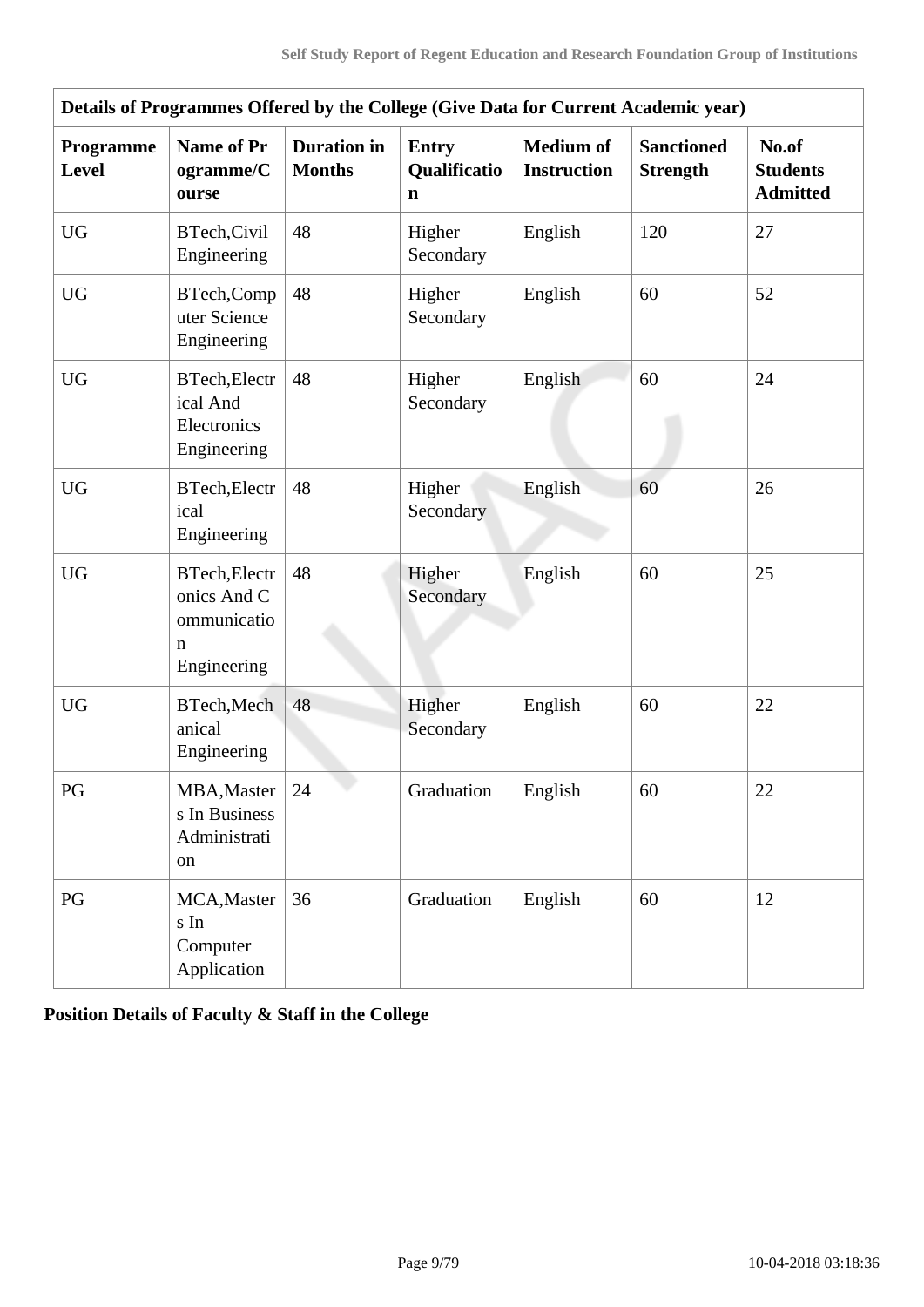| <b>Teaching Faculty</b>                                                             |                  |                |                |                |                  |                            |                |                  |                            |                  |                |                  |
|-------------------------------------------------------------------------------------|------------------|----------------|----------------|----------------|------------------|----------------------------|----------------|------------------|----------------------------|------------------|----------------|------------------|
|                                                                                     | <b>Professor</b> |                |                |                |                  | <b>Associate Professor</b> |                |                  | <b>Assistant Professor</b> |                  |                |                  |
|                                                                                     | Male             | Female         | Others         | Total          | Male             | Female                     | Others         | Total            | Male                       | Female           | Others         | Total            |
| Sanctioned by the<br>UGC /University<br><b>State</b><br>Government                  |                  |                |                | $\overline{0}$ |                  |                            |                | $\boldsymbol{0}$ |                            |                  |                | $\theta$         |
| Recruited                                                                           | $\overline{0}$   | $\overline{0}$ | $\overline{0}$ | $\overline{0}$ | $\boldsymbol{0}$ | $\mathbf{0}$               | $\overline{0}$ | $\overline{0}$   | $\boldsymbol{0}$           | $\boldsymbol{0}$ | $\overline{0}$ | $\boldsymbol{0}$ |
| Yet to Recruit                                                                      |                  |                |                | $\overline{0}$ |                  |                            |                | $\overline{0}$   |                            |                  |                | $\theta$         |
| Sanctioned by the<br>Management/Soci<br>ety or Other<br>Authorized<br><b>Bodies</b> |                  |                |                | 8              |                  |                            |                | 8                |                            |                  |                | 194              |
| Recruited                                                                           | $\overline{2}$   | $\mathbf{1}$   | $\overline{0}$ | 3              | 5                | $\mathbf{1}$               | $\overline{0}$ | 6                | 150                        | 37               | $\overline{0}$ | 187              |
| Yet to Recruit                                                                      |                  |                |                | 5              |                  |                            |                | $\overline{2}$   |                            |                  |                | 7                |
|                                                                                     |                  |                |                |                |                  |                            |                |                  |                            |                  |                |                  |

| <b>Non-Teaching Staff</b>                                                       |                |               |                  |                  |  |  |  |
|---------------------------------------------------------------------------------|----------------|---------------|------------------|------------------|--|--|--|
|                                                                                 | <b>Male</b>    | <b>Female</b> | <b>Others</b>    | <b>Total</b>     |  |  |  |
| Sanctioned by the<br><b>UGC</b> / University State<br>Government                |                |               |                  | $\overline{0}$   |  |  |  |
| Recruited                                                                       | $\overline{0}$ | $\mathbf{0}$  | $\boldsymbol{0}$ | $\mathbf{0}$     |  |  |  |
| <b>Yet to Recruit</b>                                                           |                |               |                  | $\boldsymbol{0}$ |  |  |  |
| Sanctioned by the<br>Management/Society<br>or Other Authorized<br><b>Bodies</b> |                |               |                  | 61               |  |  |  |
| Recruited                                                                       | 52             | 9             | $\overline{0}$   | 61               |  |  |  |
| Yet to Recruit                                                                  |                |               |                  | $\overline{0}$   |  |  |  |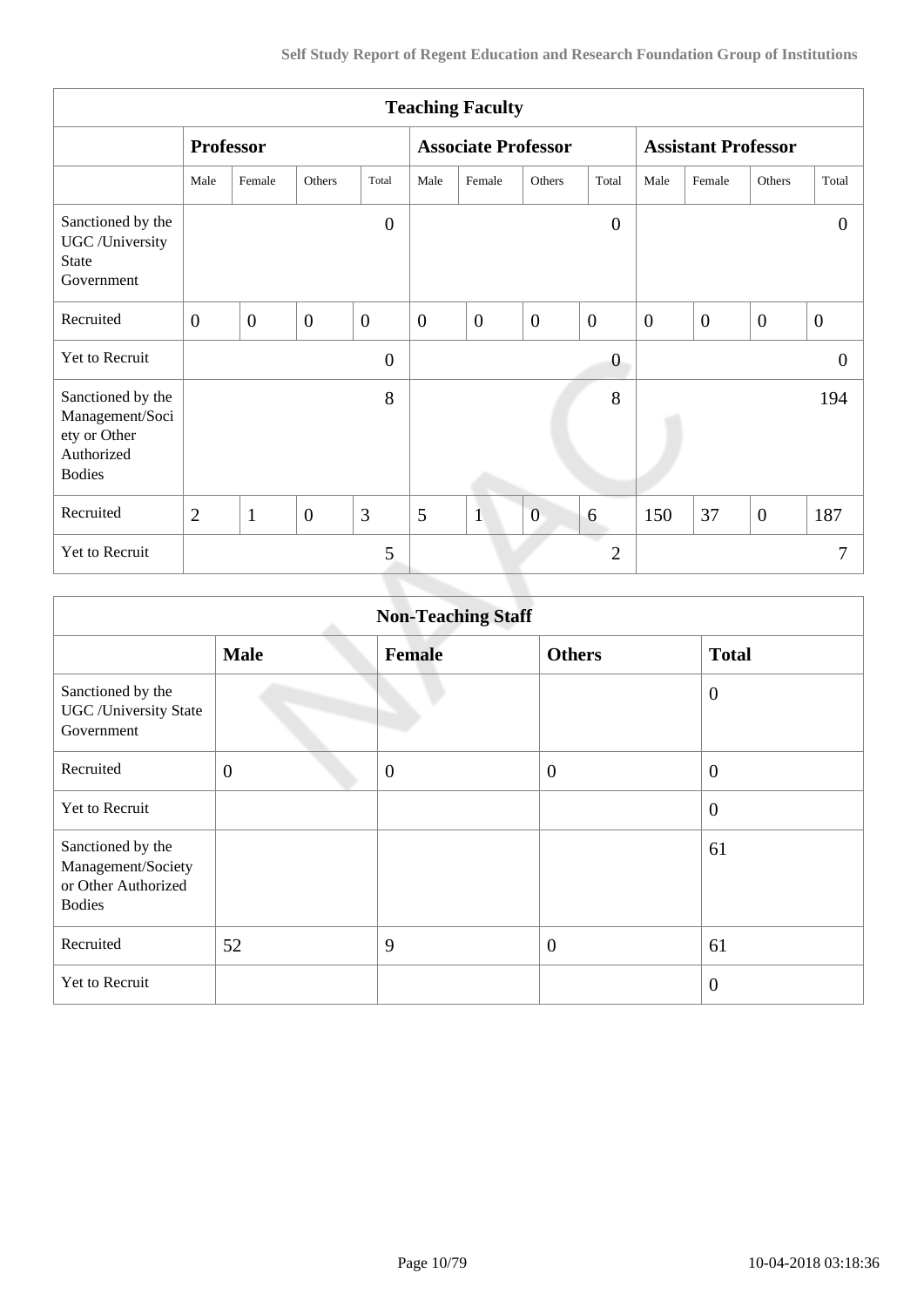| <b>Technical Staff</b>                                                          |                |                |                |                |  |  |
|---------------------------------------------------------------------------------|----------------|----------------|----------------|----------------|--|--|
|                                                                                 | <b>Male</b>    | Female         | <b>Others</b>  | <b>Total</b>   |  |  |
| Sanctioned by the<br><b>UGC</b> / University State<br>Government                |                |                |                | $\overline{0}$ |  |  |
| Recruited                                                                       | $\overline{0}$ | $\overline{0}$ | $\overline{0}$ | $\overline{0}$ |  |  |
| Yet to Recruit                                                                  |                |                |                | $\overline{0}$ |  |  |
| Sanctioned by the<br>Management/Society<br>or Other Authorized<br><b>Bodies</b> |                |                |                | 32             |  |  |
| Recruited                                                                       | 28             | $\overline{4}$ | $\overline{0}$ | 32             |  |  |
| Yet to Recruit                                                                  |                |                |                | $\theta$       |  |  |

# **Qualification Details of the Teaching Staff**

|                                     | <b>Permanent Teachers</b> |                |                            |                |                            |                |                |                |                |                |
|-------------------------------------|---------------------------|----------------|----------------------------|----------------|----------------------------|----------------|----------------|----------------|----------------|----------------|
| <b>Highest</b><br>Qualificatio<br>n | <b>Professor</b>          |                | <b>Associate Professor</b> |                | <b>Assistant Professor</b> |                |                |                |                |                |
|                                     | Male                      | Female         | <b>Others</b>              | Male           | Female                     | Others         | Male           | Female         | Others         | Total          |
| D.sc/D.Litt.                        | $\overline{0}$            | $\mathbf{0}$   | $\overline{0}$             | $\theta$       | $\overline{0}$             | $\mathbf{0}$   | $\overline{0}$ | $\theta$       | $\overline{0}$ | $\overline{0}$ |
| Ph.D.                               | $\overline{2}$            | $\mathbf{1}$   | $\overline{0}$             | 3              | $\mathbf{1}$               | $\overline{0}$ | $\overline{0}$ | $\overline{0}$ | $\overline{0}$ | 7              |
| M.Phil.                             | $\overline{0}$            | $\overline{0}$ | $\overline{0}$             | $\theta$       | $\overline{0}$             | $\overline{0}$ | $\overline{0}$ | $\overline{0}$ | $\overline{0}$ | $\theta$       |
| PG                                  | $\theta$                  | $\theta$       | $\overline{0}$             | $\overline{2}$ | $\overline{0}$             | $\overline{0}$ | 129            | 30             | $\theta$       | 161            |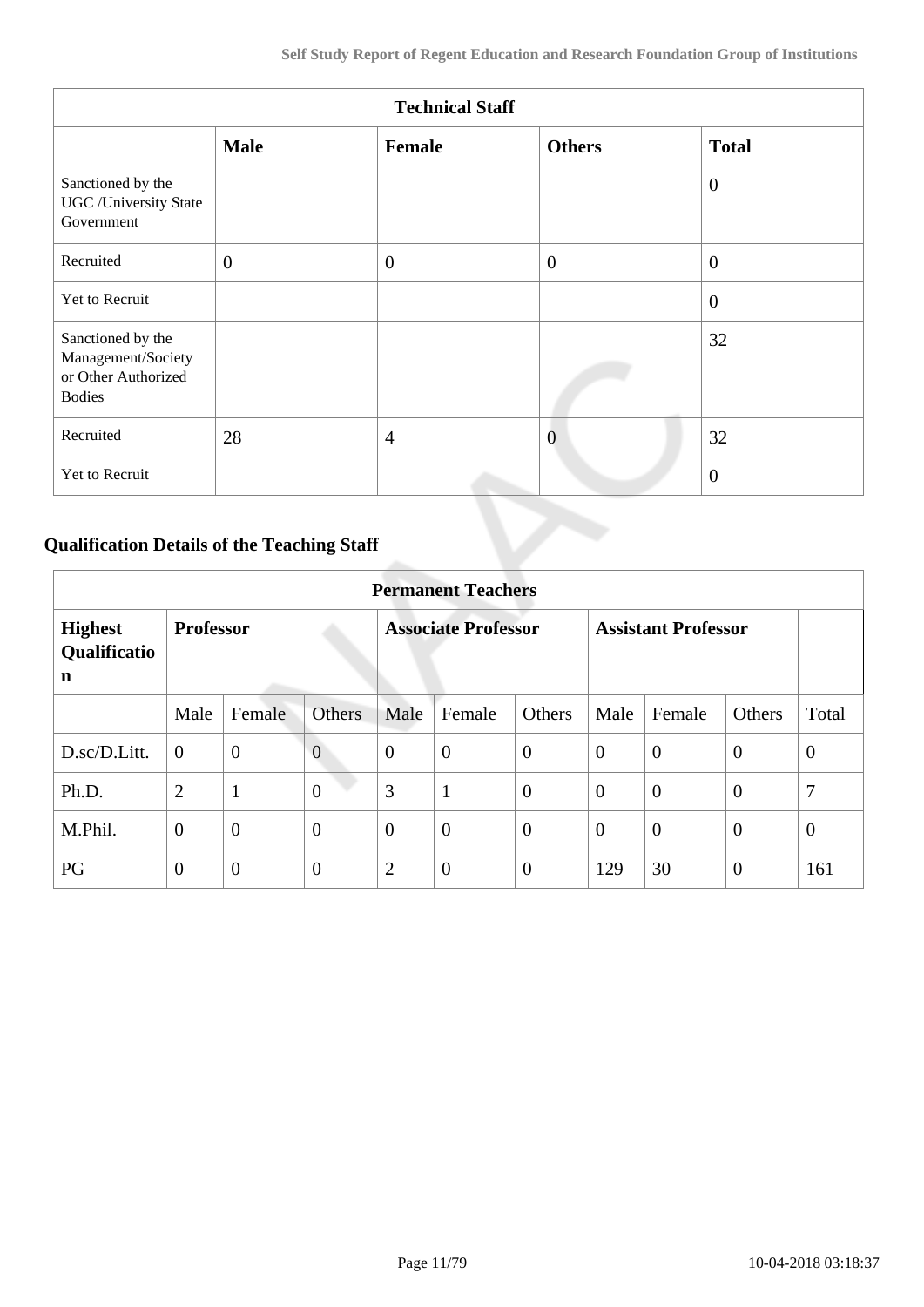| <b>Temporary Teachers</b>           |                  |                  |                            |                |                            |                |                |                |                |                |
|-------------------------------------|------------------|------------------|----------------------------|----------------|----------------------------|----------------|----------------|----------------|----------------|----------------|
| <b>Highest</b><br>Qualificatio<br>n | <b>Professor</b> |                  | <b>Associate Professor</b> |                | <b>Assistant Professor</b> |                |                |                |                |                |
|                                     | Male             | Female           | Others                     | Male           | Female                     | Others         | Male           | Female         | Others         | Total          |
| D.sc/D.Litt.                        | $\theta$         | $\overline{0}$   | $\boldsymbol{0}$           | $\overline{0}$ | $\overline{0}$             | $\overline{0}$ | $\overline{0}$ | $\overline{0}$ | $\overline{0}$ | $\overline{0}$ |
| Ph.D.                               | $\overline{0}$   | $\boldsymbol{0}$ | $\boldsymbol{0}$           | $\overline{0}$ | $\overline{0}$             | $\overline{0}$ | $\overline{0}$ | $\overline{0}$ | $\theta$       | $\overline{0}$ |
| M.Phil.                             | $\overline{0}$   | $\overline{0}$   | $\overline{0}$             | $\overline{0}$ | $\overline{0}$             | $\overline{0}$ | $\overline{0}$ | $\overline{0}$ | $\theta$       | $\overline{0}$ |
| PG                                  | $\overline{0}$   | $\boldsymbol{0}$ | $\mathbf{0}$               | $\overline{0}$ | $\overline{0}$             | $\overline{0}$ | $\overline{0}$ | $\overline{0}$ | $\overline{0}$ | $\theta$       |

|                                     | <b>Part Time Teachers</b> |                |                |                            |                  |                            |          |                |                  |                |
|-------------------------------------|---------------------------|----------------|----------------|----------------------------|------------------|----------------------------|----------|----------------|------------------|----------------|
| <b>Highest</b><br>Qualificatio<br>n | <b>Professor</b>          |                |                | <b>Associate Professor</b> |                  | <b>Assistant Professor</b> |          |                |                  |                |
|                                     | Male                      | Female         | Others         | Male                       | Female           | <b>Others</b>              | Male     | Female         | Others           | Total          |
| D.sc/D.Litt.                        | $\boldsymbol{0}$          | $\mathbf{0}$   | $\overline{0}$ | $\overline{0}$             | $\overline{0}$   | $\overline{0}$             | $\theta$ | $\overline{0}$ | $\boldsymbol{0}$ | $\overline{0}$ |
| Ph.D.                               | $\theta$                  | $\overline{0}$ | $\overline{0}$ | $\overline{0}$             | $\overline{0}$   | $\overline{0}$             | $\Omega$ | $\theta$       | $\overline{0}$   | $\theta$       |
| M.Phil.                             | $\theta$                  | $\mathbf{0}$   | $\overline{0}$ | $\overline{0}$             | $\boldsymbol{0}$ | $\overline{0}$             | $\theta$ | $\overline{0}$ | $\overline{0}$   | $\overline{0}$ |
| PG                                  | $\overline{0}$            | $\overline{0}$ | $\overline{0}$ | $\theta$                   | $\overline{0}$   | $\boldsymbol{0}$           | 21       | 7              | $\overline{0}$   | 28             |

| <b>Details of Visting/Guest Faculties</b> |             |               |               |              |  |  |
|-------------------------------------------|-------------|---------------|---------------|--------------|--|--|
| <b>Number of Visiting/Guest Faculty</b>   | <b>Male</b> | <b>Female</b> | <b>Others</b> | <b>Total</b> |  |  |
| engaged with the college?                 |             |               |               |              |  |  |

**Provide the Following Details of Students Enrolled in the College During the Current Academic Year**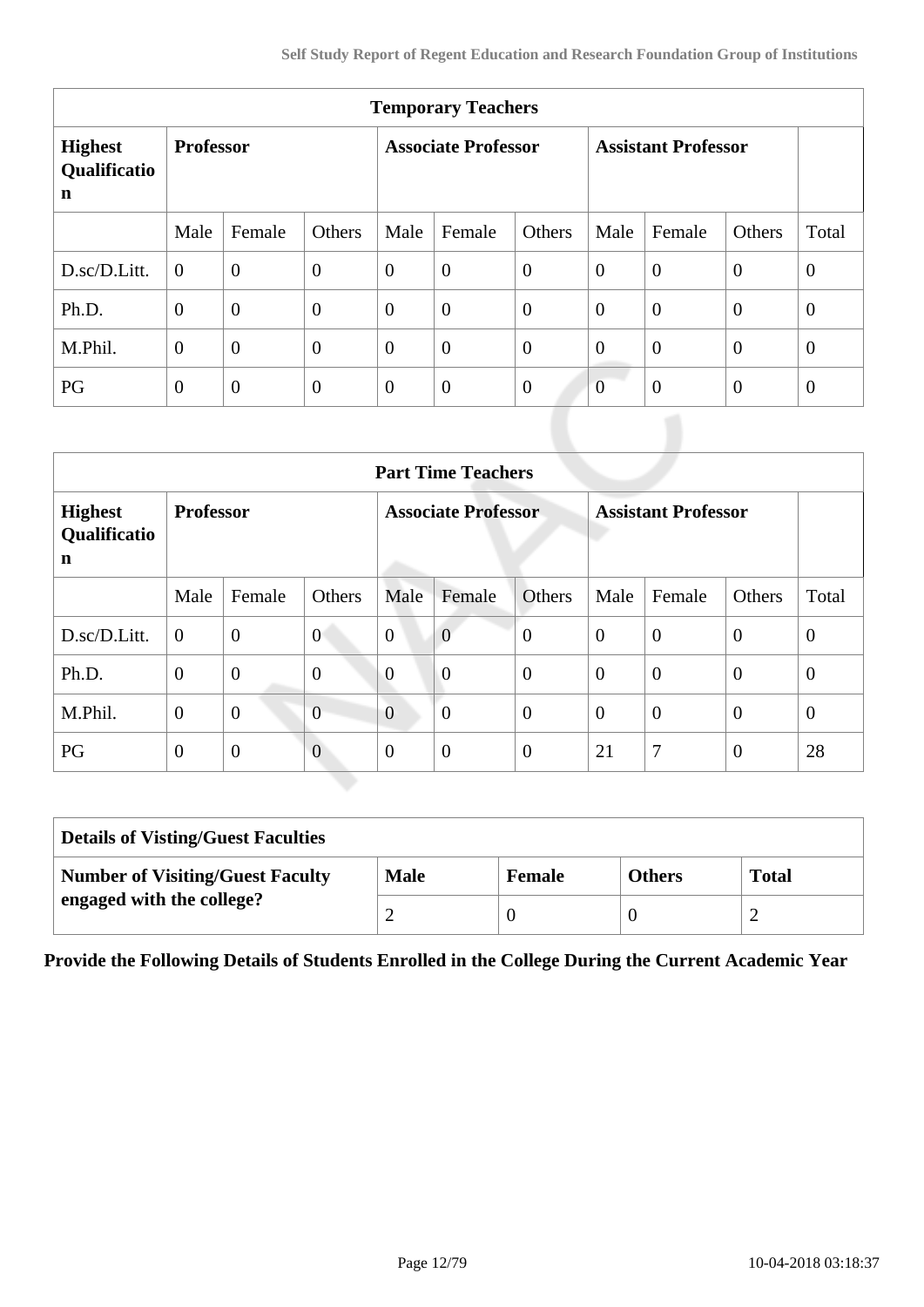| Programme |        | <b>From the State</b><br><b>Where College</b><br>is Located | <b>From Other</b><br><b>States of India</b> | <b>NRI Students</b> | Foreign<br><b>Students</b> | <b>Total</b>     |
|-----------|--------|-------------------------------------------------------------|---------------------------------------------|---------------------|----------------------------|------------------|
| Diploma   | Male   | 103                                                         | $\overline{0}$                              | $\overline{0}$      | $\theta$                   | 103              |
|           | Female | $\overline{7}$                                              | $\overline{0}$                              | $\overline{0}$      | $\overline{0}$             | $\boldsymbol{7}$ |
|           | Others | $\overline{0}$                                              | $\boldsymbol{0}$                            | $\overline{0}$      | $\overline{0}$             | $\mathbf{0}$     |
| <b>UG</b> | Male   | 132                                                         | 33                                          | $\overline{0}$      | $\overline{0}$             | 165              |
|           | Female | 11                                                          | $\overline{0}$                              | $\overline{0}$      | $\theta$                   | 11               |
|           | Others | $\overline{0}$                                              | $\overline{0}$                              | $\overline{0}$      | $\overline{0}$             | $\overline{0}$   |
| PG        | Male   | 28                                                          | $\boldsymbol{0}$                            | $\overline{0}$      | $\overline{0}$             | 28               |
|           | Female | 6                                                           | $\overline{0}$                              | $\mathbf{0}$        | $\theta$                   | 6                |
|           | Others | $\overline{0}$                                              | $\theta$                                    | $\overline{0}$      | $\boldsymbol{0}$           | $\overline{0}$   |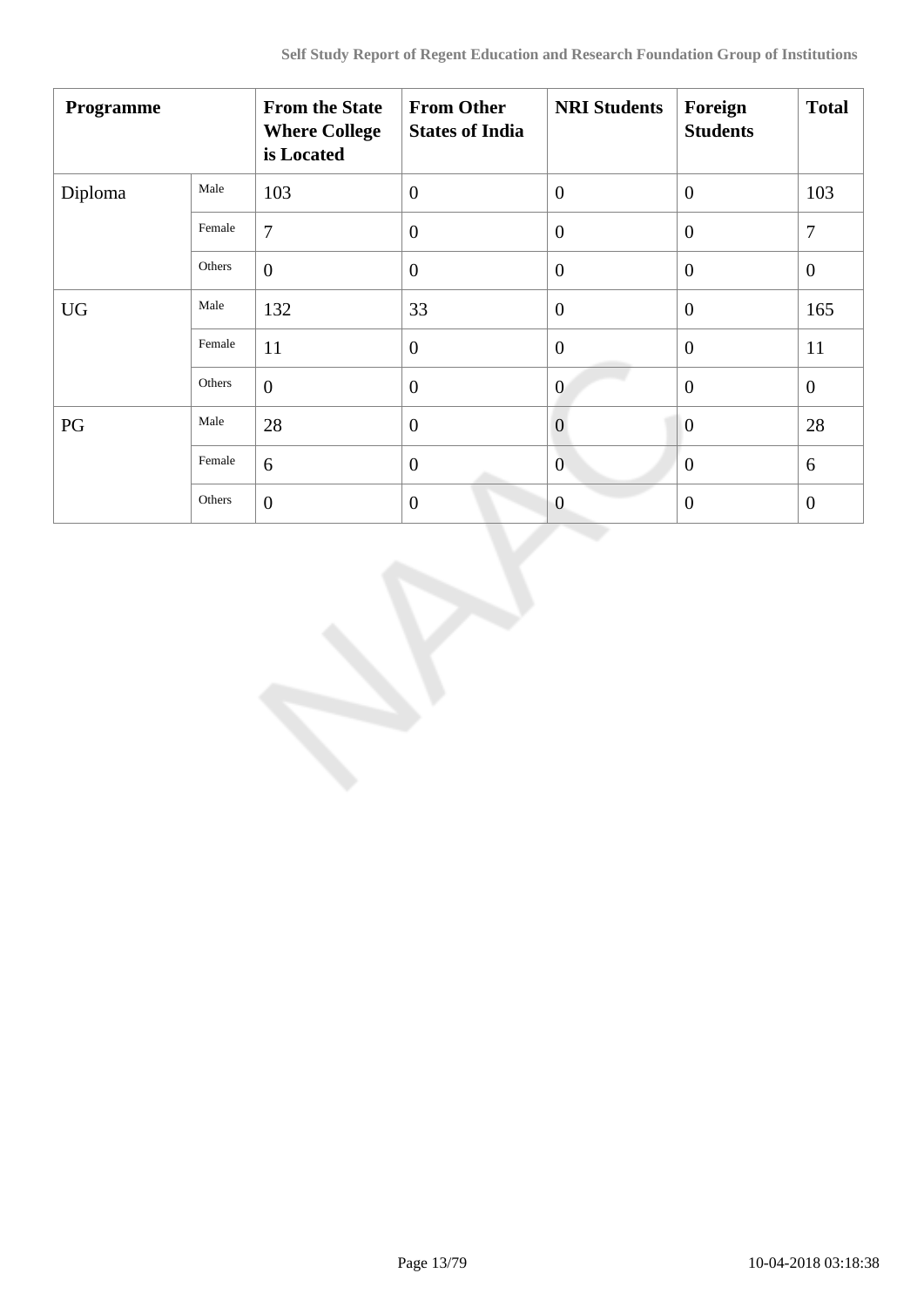| 1 yal 5            |        |                  |                  |                  |                  |
|--------------------|--------|------------------|------------------|------------------|------------------|
| Programme          |        | Year 1           | Year 2           | Year 3           | Year 4           |
| ${\rm SC}$         | Male   | 23               | 39               | 18               | $\boldsymbol{0}$ |
|                    | Female | $\overline{2}$   | $\overline{2}$   | $\overline{4}$   | $\boldsymbol{0}$ |
|                    | Others | $\overline{0}$   | $\boldsymbol{0}$ | $\overline{0}$   | $\overline{0}$   |
| ${\cal S}{\cal T}$ | Male   | $\boldsymbol{0}$ | $\boldsymbol{0}$ | $\boldsymbol{0}$ | $\boldsymbol{0}$ |
|                    | Female | $\overline{0}$   | $\boldsymbol{0}$ | $\overline{0}$   | $\overline{0}$   |
|                    | Others | $\overline{0}$   | $\boldsymbol{0}$ | $\mathbf{0}$     | $\boldsymbol{0}$ |
| OBC                | Male   | 23               | $28\,$           | 42               | $\boldsymbol{0}$ |
|                    | Female | $\mathbf{1}$     | 5                | $\mathbf{1}$     | $\boldsymbol{0}$ |
|                    | Others | $\boldsymbol{0}$ | $\overline{0}$   | $\boldsymbol{0}$ | $\boldsymbol{0}$ |
| General            | Male   | 201              | 234              | 160              | 143              |
|                    | Female | 21               | 42               | 40               | $27\,$           |
|                    | Others | $\overline{0}$   | $\overline{0}$   | $\mathbf{0}$     | $\boldsymbol{0}$ |
| Others             | Male   | 49               | 44               | 56               | 27               |
|                    | Female | $\overline{0}$   | 6                | 5                | $\mathbf{1}$     |
|                    | Others | $\overline{0}$   | $\overline{0}$   | $\mathbf{0}$     | $\overline{0}$   |
| Total              |        | 320              | 400              | 326              | 198              |

**Provide the Following Details of Students admitted to the College During the last four Academic Years**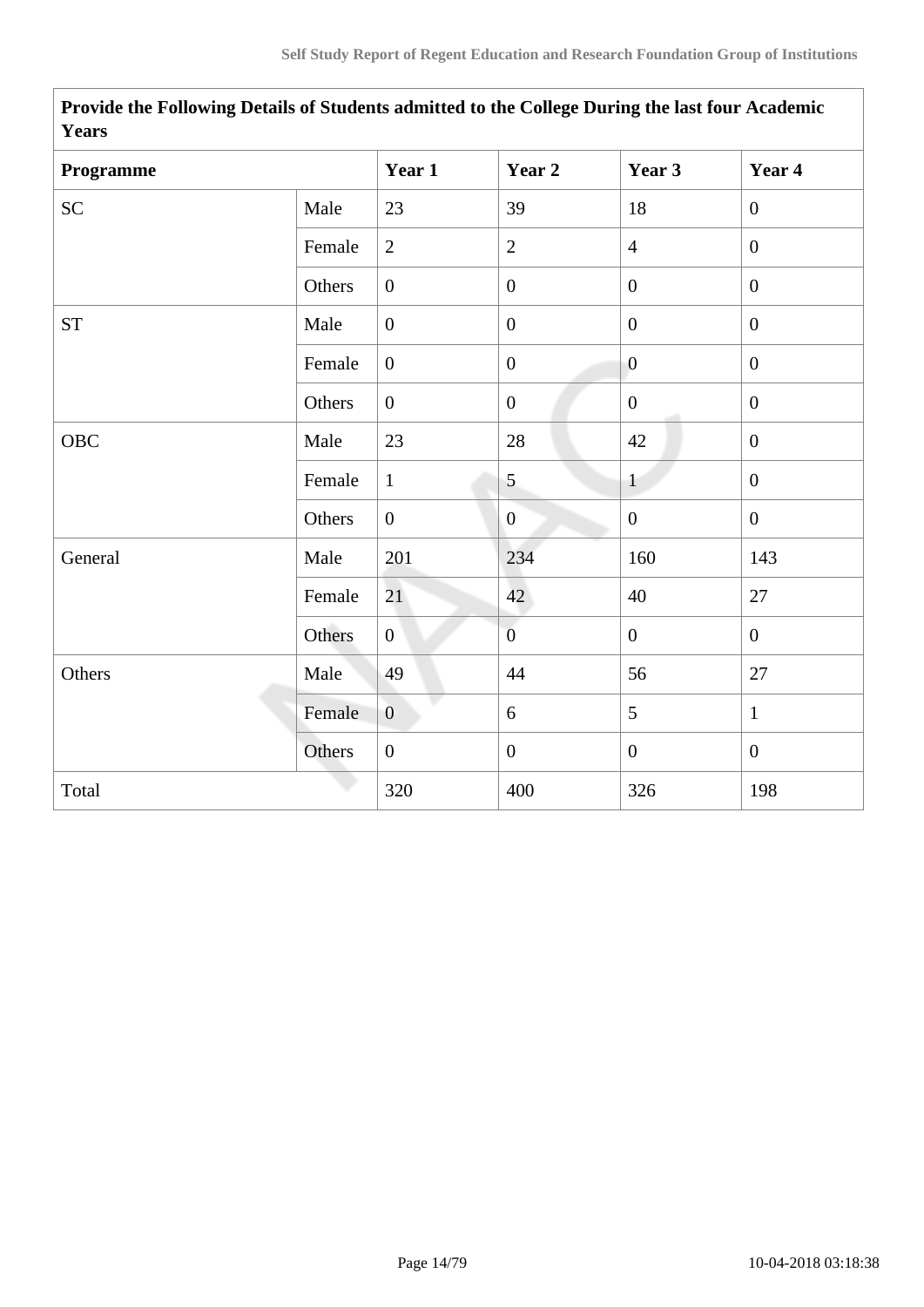# **3. Extended Profile**

# **3.1 Programme**

**Number of courses offered by the institution across all programs during the last five years**

**Response : 10**

**Number of self-financed Programmes offered by college**

**Response : 10**

**Number of new programmes introduced in the college during the last five years**

**Response : 3**

### **3.2 Student**

#### **Number of students year wise during the last five years**

| 2016-17 | 2015-16 | 2014-15 | 2013-14 | 2012-13 |
|---------|---------|---------|---------|---------|
| 400     | 326     | 198     | 314     | 341     |

**Number of seats earmarked for reserved category as per GOI/State Govt rule year wise during the last five years**

| 2016-17 | 2015-16 | 2014-15 | 2013-14 | 2012-13 |
|---------|---------|---------|---------|---------|
| 198     | 198     | 234     | 198     | 198     |

#### **Number of outgoing / final year students year wise during the last five years**

| 2016-17 | 2015-16 | 2014-15 | 2013-14 | 2012-13 |
|---------|---------|---------|---------|---------|
| 349     | 292     | 267     | 294     | 296     |

#### **Total number of outgoing / final year students**

**Response : 1201**

### **3.3 Academic**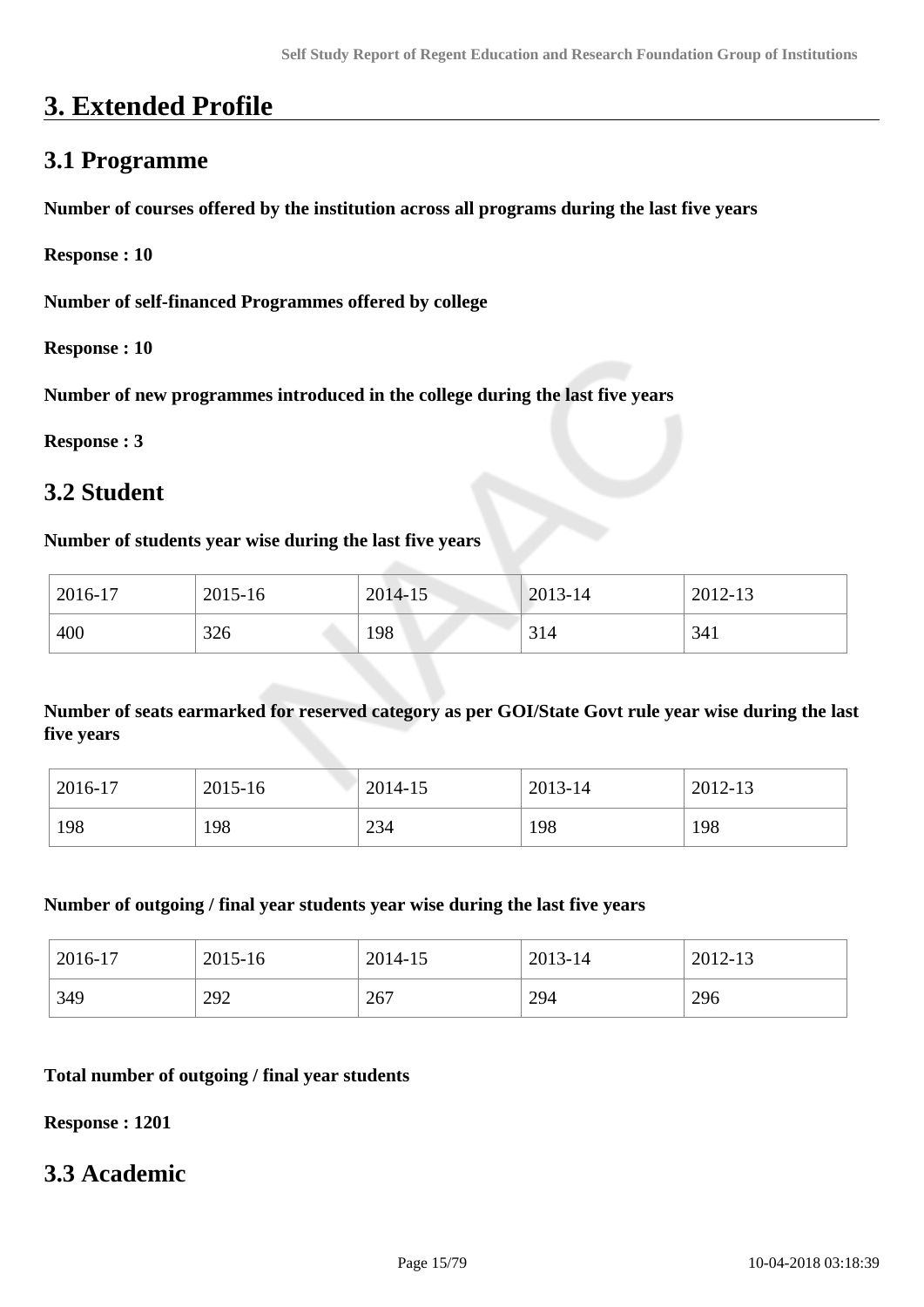#### **Number of teachers year wise during the last five years**

| 2016-17 | 2015-16 | 2014-15   | 2013-14 | 2012-13 |
|---------|---------|-----------|---------|---------|
| 176     | 166     | 52<br>199 | 109     | 76      |

#### **Number of full time teachers year wise during the last five years**

| 2016-17 | 2015-16 | 2014-15 | 2013-14 | 2012-13 |
|---------|---------|---------|---------|---------|
| 141     | 166     | 153     | 109     | 76      |

## **Number of sanctioned posts year wise during the last five years**

| 2016-17 | 2015-16 | 2014-15 | $2013 - 14$ | 2012-13 |
|---------|---------|---------|-------------|---------|
| 210     | 210     | 210     | 112         | 1 1 O   |

#### **Total experience of full-time teachers**

**Response : 1232**

**Number of teachers recognized as guides during the last five years**

**Response : 1**

**Number of full time teachers worked in the institution during the last 5 years**

**Response : 76**

# **3.4 Institution**

**Total number of classrooms and seminar halls**

**Response : 40**

#### **Total Expenditure excluding salary year wise during the last five years ( INR in Lakhs)**

| 2016-17   | 2015-16   | 2014-15   | 2013-14   | 2012-13   |
|-----------|-----------|-----------|-----------|-----------|
| 508.12203 | 281.55046 | 449.58388 | 449.58388 | 310.89985 |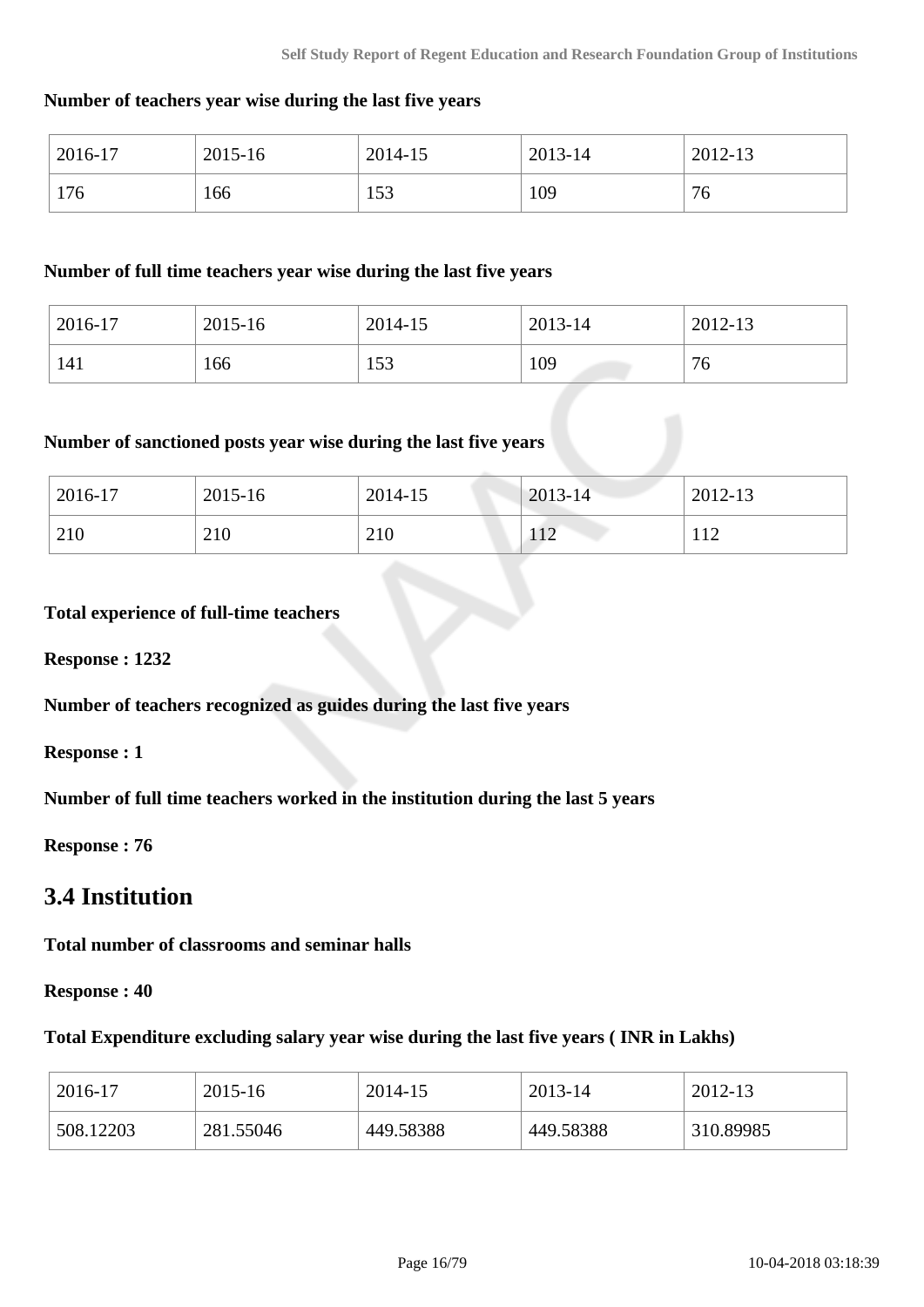**Number of computers**

**Response : 456**

**Unit cost of education including the salary component(INR in Lakhs)**

**Response : 1.94427**

**Unit cost of education excluding the salary component(INR in Lakhs)**

**Response : 1.26646**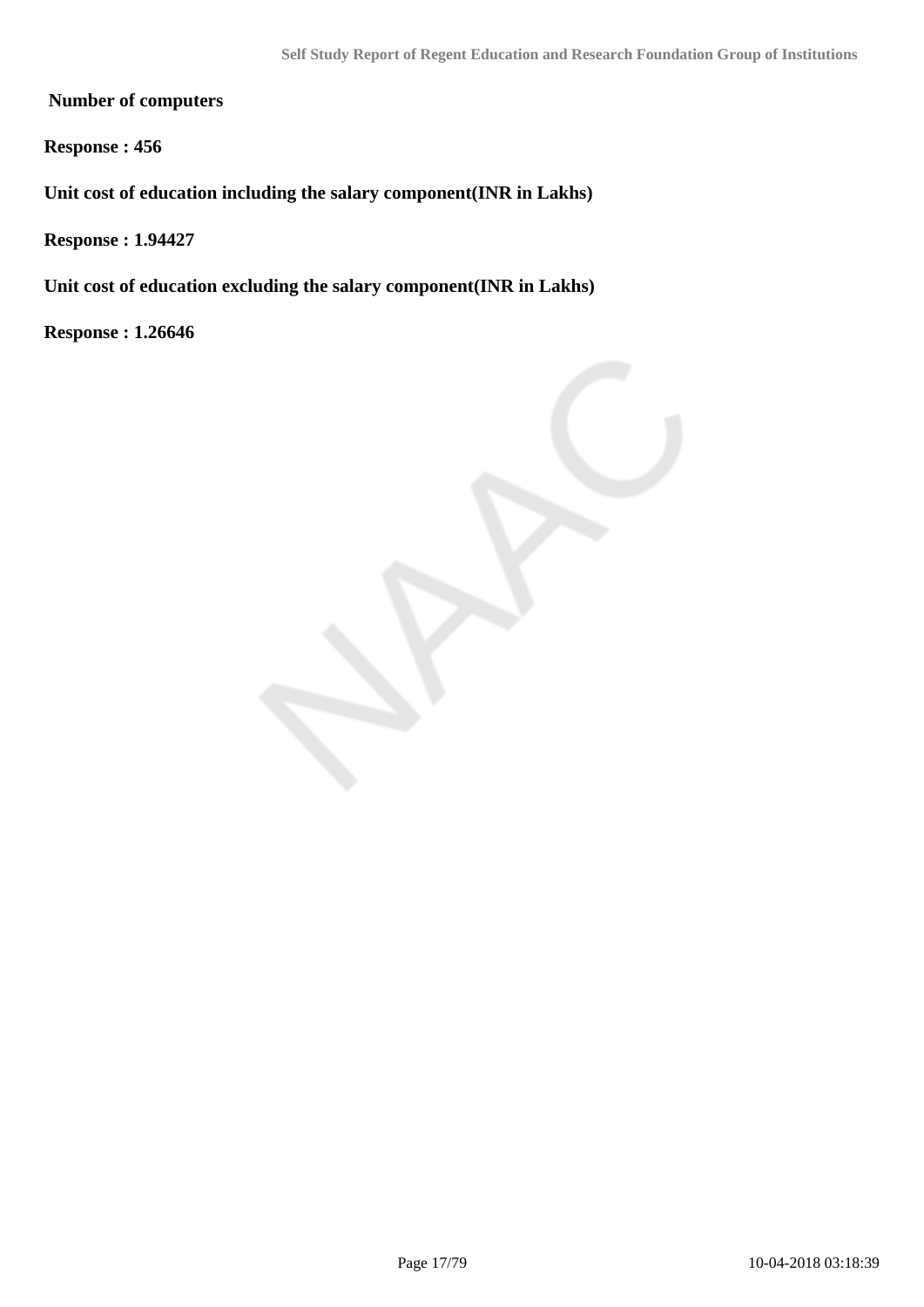# **4. Quality Indicator Framework(QIF)**

# **Criterion 1 - Curricular Aspects**

## **1.1 Curricular Planning and Implementation**

 **1.1.1 The institution ensures effective curriculum delivery through a well planned and documented process** 

#### **Response:**

- As our Institute is affiliated by Maulana Abul Kalam Azad University of Technology, we follow the modeled syllabus throughout the courses. We follow the academic calendar provided by the University
- Before the commencement of classes

 -Step I- Receipt of programme wise curriculum/ syllabus & Academic Calendar for the session from University.

 - Step II- Study of the syllabus for the semester by Dept. of HOD/ team of senior faculty level for identification of introduction of new subject/ changes if any in the existing one. Formulation of institute's Academic Calendar for the semester by Dean Academics and notification to all.

 - Step III- Competency/ experienced based allotment of subject to various faculty members of the dept. Formulation of Faculty wise weekly teaching load including theory lectures/ tutorials/ lab classes/ problem solving sessions if any as per received syllabus of the subject. Handing over of weekly teaching load to time table faculty in charge for preparation of class time table.

 - Step IV- Unit/ topic wise reference of teaching material from books / e- learning database and compilation of subject course file including: Topic wise personal notes/ photocopy of relevant pages from book, Formulated tutorial sheets/ Assignment sheets, Past question papers of university and sessional examination, Soft copy of relevant videos/ animations/ PPT slides, Model question bank, Schedule of lecture plan, Any other relevant material.

 -Step V- issue of a copy of curriculum/syllabus for the semester including evaluation scheme to each student of the class. Notification of class time table to faculty  $\&$  student through display or notice boards.

During the Course of semester once classes have commenced for the semester

 - Step VI- Regular conduct of lectures/tutorials/ lab classes duly monitored by HOD/ Dean/ Director on regular basis. Conduct of monthly review meeting by HOD with faculty members regarding progress on syllabus coverage, feedback to faculty if any, for shortfall, deficiency in teaching / problem conveyed by students through informal feedback to HOD etc.

 - Step VII- Conducts of two sessional/ class test/ pre semester after the interval of six –eight weeks. Evaluation of answer sheets/ distribution of evaluated answer sheets to students/ uploading of marks in Automated Marks System. Uploading of marks allotted for attendance, teacher's assessment and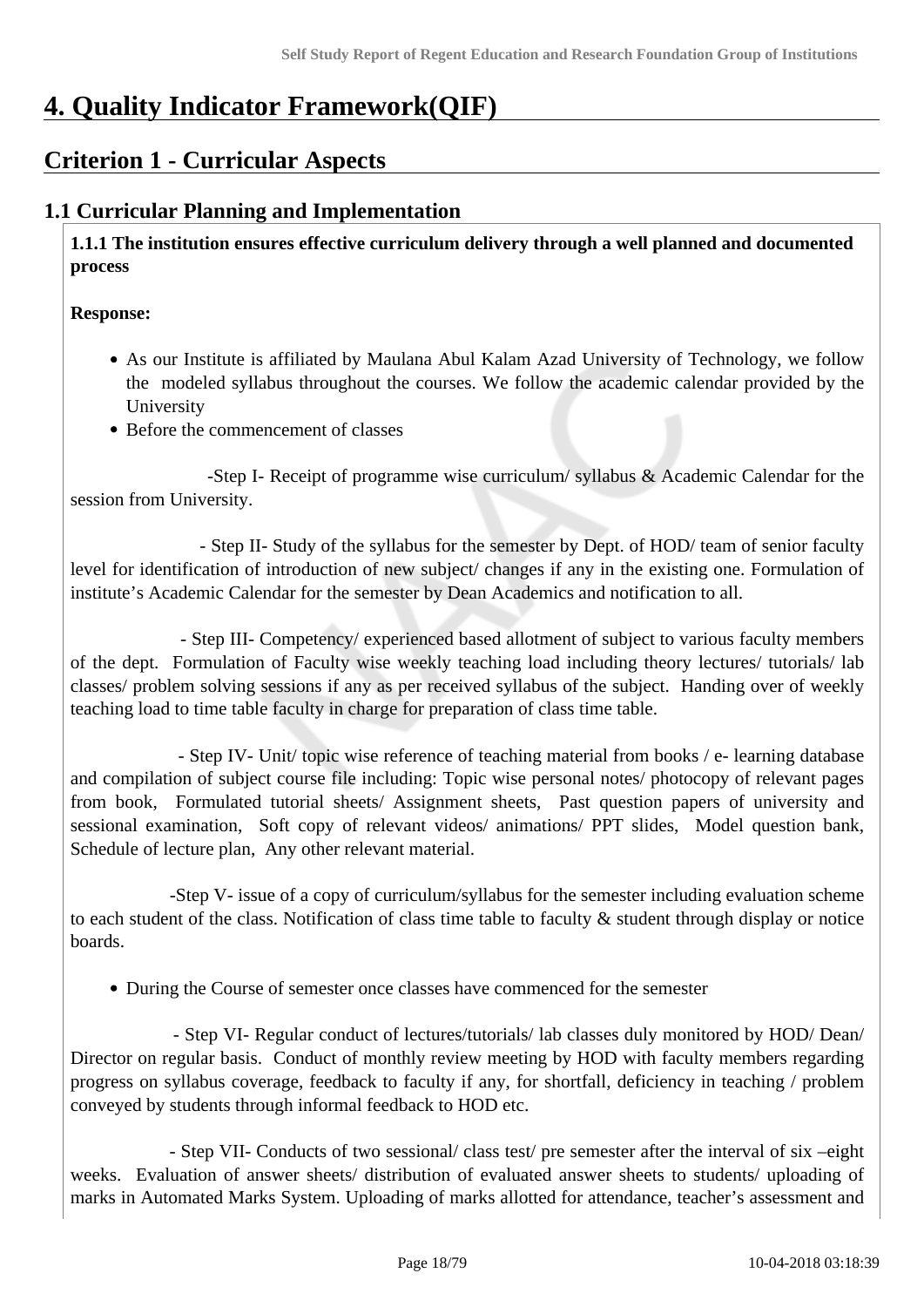compilation of subject wise sessional marks. Conduct of student feedback for the each teaching faculty on the predefined parameters.

After End of teaching session/ conduct of pre semester

 -Step VIII- Conduct of end semester university examination. Compilation of sessional marks concerned department and submission to office of registrar. General review of student performance in internal sessional by Director/ Dean/ HOD. Dispatch of sessional marks to university. Review of Faculty wise student feedback and conduct of counseling/ mentoring of individual by HOD for any shortfall and improvements.

 - Step IX- Declaration of university results. Compilation of analysis of program wise/year wise performance of the batch by office of registrar. Analysis and review of 'Results' by Director/ Dean/ HODs and corrective measures decided for implementation in next semester.

| <b>File Description</b>    | <b>Document</b>      |
|----------------------------|----------------------|
| Any additional information | <b>View Document</b> |

#### **1.1.2 Number of certificate/diploma program introduced during the last five years**

#### **Response:** 2

#### 1.1.2.1 **Number of certificate/diploma programs introduced year wise during the last five years**

| 2016-17 | 2015-16 | $2014 - 15$ | 2013-14 | 2012-13 |
|---------|---------|-------------|---------|---------|
|         | ν       | ∽           | ◡       | ິ       |

| <b>File Description</b>                     | <b>Document</b>      |
|---------------------------------------------|----------------------|
| Details of the certificate/Diploma programs | <b>View Document</b> |

#### **1.1.3 Percentage of participation of full time teachers in various bodies of the Universities/ Autonomous Colleges/ Other Colleges, such as BoS and Academic Council during the last five years**

#### **Response:** 0

1.1.3.1 Number of teachers participating in various bodies of the Institution, such as BoS and Academic Council year wise during the last five years

| 2016-17 | $2015 - 16$ | 2014-15 | 2013-14 | $2012 - 13$ |
|---------|-------------|---------|---------|-------------|
|         |             | U       |         | ν           |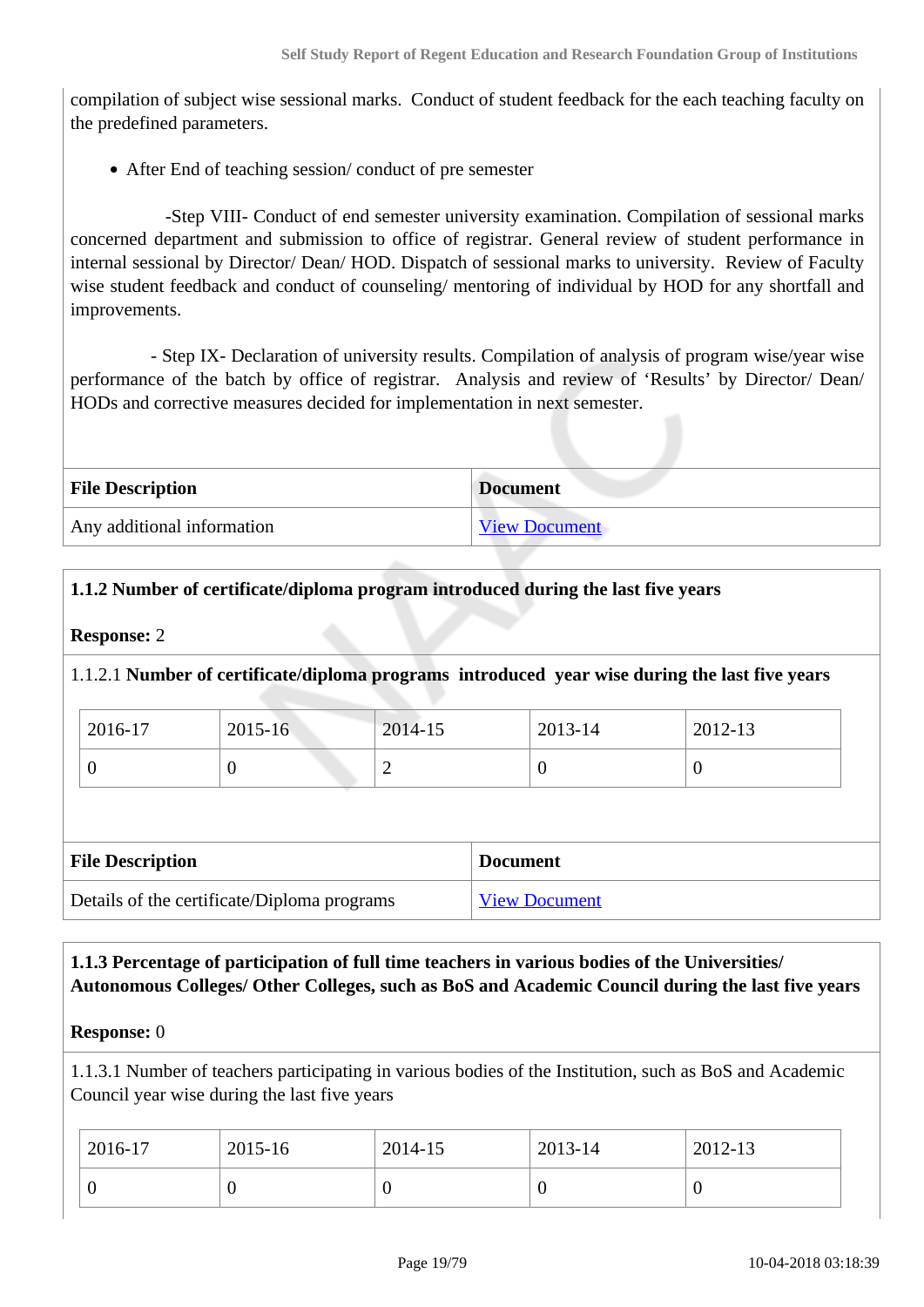| <b>File Description</b>                                                       | <b>Document</b> |
|-------------------------------------------------------------------------------|-----------------|
| Details of participation of teachers in various bodies   <u>View Document</u> |                 |

### **1.2 Academic Flexibility**

| 1.2.1 Percentage of new courses introduced of the total number of courses across all programs<br>offered during the last five years |                      |
|-------------------------------------------------------------------------------------------------------------------------------------|----------------------|
| <b>Response: 30</b>                                                                                                                 |                      |
| 1.2.1.1 How many new courses are introduced within the last five years                                                              |                      |
| Response: 3                                                                                                                         |                      |
| <b>File Description</b>                                                                                                             | <b>Document</b>      |
| Details of the new courses introduced                                                                                               | <b>View Document</b> |

#### **1.2.2 Percentage of programs in which Choice Based Credit System (CBCS)/Elective course system has been implemented**

**Response:** 100

1.2.2.1 Number of programs in which CBCS/ Elective course system implemented.

Response: 8

| <b>File Description</b>                              | <b>Document</b>      |
|------------------------------------------------------|----------------------|
| Name of the programs in which CBCS is<br>implemented | <b>View Document</b> |

#### **1.2.3 Average percentage of students enrolled in subject related Certificate/ Diploma programs/Addon programs as against the total number of students during the last five years**

**Response:** 16.08

1.2.3.1 Number of students enrolled in subject related Certificate or Diploma or Add-on programs year wise during the last five years

| 2016-17 | 2015-16 | 2014-15 | 2013-14 | 2012-13 |
|---------|---------|---------|---------|---------|
| 118     | 105     | 37      | ν       | 0       |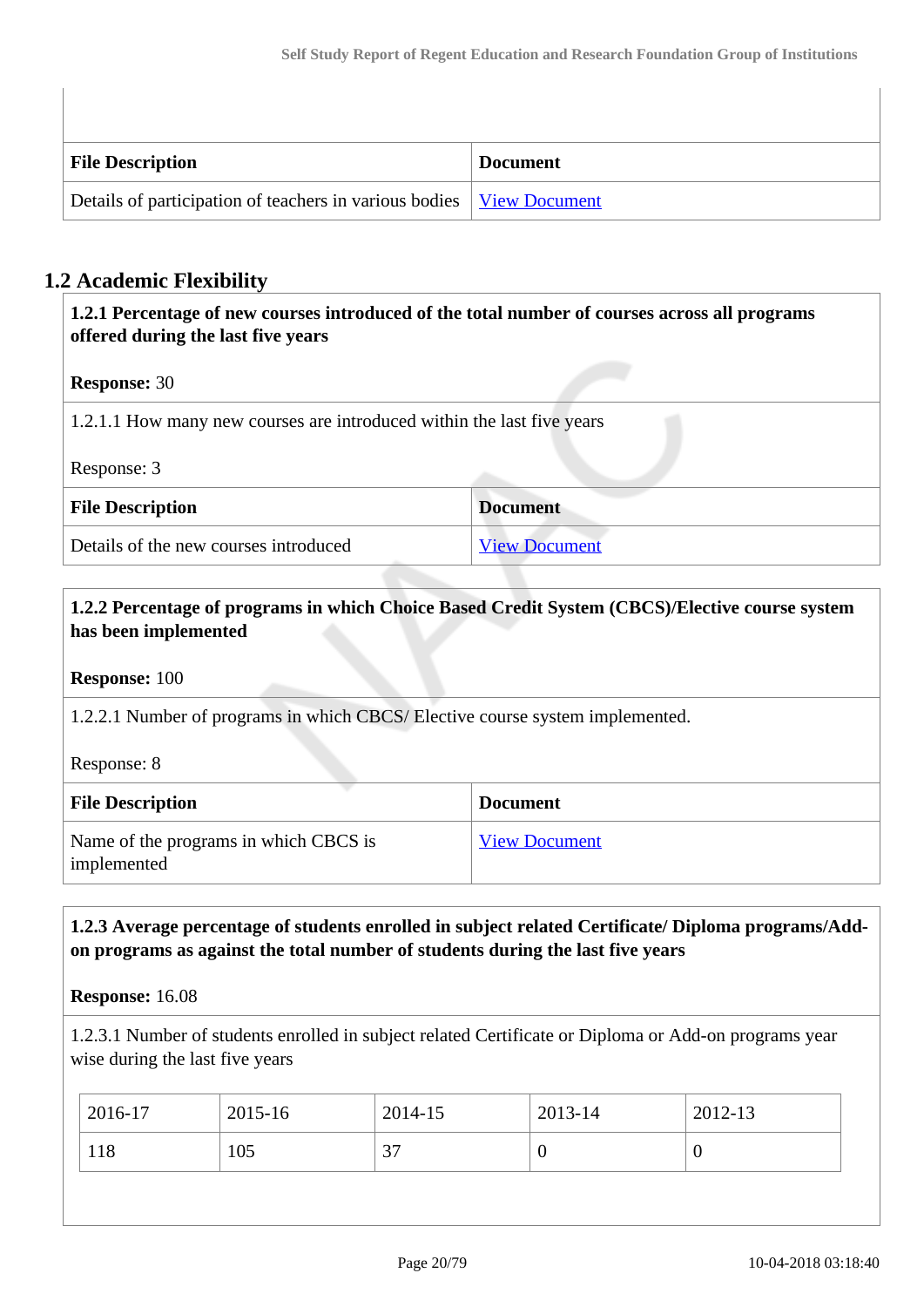| <b>File Description</b>                                                                        | <b>Document</b>      |
|------------------------------------------------------------------------------------------------|----------------------|
| Details of the students enrolled in Subjects related<br>to certificate/Diploma/Add-on programs | <b>View Document</b> |

### **1.3 Curriculum Enrichment**

 **1.3.1 Institution integrates cross- cutting issues relevant to Gender, Environment and Sustainability, Human Values and Professional Ethics into the Curriculum**

#### **Response:**

The efforts made by the institution to integrate the cross cutting issues such as Gender, Climate Change, Environmental education, Human Rights, ICT etc are as follows

- Our institution has a Women's Grievance Cell to handle the sensitive issues regarding the Women's right and security. The Cell was formed through a selection among all senior lady faculties of each department. The cell also has our local councilor as a special member and advisor.
- Workshop on Intellectual Property Right Conducted by MBA department
- Workshop on Sex Eductaion
- Seminar on Green house effect
- Seminar on Global wraming
- Seminar on Conservation of sustainable energy
- Workshop on Climate Change
- ICT Computer fundamentals are already taught as a part of the curriculum along with this separate computer centres are available for students to enhance their skills and additional training on MS office
- Regular classes on Values and Ethics in profession are conducted as a part of the curriculum. Speakers are invited to speak on different social issues

#### **Employable and life skills :**

Different Workshops are organized in the Institute on Lifestyle and Yoga by Swamiji from Ramkrishna Math, Workshop on Stress Management by qualified professionals.

#### **Better career options :**

Separate training and placement cell is existing in the campus. They organize different seminar and workshop along with the industry institute partnership cell (IIPC) for describing different career path of the student.

#### **Community orientation :**

NSS camps are organized for the students every year. Social issues and plantation of trees are given importance during the camps. Blood donation camp is organized by NSS frequently. The students come forward and donate blood for the benefit of the public. The students organize different campaign to keep the city clean and hygienic.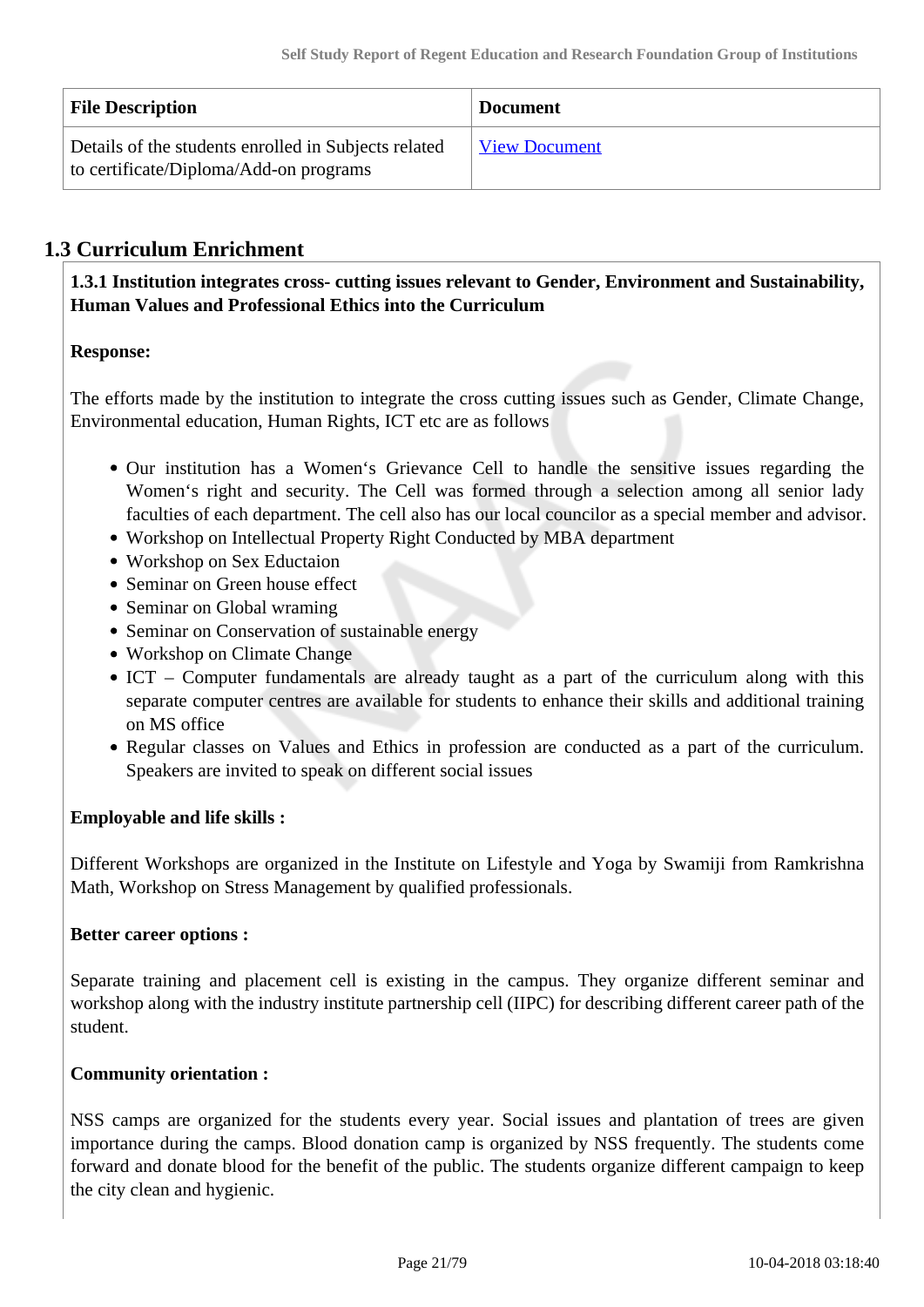| <b>File Description</b>    | <b>Document</b>      |
|----------------------------|----------------------|
| Any Additional Information | <b>View Document</b> |

#### **1.3.2 Number of value added courses imparting transferable and life skills offered during the last five years**

#### **Response:** 73

1.3.2.1 Number of value-added courses imparting transferable and life skills offered during the last five years

Response: 73

| <b>File Description</b>                                                      | <b>Document</b>      |
|------------------------------------------------------------------------------|----------------------|
| Details of the value-added courses imparting<br>transferable and life skills | <b>View Document</b> |

| 1.3.3 Percentage of students undertaking field projects / internships |                      |  |
|-----------------------------------------------------------------------|----------------------|--|
| <b>Response:</b> $410.5$                                              |                      |  |
| 1.3.3.1 Number of students undertaking field projects or internships  |                      |  |
| Response: 1642                                                        |                      |  |
| <b>File Description</b>                                               | <b>Document</b>      |  |
| Institutional data in prescribed format                               | <b>View Document</b> |  |

#### **1.4 Feedback System**

 **1.4.1 Structured feedback on curriculum obtained from 1) Students 2) Teachers 3) Employers 4) Alumni 5) Parents For design and review of syllabus semester wise/ year wise A.Any 4 of the above B.Any 3 of the above C. Any 2 of the above D. Any 1 of the above Response:** B.Any 3 of the above **1.4.2 Feedback processes of the institution may be classified as follows:**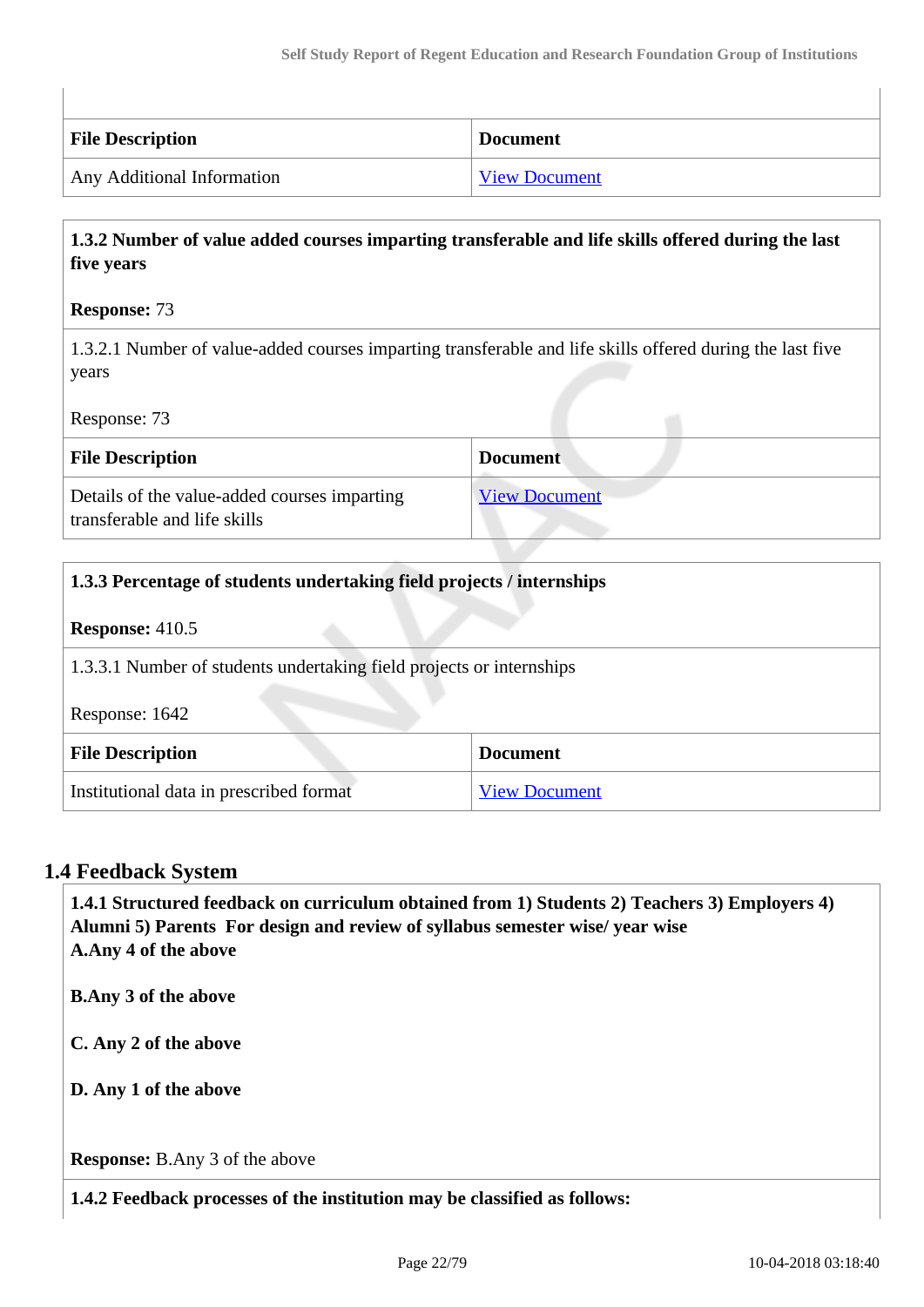- **A. Feedback collected, analysed and action taken and feedback available on website**
- **B. Feedback collected, analysed and action has been taken**
- **C. Feedback collected and analysed**
- **D. Feedback collected**

**Response:** A. Feedback collected, analysed and action taken and feedback available on website

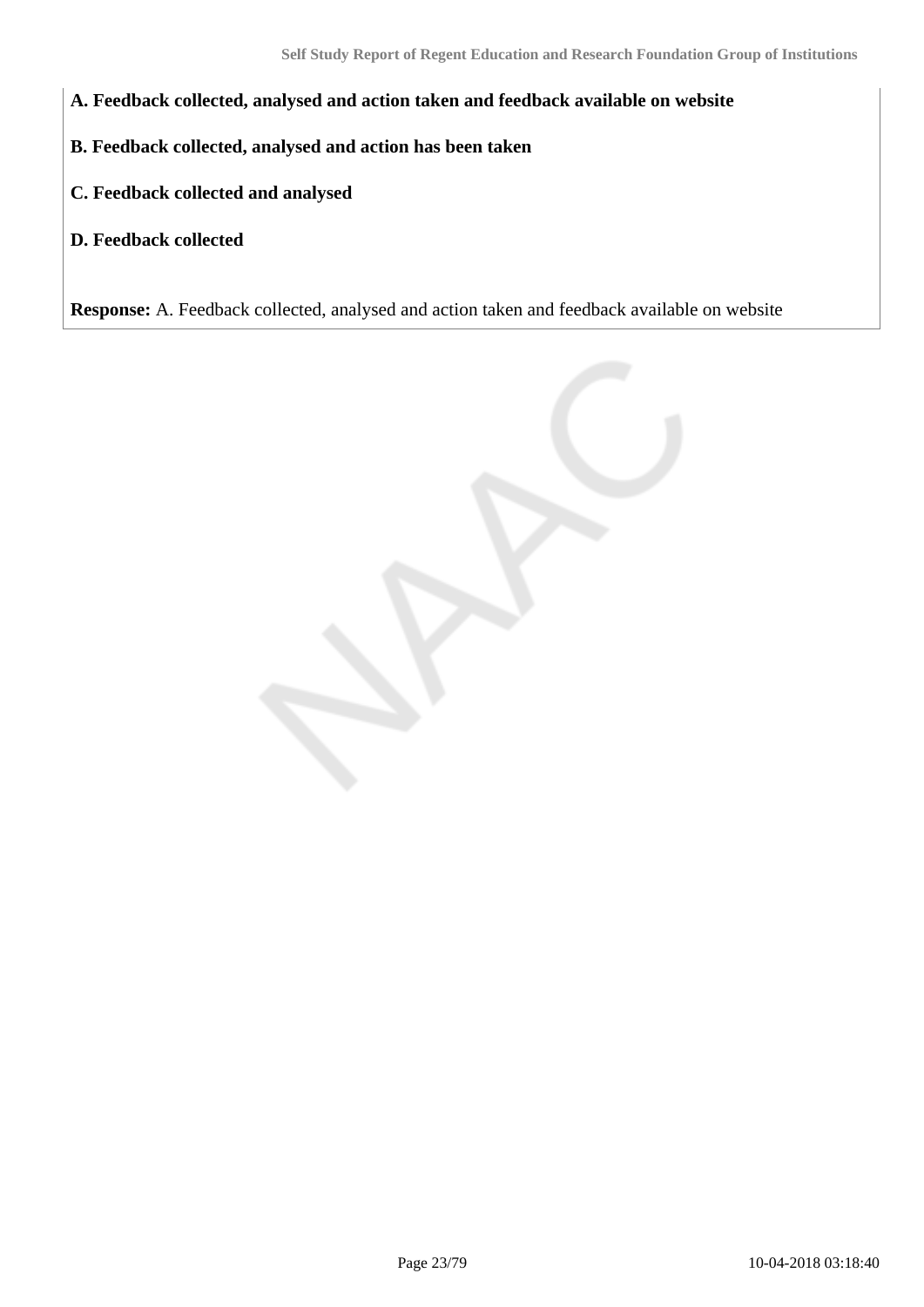# **Criterion 2 - Teaching-learning and Evaluation**

#### **2.1 Student Enrollment and Profile**

#### **2.1.1 Average percentage of students from other States and Countries during the last five years**

#### **Response:** 19.57

2.1.1.1 Number of students from other states and countries year wise during the last five years

| 2016-17 | 2015-16 | 2014-15 | 2013-14 | 2012-13 |
|---------|---------|---------|---------|---------|
| 80      | 64      | 38      | 60      | 68      |

| <b>File Description</b>                       | <b>Document</b>      |
|-----------------------------------------------|----------------------|
| Institutional data in prescribed format       | <b>View Document</b> |
| List of students (other states and countries) | <b>View Document</b> |

#### **2.1.2 Average Enrollment percentage (Average of last five years)**

#### **Response:** 46.93

2.1.2.1 Number of students admitted year wise during the last five years

| 2016-17 | 2015-16 | 2014-15 | 2013-14 | 2012-13 |
|---------|---------|---------|---------|---------|
| 400     | 326     | 198     | 314     | 341     |

2.1.2.2 Number of sanctioned seats year wise during the last five years

| 2016-17 | 2015-16 | 2014-15 | 2013-14 | 2012-13 |
|---------|---------|---------|---------|---------|
| 660     | 660     | 780     | 660     | 660     |

| <b>File Description</b>                 | <b>Document</b>      |
|-----------------------------------------|----------------------|
| Institutional data in prescribed format | <b>View Document</b> |

#### **2.1.3 Average percentage of seats filled against seats reserved for various categories as per applicable reservation policy during the last five years**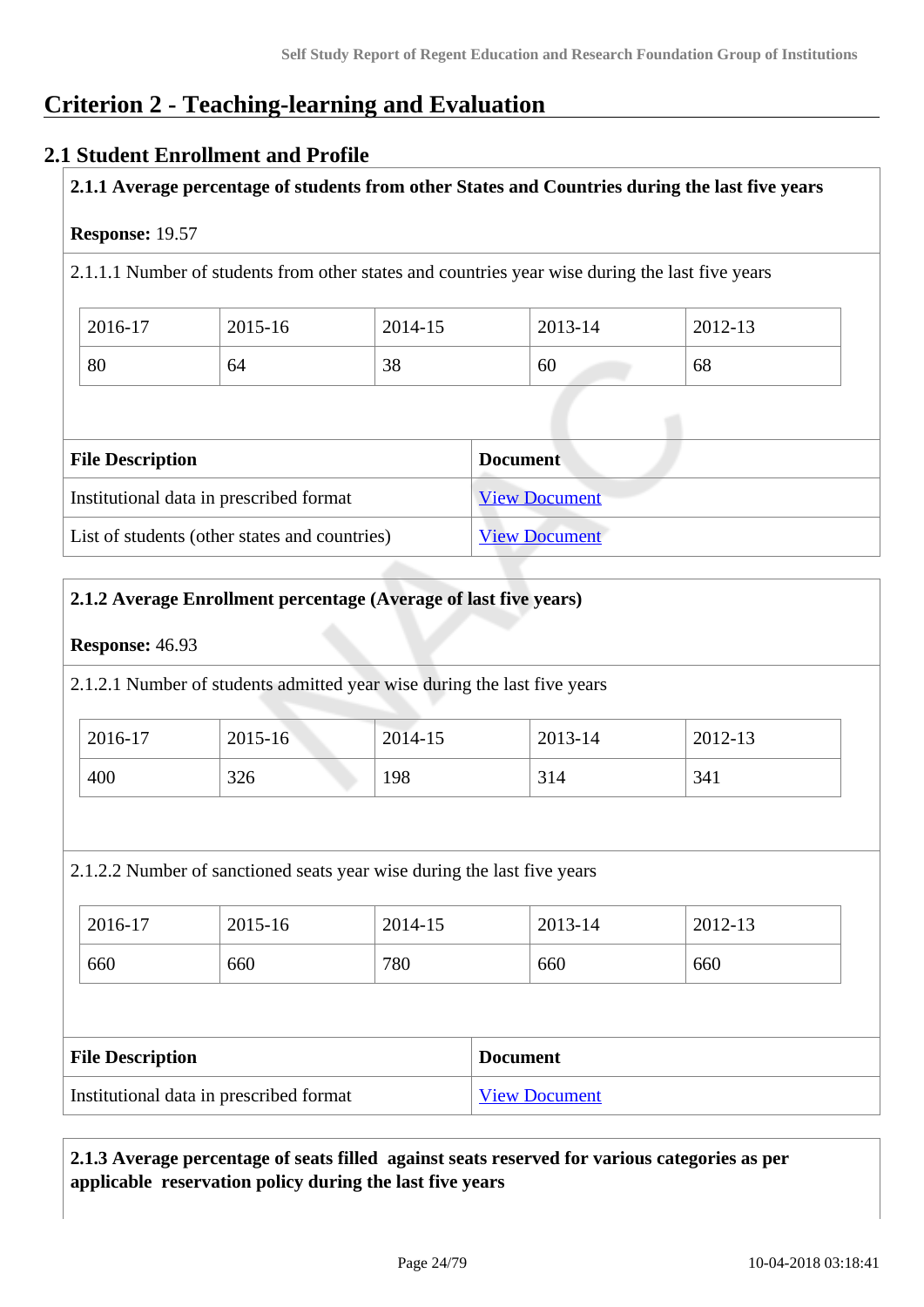#### **Response:** 14.14

2.1.3.1 Number of actual students admitted from the reserved categories year wise during the last five years

|                         | 2016-17                                 | 2015-16 | 2014-15         |  | 2013-14              | 2012-13  |
|-------------------------|-----------------------------------------|---------|-----------------|--|----------------------|----------|
|                         | 75                                      | 65      | $\theta$        |  | v                    | $\theta$ |
|                         |                                         |         |                 |  |                      |          |
| <b>File Description</b> |                                         |         | <b>Document</b> |  |                      |          |
|                         | Institutional data in prescribed format |         |                 |  | <b>View Document</b> |          |

### **2.2 Catering to Student Diversity**

 **2.2.1 The institution assesses the learning levels of the students, after admission and organises special programs for advanced learners and slow learners**

#### **Response:**

As students' needs and abilities are different due to divergence in background, abilities and interests, different learning and teaching strategies are therefore adopted to cater for these differences. Teachers thus take learner diversity into consideration and take appropriate action to help different learners to learn.

#### **Strategies adopted to facilitate weak students**

- 1. Remedial classes are organized to clarify doubts, re-explaining of critical topicsfor improving performance.
- 2.Provide additional support for students through mentorship program
- 3.Change classroom organisation e.g. positioning students to enhance participation or maximise access toinstruction
- **Strategies adopted to facilitate talented students**

For first year students, advanced learners are identified based on the 12th marks and marks obtained from the bridge courses. For II, III and IV Year students, advanced learners

are identified based on the performance in internal assessment and university exams.

**Specific strategies for the advanced Learners:**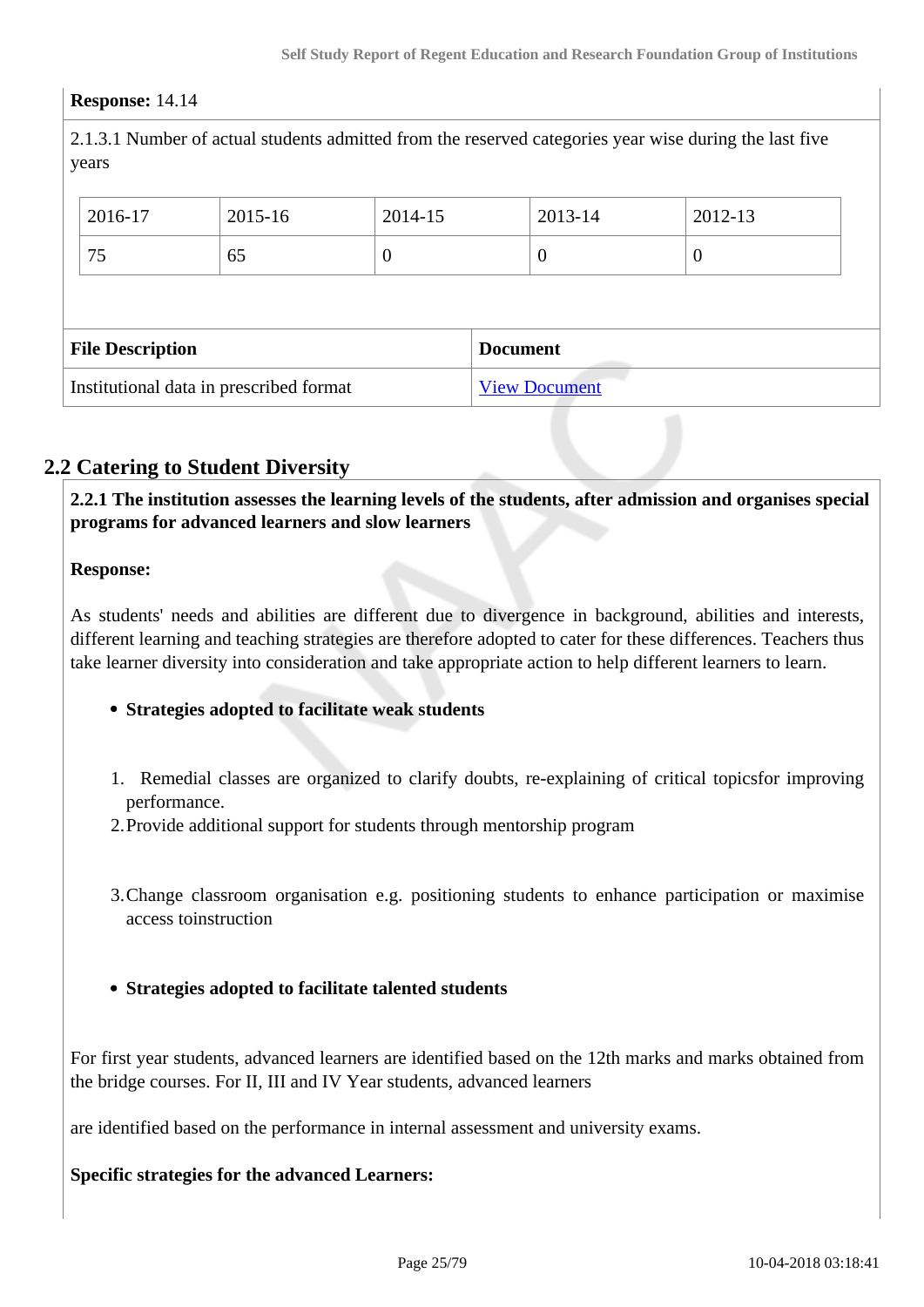- 1. Provision of additional reference books, review articles and report, CDs and internet facilities are provided.
- 2.Language laboratory facility is provided to self learners during beyond working hours.
- 3.Additional experiments are also conducted after the completion of the regular lab classes to these students.

The advanced learners of various departments are encouraged to take part in symposia, workshops and seminars to gain knowledge in advanced topics.

- 1.The students are encouraged to do projects and mini projects in advanced topics under the guidance of faculty members.
- 2.Resource persons from industries and academic institutions are invited to give guest lectures on advanced topics for the benefit of the students.
- 3.The faculty members teach contents beyond syllabus, after the completion of syllabus
- 4.They are advised to undertake GATE, CAT, GMAT, TOEFL, GRE exams and are guided for higher studies.
- 5.learners are motivated and advised to do research activities and are encouraged to attend civil service examinations such as IAS, IPS, IES of UPSC also.

| <b>File Description</b>    | <b>Document</b>      |
|----------------------------|----------------------|
| Any additional information | <b>View Document</b> |

|                       | 2.2.2 Student - Full time teacher ratio |                      |
|-----------------------|-----------------------------------------|----------------------|
| <b>Response: 2.84</b> |                                         |                      |
|                       | <b>File Description</b>                 | <b>Document</b>      |
|                       | Institutional data in prescribed format | <b>View Document</b> |

#### **2.2.3 Percentage of differently abled students (Divyangjan) on rolls**

#### **Response:** 0.25

2.2.3.1 Number of differently abled students on rolls

Response: 1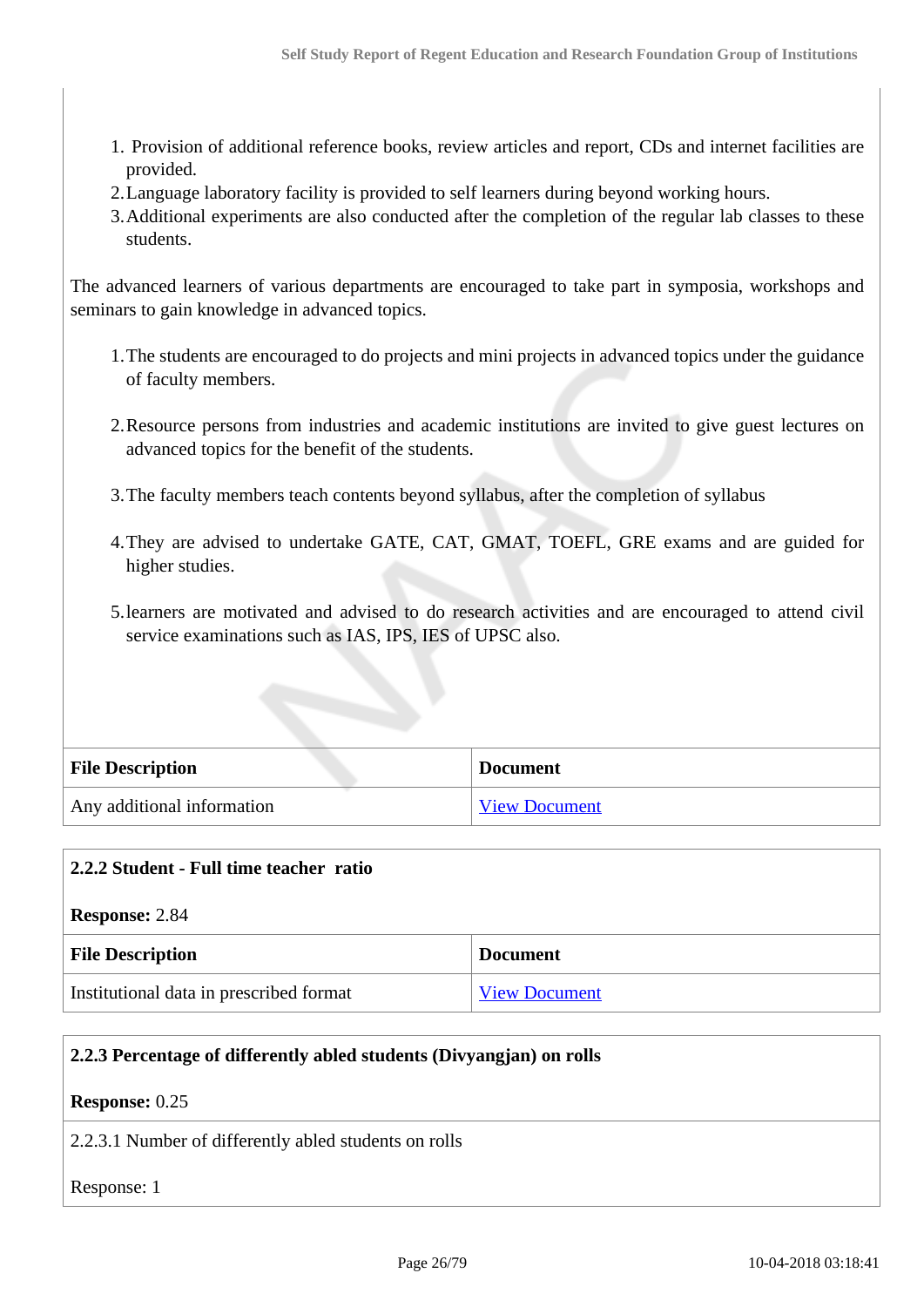| <b>File Description</b>                 | <b>Document</b>      |
|-----------------------------------------|----------------------|
| Institutional data in prescribed format | <b>View Document</b> |

### **2.3 Teaching- Learning Process**

 **2.3.1 Student centric methods, such as experiential learning, participative learning and problem solving methodologies are used for enhancing learning experiences**

#### **Response:**

The pedagogy followed is such that it supports a learning highly student centric. The role of faculty is to teach the topics of recommended syllabus of a subject using chalk & talk method using black board

as well as visual aid. Thereafter the process used by faculty is to make sure that learning is the sole responsibility of the student using the support process & system like unit test, periodical class test,

assignments, participation in discussion in lecture/ tutorial classes, quizzes, seminars, viva-voice, project presentation etc. The support structure and systems available for teachers to develop skills like interactive, collaborative and independent training among students are:

#### **Interactive learning:**

- Stress on regular self study beyond classroom hours and participation in interaction with teachers during normal lecture/ tutorial classes/ lab class/seminar/ project presentation, Guest Lectures etc
- He/ she is made to learn the topics being covered on regular basis and remain updated for better participation in any of occasions during the semester.

#### **Collaborative Learning:**

• Though the process of carrying out experiments in lab class in a group of 2/3 students, seminar and related activities like project demonstration/presentation/ industrial visits etc, he/ she is made to learn and develop skills of collaborative learning.

#### **Independent Learning:**

Though the process of sincere participation of a student with the aim of performing well, he/she is compelled to appear in various evaluator tools like quizzes, unit test, periodic class test, university exams, mock interviews, viva-voice etc and develop independent learning skills. Further teachers motivate students to appear and do well in competitive exams like GATE, GRE, CAT, GMAT etc.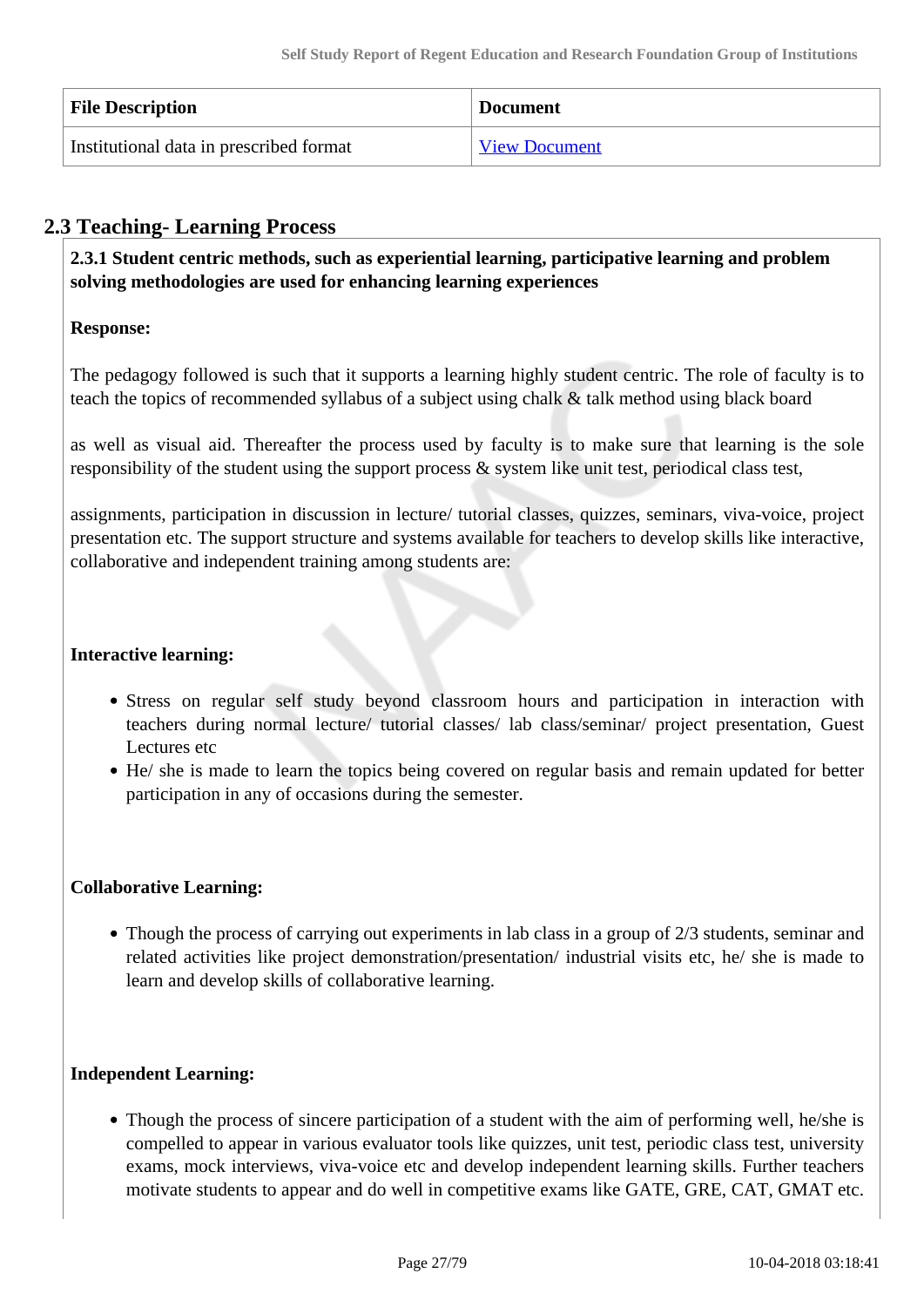| independently through their own |                      |  |
|---------------------------------|----------------------|--|
|                                 |                      |  |
| <b>File Description</b>         | <b>Document</b>      |  |
| Any additional information      | <b>View Document</b> |  |

#### **2.3.2 Percentage of teachers using ICT for effective teaching with Learning Management Systems (LMS), E-learning resources etc.**

#### **Response:** 92.2

| 2.3.2.1 Number of teachers using ICT      |                      |
|-------------------------------------------|----------------------|
| Response: 130                             |                      |
| <b>File Description</b>                   | <b>Document</b>      |
| List of teachers (using ICT for teaching) | <b>View Document</b> |

| 2.3.3 Ratio of students to mentor for academic and stress related issues                 |                      |  |
|------------------------------------------------------------------------------------------|----------------------|--|
| <b>Response: 2.72</b>                                                                    |                      |  |
| 2.3.3.1 Number of mentors                                                                |                      |  |
| Response: 147                                                                            |                      |  |
| <b>File Description</b>                                                                  | <b>Document</b>      |  |
| Year wise list of number of students, full time<br>teachers and students to mentor ratio | <b>View Document</b> |  |

#### **2.3.4 Innovation and creativity in teaching-learning**

#### **Response:**

(i) Application of Modern Analytical Techniques, which are not covered in the course curriculum are also carried out in the 4th year project work in order to generate research aptitude of the student and to produce instinct in depth interest to the mind of the students to go for higher studies.

(ii) Students who are interested in Research and Development work are continuously motivated and encouraged to present their Project/Research work in different National/International Seminar/Conference/Workshop and Publish their work in National/International Journal and Seminar/Conference Proceedings.

(iii) Students are rewarded for their outstanding performance in project, research and other relevant fields.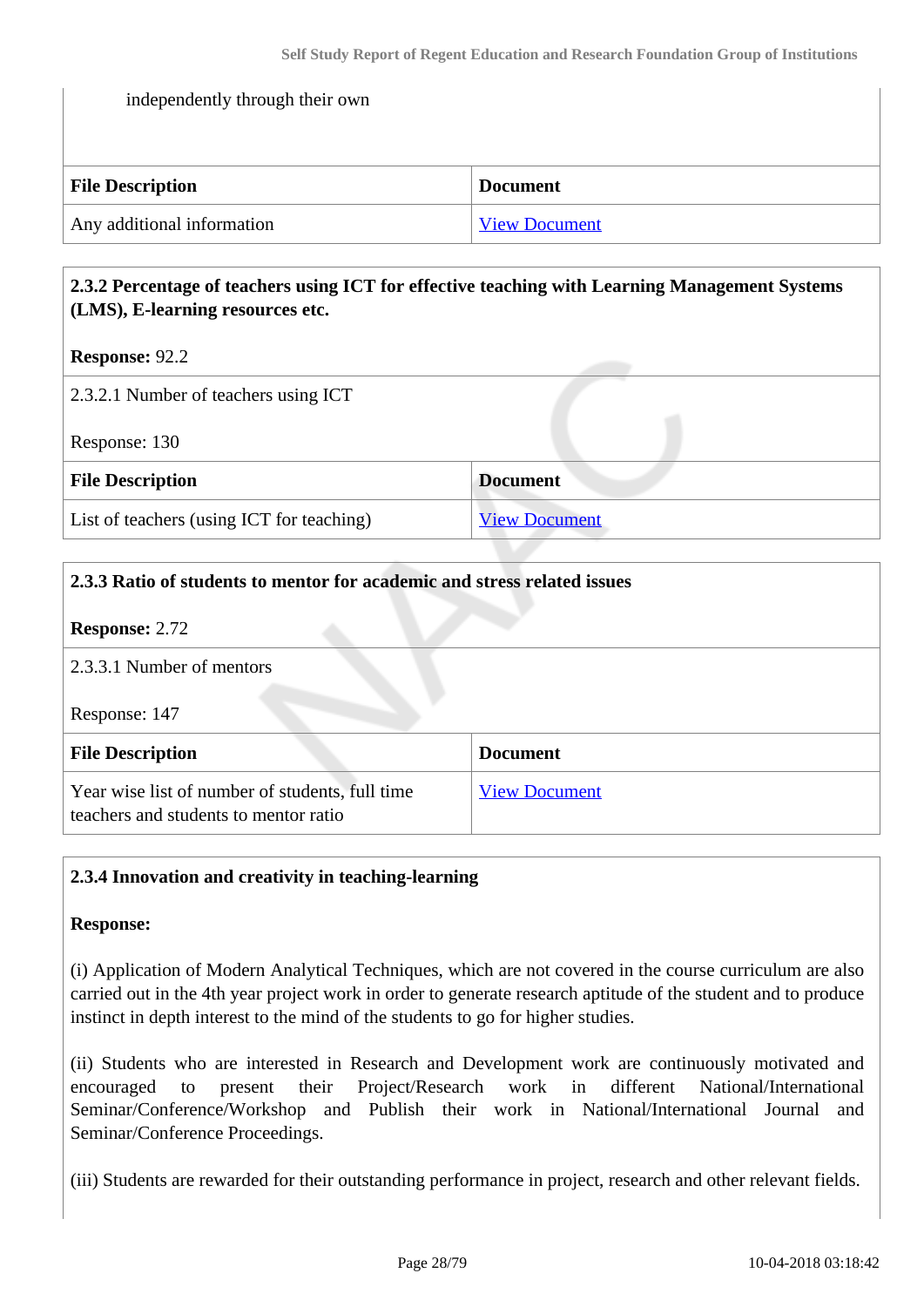(iv) Faculty members are engaged with their research work in association with potential students and they always try to share their innovative concepts with the students.

(v) The faculties always try to engage themselves to train the students in different areas of Multidisciplinary Engineering & Technological fields.

| <b>File Description</b>    | <b>Document</b>      |
|----------------------------|----------------------|
| Any additional information | <b>View Document</b> |

### **2.4 Teacher Profile and Quality**

| 2.4.1 Average percentage of full time teachers against sanctioned posts during the last five years |                      |  |
|----------------------------------------------------------------------------------------------------|----------------------|--|
| <b>Response: 76.85</b>                                                                             |                      |  |
| <b>File Description</b>                                                                            | <b>Document</b>      |  |
| Year wise full time teachers and sanctioned posts<br>for 5 years                                   | <b>View Document</b> |  |

#### **2.4.2 Average percentage of full time teachers with Ph.D. during the last five years**

**Response:** 3.44

2.4.2.1 Number of full time teachers with Ph.D. year wise during the last five years

| 2016-17 | 2015-16 | 2014-15 | 2013-14 | 2012-13 |
|---------|---------|---------|---------|---------|
|         | ິ       |         | ັ       |         |

| <b>File Description</b>                                                                       | <b>Document</b>      |
|-----------------------------------------------------------------------------------------------|----------------------|
| List of number of full time teachers with PhD and<br>number of full time teachers for 5 years | <b>View Document</b> |

#### **2.4.3 Teaching experience of full time teachers in number of years**

**Response:** 8.74

| <b>File Description</b>                                                           | <b>Document</b>      |
|-----------------------------------------------------------------------------------|----------------------|
| List of Teachers including their PAN,<br>designation, dept and experience details | <b>View Document</b> |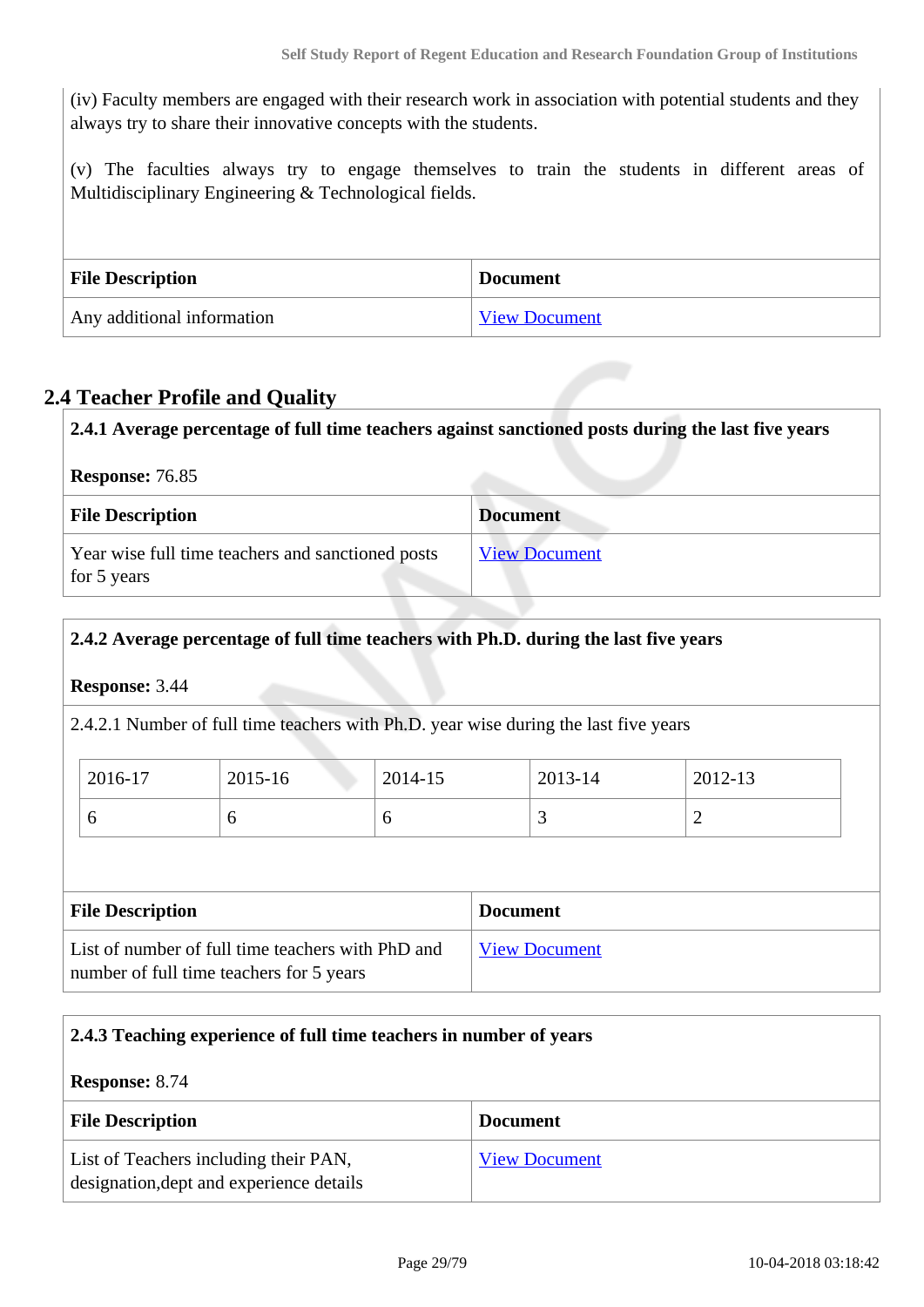#### **2.4.4 Percentage of full time teachers who received awards, recognition, fellowships at State, National, International level from Government, recognised bodies during the last five years**

#### **Response:** 0

2.4.4.1 Number of full time teachers receiving awards from state /national /international level from Government recognised bodies year wise during the last five years

| 2016-17 | 2015-16 | 2014-15 | 2013-14 | 2012-13 |
|---------|---------|---------|---------|---------|
|         | ν       |         | ◡       | v       |

| <b>File Description</b>                 | <b>Document</b>      |
|-----------------------------------------|----------------------|
| Institutional data in prescribed format | <b>View Document</b> |

#### **2.4.5 Average percentage of full time teachers from other States against sanctioned posts during the last five years**

#### **Response:** 0

2.4.5.1 Number of full time teachers from other states year wise during the last five years

| 2016-17 | 2015-16 | 2014-15 | 2013-14 | 2012-13 |
|---------|---------|---------|---------|---------|
|         |         |         | ν       |         |

| <b>File Description</b>                                                                            | <b>Document</b>      |
|----------------------------------------------------------------------------------------------------|----------------------|
| List of full time teachers from other state and state<br>from which qualifying degree was obtained | <b>View Document</b> |

### **2.5 Evaluation Process and Reforms**

#### **2.5.1 Reforms in Continuous Internal Evaluation(CIE) system at the institutional level**

#### **Response:**

One week orientation program is conducted for newly admitted students. During this program, detail briefing taken by Dean(Acad.) regarding university rules/ regulations including evaluation process. Similarly, HR department conducts one week induction program for new joinees in the month of july/ aug. i.e, before the start of the session and appraise them various evaluation guidelines. In addition, following program are also in vogue: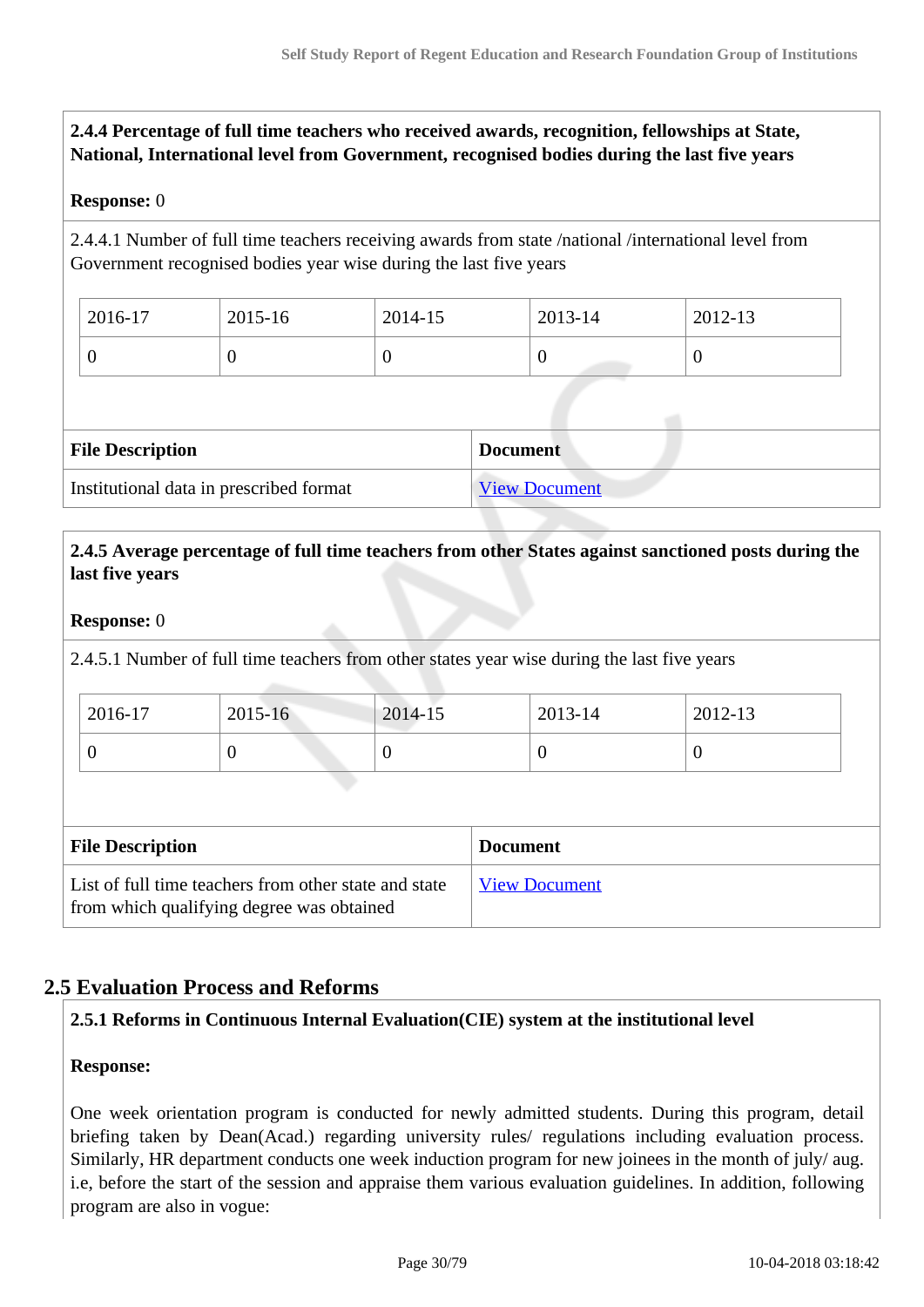- At the beginning of the academic year printed booklets of MAKAUT(formerly known as WBUT) ordinance/ rules & regulations is distributed to each new admitted student.
- Such regulations are also available on universityv website.
- University Circulars pertaining to student's interest are also displayed on the notice board as well as website.
- Any changes in evaluation methods are discussed in the Director meeting and the decision taken is conveyed to other faculty members by the HOD in the respective department meetings.

| <b>File Description</b>    | <b>Document</b>      |  |
|----------------------------|----------------------|--|
| Any additional information | <b>View Document</b> |  |

#### **2.5.2 Mechanism of internal assessment is transparent and robust in terms of frequency and variety**

#### **Response:**

The Examination Cell of the Institute is a separate section which deals with the examination process. There is a separate accounting section and an exclusive computer section with ERP software to handle registration, results and marksheet.

The following efforts were made in the office of the Examination Cell for smooth conduct of the examination and related processes.

Preparing Academic calendar with the schedule of Internal assessment test and end semester examinations for both theory and laboratory courses. Preparation of Schedules for two internal centralized assessment tests and publication of result.

Disbursal of necessary materials to the external /internal examiners through the Administrative office of the college.

Preparing :

- 1.The attendance sheet
- 2.Invigilator schedule
- 3.Physical arrangements and related matters

The Schedule of Examinations and Academic calendar and other information related to the conduct of examinations are published in the college website.

Weightages assigned for the overall development of students:

**Behavioral aspects:** There exists a year wise mentorship scheme in every department. A faculty member as mentor always gives the necessary advice so that the overall attitude of students can build up. This will obviously help during their campus placement and working environment in the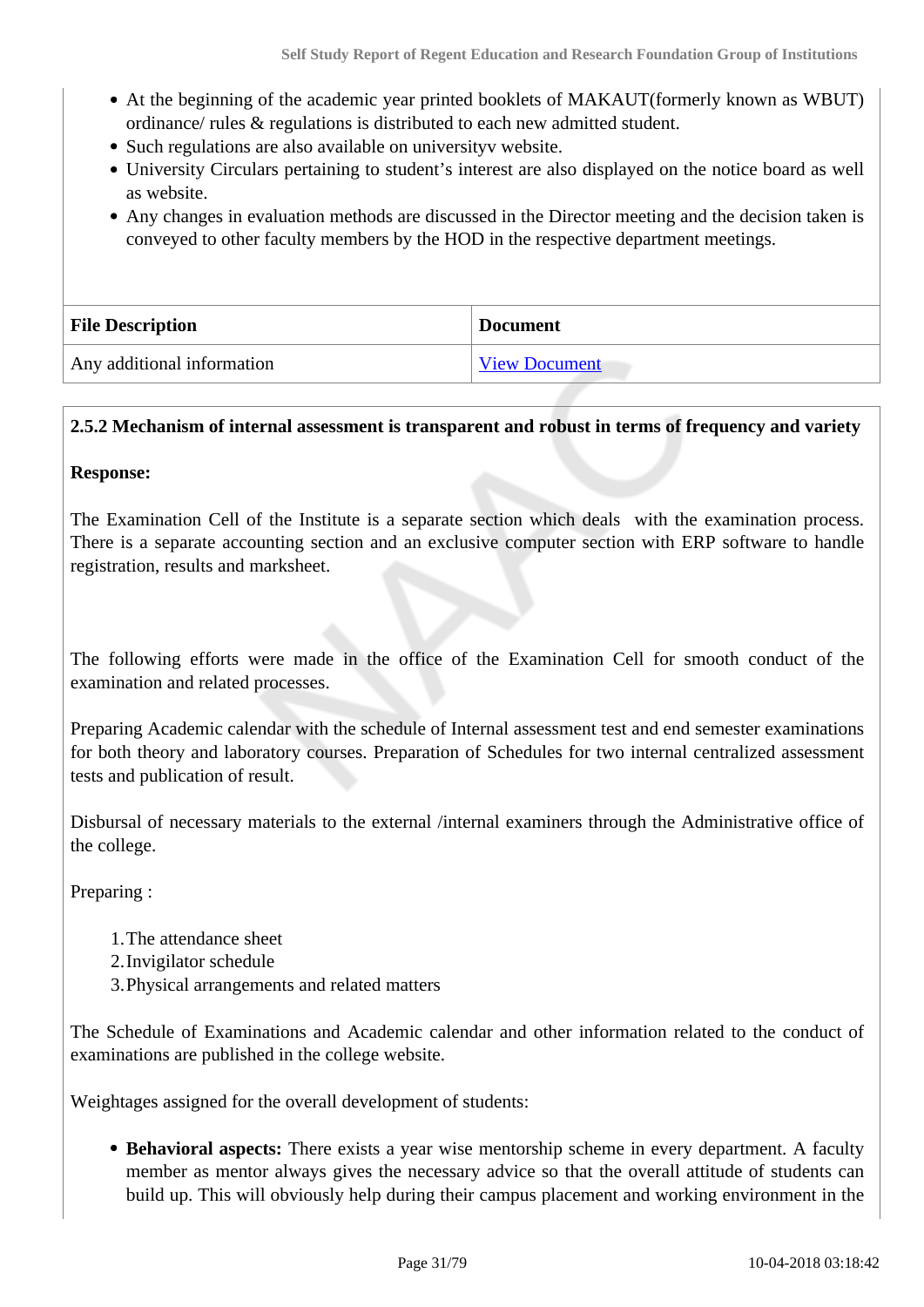outside world as well.

**Independent learning:** This is certainly a governing parameter regarding the ability of the student. The course curriculum is designed well to develop this parameter. Moreover special emphasis is given by the concerned subject teacher by providing interactive session, group discussions, personality development etc. for the continuous improvement of the communication skill.

| <b>File Description</b>    | <b>Document</b> |
|----------------------------|-----------------|
| Any additional information | View Document   |

#### **2.5.3 Mechanism to deal with examination related grievances is transparent, time-bound and efficient**

#### **Response:**

In the case of grievance with evaluation, an application from student is forwarded by the Head of the Department to the OIC Examination Cell. The OIC makes arrangements for the grievance redressal.

#### **Internal Assessment:**

All grievances regarding evaluation, including the internal assessment marks awarded for the students, are redressed by the examination cell and the various Heads of Departments. If there is any clarification the student can approach the concerned faculty. If a grievance cannot be addressed by the course faculty, the student has the option to take it up with the Head of the Department to get an explanation for the marks or weightage given.

#### **End Semester Examination:**

If the grievance is against the End semester examination results, the institution assists the students by helping them to apply for **revaluation or Rechecking** to the office of the Controller of Examination of the affiliated University through administrative office of the college. The administrative staffs under instructions from Principal forward applications for revaluation to the office of the Controller of Examinations and follow it up regularly to ensure the speedy redressal of grievances. Within 10 days of the announcement of the results, students can apply for re-evaluation.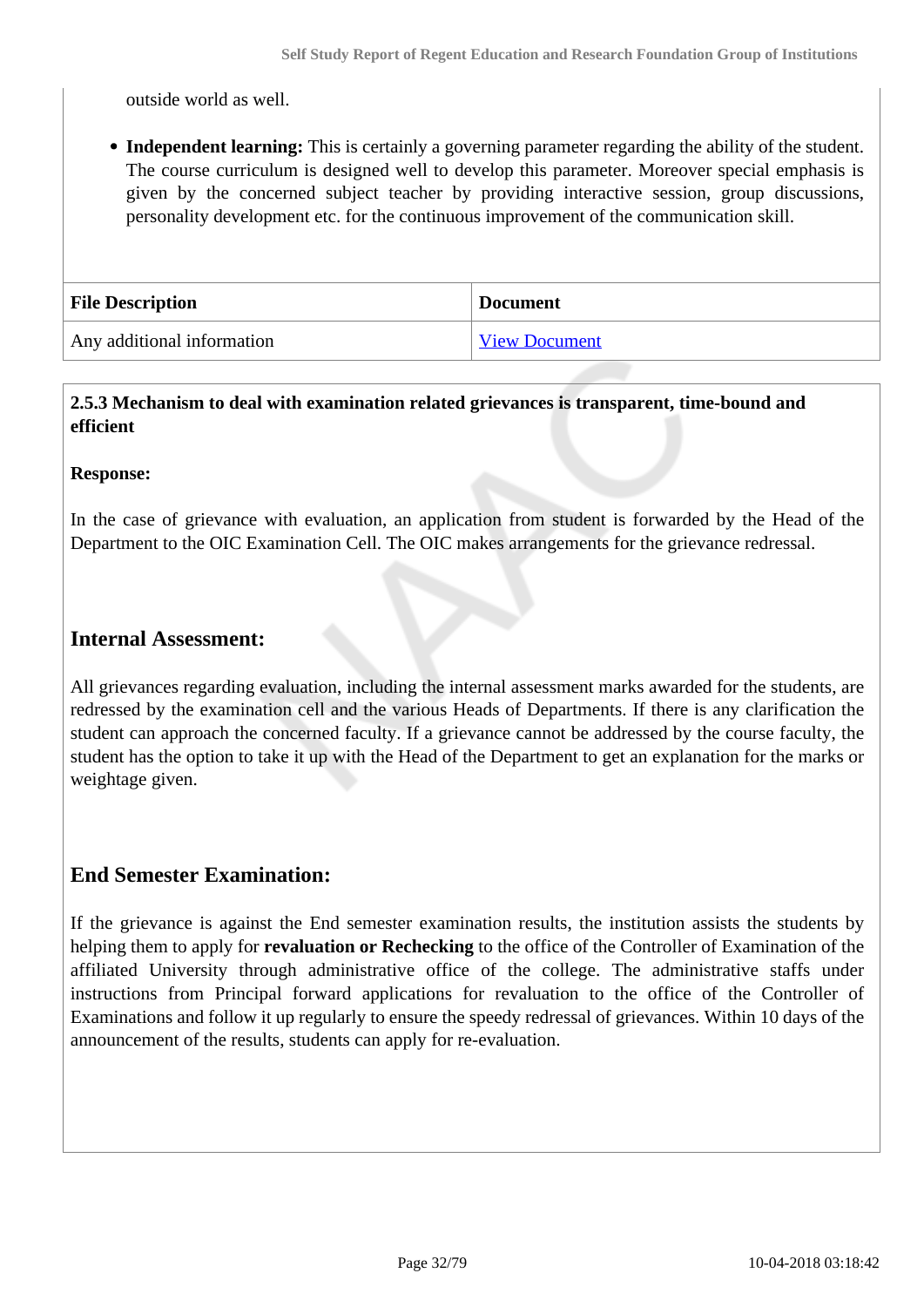| <b>File Description</b>    | <b>Document</b>      |
|----------------------------|----------------------|
| Any additional information | <b>View Document</b> |

#### **2.5.4 The institution adheres to the academic calendar for the conduct of CIE**

#### **Response:**

The Board of Governors of RERF Group of Institution has enacted CIE for the minimum number of class days per semester and academic year. All RERF program must ensure that every course offered for academic credit adheres to the standard minimum requirements of instructional time for the semester and academic year as per the MAKAUT regulation.

- Number of instructional days, contact hours per week to be followed as directed by MAKAUT.
- Additional teaching hours for the extra content shall be arranged after normal contact hours.
- Dates of two unit tests are fixed before the start of Semester

We will produce the Academic Calender at the time of visit.

### **2.6 Student Performance and Learning Outcomes**

 **2.6.1 Program outcomes, program specific outcomes and course outcomes for all programs offered by the Institution are stated and displayed on website and communicated to teachers and students**

#### **Response:**

The general program outcome of all the courses as follows:

1. **ENGINEERING KNOWLEDGE**: Apply the knowledge of mathematics, science, engineering fundamentals, and an engineering specialization to the solution of complex engineering problems.

2. **PROBLEM ANALYSIS**: Identify, formulate, research literature, and analyze complex engineering problems reaching substantiated conclusions using first principles of mathematics, natural sciences, and engineering sciences.

3. **DESIGN/DEVELOPMENT OF SOLUTIONS**: Design solutions for complex engineering problems and design system components or processes that meet the specified needs with appropriate consideration for the public health and safety, and the cultural, societal, and environmental considerations.

4. **CONDUCT INVESTIGATIONS OF COMPLEX PROBLEMS**: Use research-based knowledge and research methods including design of experiments, analysis and interpretation of data, and synthesis of the information to provide valid conclusions.

5. **MODERN TOOL USAGE**: Create, select, and apply appropriate techniques, resources, and modern engineering and IT tools including prediction and modelling to complex engineering activities with an understanding of the limitations.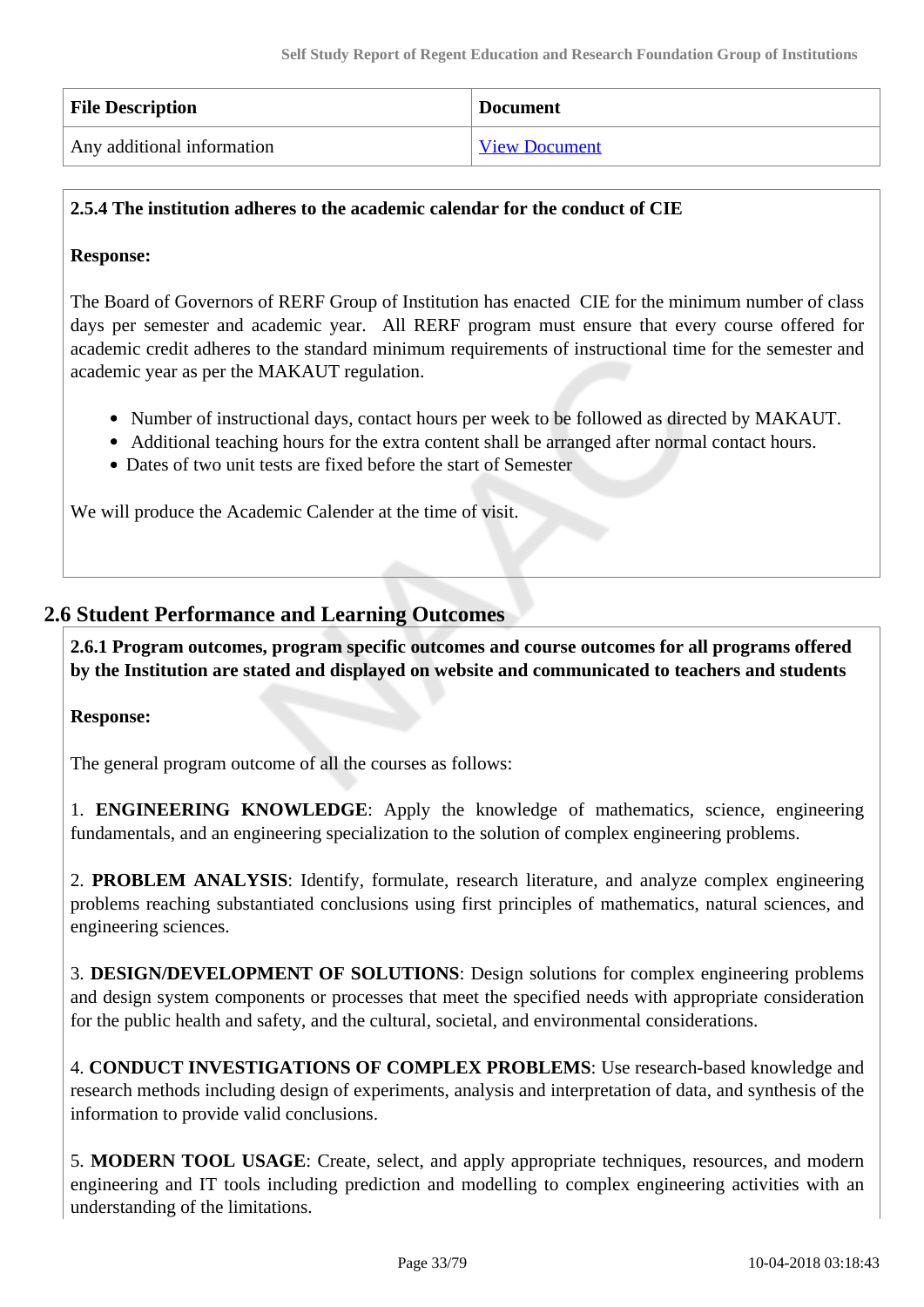6. **THE ENGINEER AND SOCIETY**: Apply reasoning informed by the contextual knowledge to assess societal, health, safety, legal and cultural issues and the consequent responsibilities relevant to the professional engineering practice.

7. **ENVIRONMENT AND SUSTAINABILITY**: Understand the impact of the professional engineering solutions in societal and environmental contexts, and demonstrate the knowledge of, and need for sustainable development.

8. **ETHICS**: Apply ethical principles and commit to professional ethics and responsibilities and norms of the engineering practice.

9. **INDIVIDUAL AND TEAM WORK**: Function effectively as an individual, and as a member or leader in diverse teams, and in multidisciplinary settings.

10. **COMMUNICATION**: Communicate effectively on complex engineering activities with the engineering community and with society at large, such as, being able to comprehend and write effective reports and design documentation, make effective presentations, give and receive clear instructions.

11. **PROJECT MANAGEMENT AND FINANCE**: Demonstrate knowledge and understanding of the engineering and management principles and apply these to one's own work, as a member and leader in a team, to manage projects and in multidisciplinary environments.

12. **LIFE-LONG LEARNING**: Recognize the need for, and have the preparation and ability to engage in independent and life-long learning in the broadest context of technological change.

Coursewise outcome is published in our website as well.

 **2.6.2 Attainment of program outcomes, program specific outcomes and course outcomes are evaluated by the institution**

**Response:** 

Graduates attributes specified by the college and the attainment of these by the students

**Engineering Knowledge**: Apply knowledge of mathematics, science, engineering fundamentals and an engineering specialization to the solution of complex engineering problems.

**Problem Analysis**: Identify, formulate, research literature and analyze complex engineering problems reaching substantiated conclusions using first principles of mathematics, natural sciences and engineering sciences.

**Design/ Development of Solutions**: Design solutions for complex engineering problems and design system components or processes that meet specified needs with appropriate consideration for public health and safety, cultural, societal and environmental considerations.

**Conduct investigations of complex problems** using research-based knowledge and research methods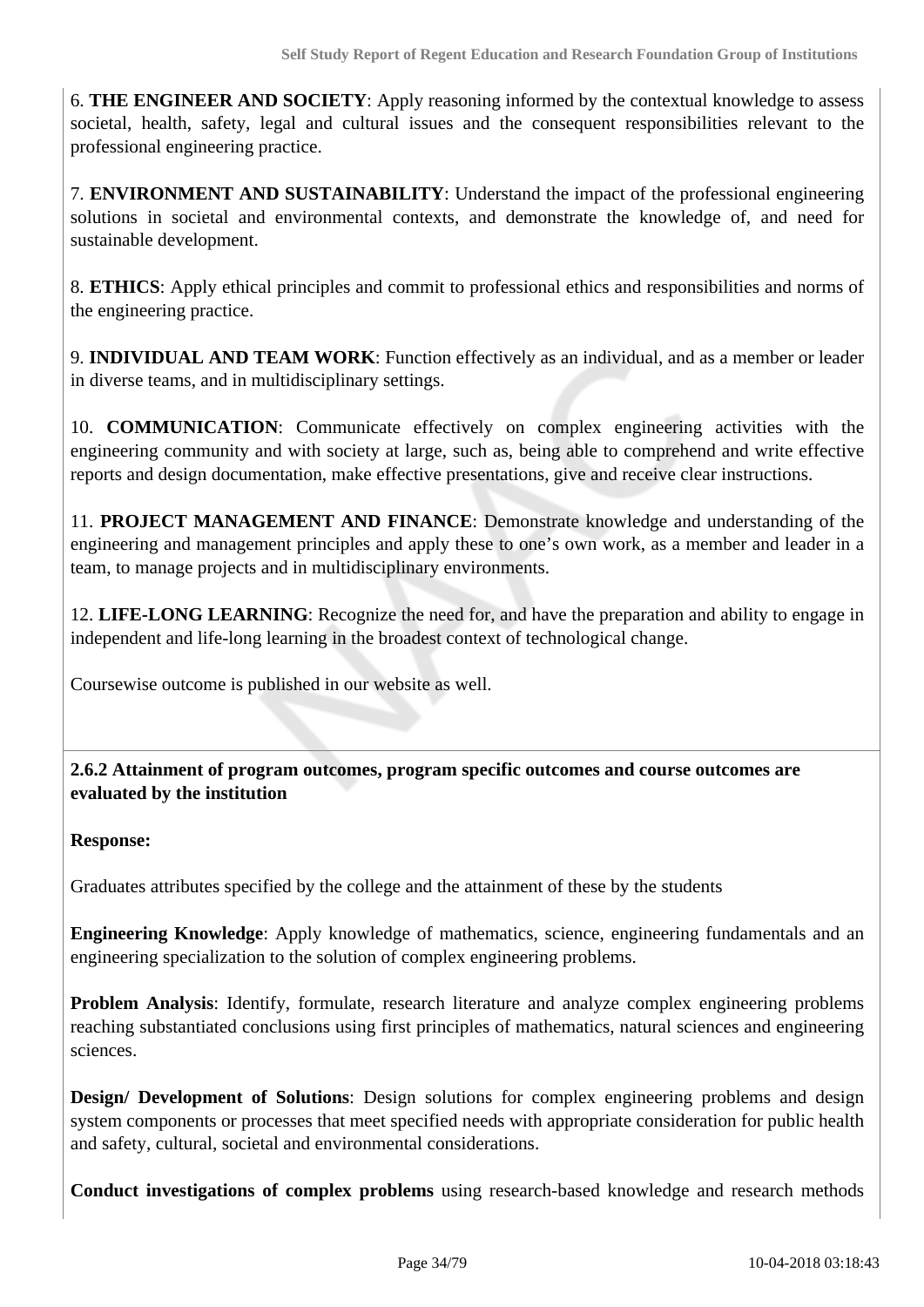including design of experiments, analysis and interpretation of data and synthesis of information to provide valid conclusions.

**Modern Tool Usage**: Create, select and apply appropriate techniques, resources and modern engineering and IT tools including prediction and modeling to complex engineering activities with an under- standing of the limitations.

**The Engineer and Society**: Apply reasoning informed by contextual knowledge to assess societal, health, safety, legal and cultural issues and the consequent responsibilities relevant to professional engineering practice.

**Environment and Sustainability**: Understand the impact of professional engineering solutions in societal and environmental contexts and demonstrate knowledge of and need for sustainable development.

**Ethics**: Apply ethical principles and commit to professional ethics and responsibilities and norms of engineering practice.

**Individual and Team Work**: Function effectively as an individual, and as a member or leader in diverse teams and in multi disciplinary settings.

**Communication**: Communicate effectively on complex engineering activities with the engineering community and with society at large, such as being able to comprehend and write effective reports and design documentation, make effective presentations and give and receive clear instructions.

Life-long Learning: Recognize the need for and have the preparation and ability to engage in independent and life- long learning in the broadest context of technological change.

**Project Management and Finance**: Demonstrate knowledge and understanding of engineering and management principles and apply these to one's own work, as a member and leader in a team, to manage projects and in multidisciplinary environments.

| <b>File Description</b>    | <b>Document</b>      |
|----------------------------|----------------------|
| Any additional information | <b>View Document</b> |

| 2.6.3 Average pass percentage of Students                                         |  |
|-----------------------------------------------------------------------------------|--|
| <b>Response: 98.73</b>                                                            |  |
| 2.6.3.1 Total number of final year students who passed the university examination |  |
| Response: 310                                                                     |  |
| 2.6.3.2 Total number of final year students who appeared for the examination      |  |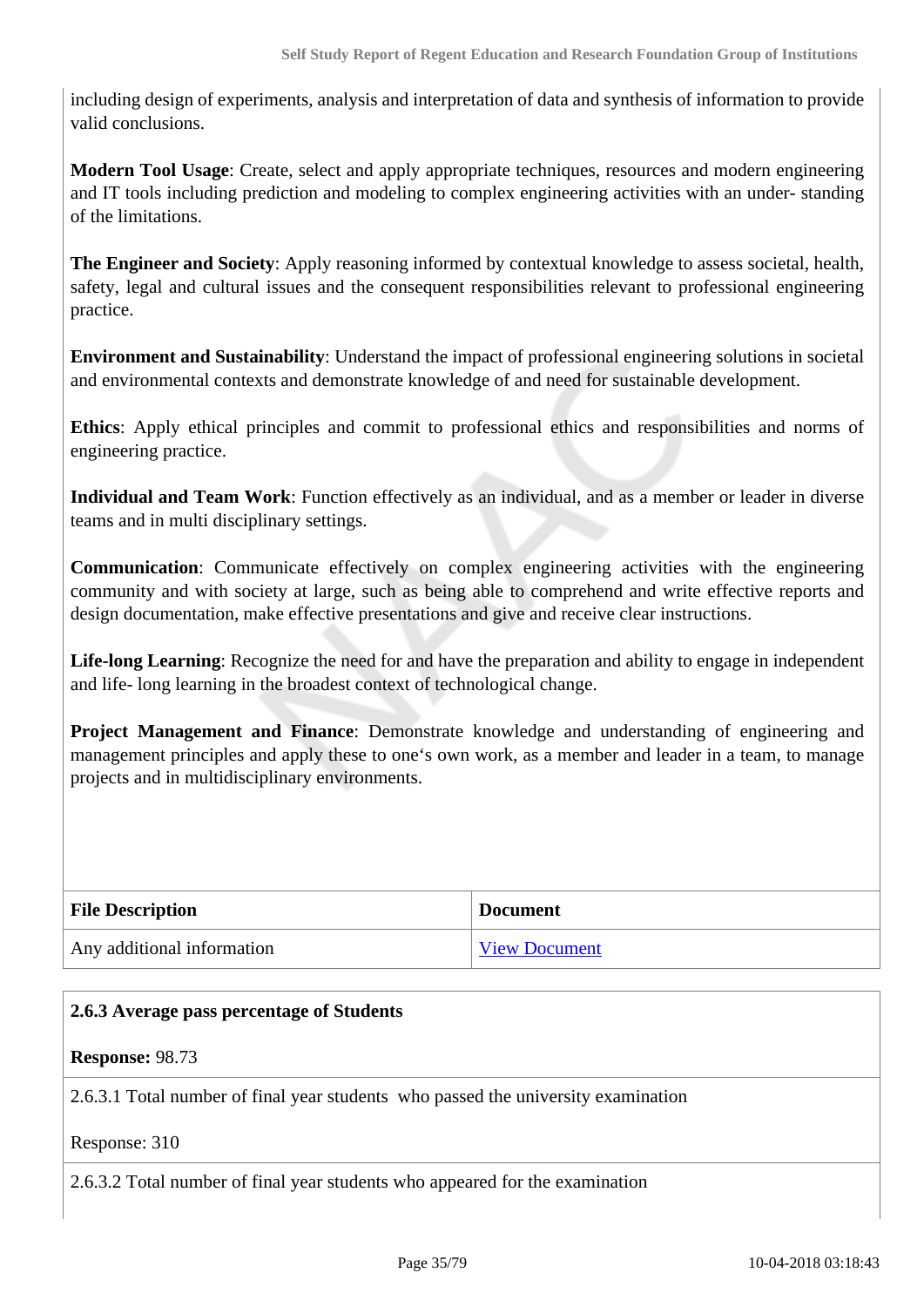| Response: 314                           |                      |  |  |
|-----------------------------------------|----------------------|--|--|
| <b>File Description</b>                 | <b>Document</b>      |  |  |
| Institutional data in prescribed format | <b>View Document</b> |  |  |

# **2.7 Student Satisfaction Survey**

| 2.7.1 Online student satisfaction survey regarding teaching learning process |                      |
|------------------------------------------------------------------------------|----------------------|
| <b>Response:</b>                                                             |                      |
| <b>File Description</b>                                                      | <b>Document</b>      |
| Database of all currently enrolled students                                  | <b>View Document</b> |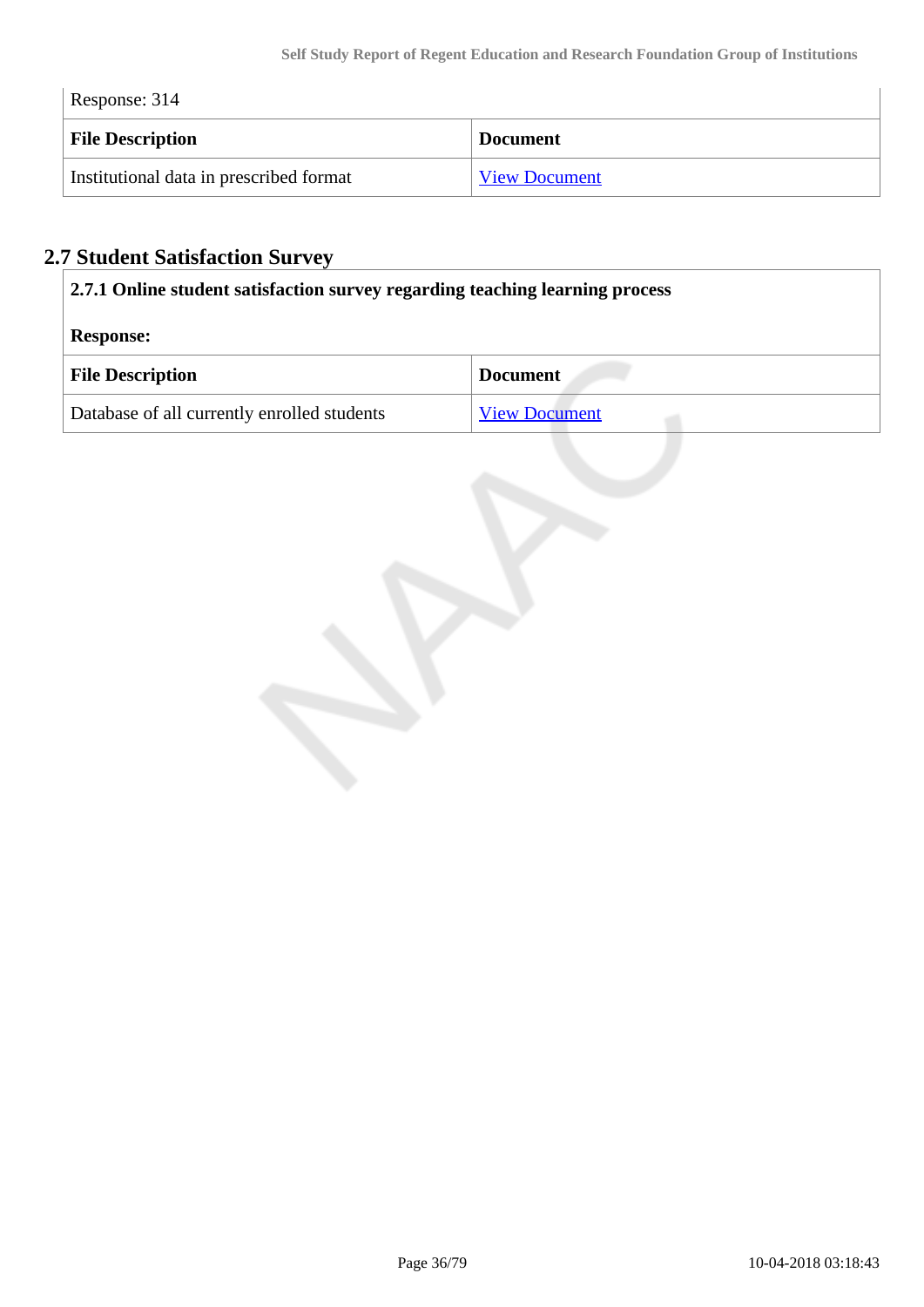# **Criterion 3 - Research, Innovations and Extension**

## **3.1 Resource Mobilization for Research**

 **3.1.1 Grants for research projects sponsored by government/non government sources such as industry ,corporate houses, international bodies, endowment, chairs in the institution during the last five years**

#### **Response:** 19.6

3.1.1.1 Total Grants for research projects sponsored by the government/non-government sources such as industry, corporate houses, international bodies, endowments, Chairs in the institution year wise during the last five years(INR in Lakhs)

| 2016-17 | 2015-16                                       | 2014-15 | 2013-14 | 2012-13 |
|---------|-----------------------------------------------|---------|---------|---------|
| 10.5    | $\boldsymbol{\mathsf{\omega}}\cdot\mathbf{1}$ |         | v       | ◡       |

| <b>File Description</b>           | <b>Document</b>      |
|-----------------------------------|----------------------|
| List of project and grant details | <b>View Document</b> |

| 3.1.2 Percentage of teachers recognised as research guides at present |                      |  |
|-----------------------------------------------------------------------|----------------------|--|
| <b>Response:</b> $0.71$                                               |                      |  |
| 3.1.2.1 Number of teachers recognised as research guides              |                      |  |
| Response: 1                                                           |                      |  |
| <b>File Description</b><br><b>Document</b>                            |                      |  |
| Institutional data in prescribed format                               | <b>View Document</b> |  |

## **3.1.3 Average number of research projects per teacher funded by government and non government agencies during the last five years**

**Response:** 0.26

3.1.3.1 Number of research projects funded by government and non-government agencies during the last five years

Response: 4

| <b>File Description</b>                       | ⊩ Document           |
|-----------------------------------------------|----------------------|
| List of research projects and funding details | <b>View Document</b> |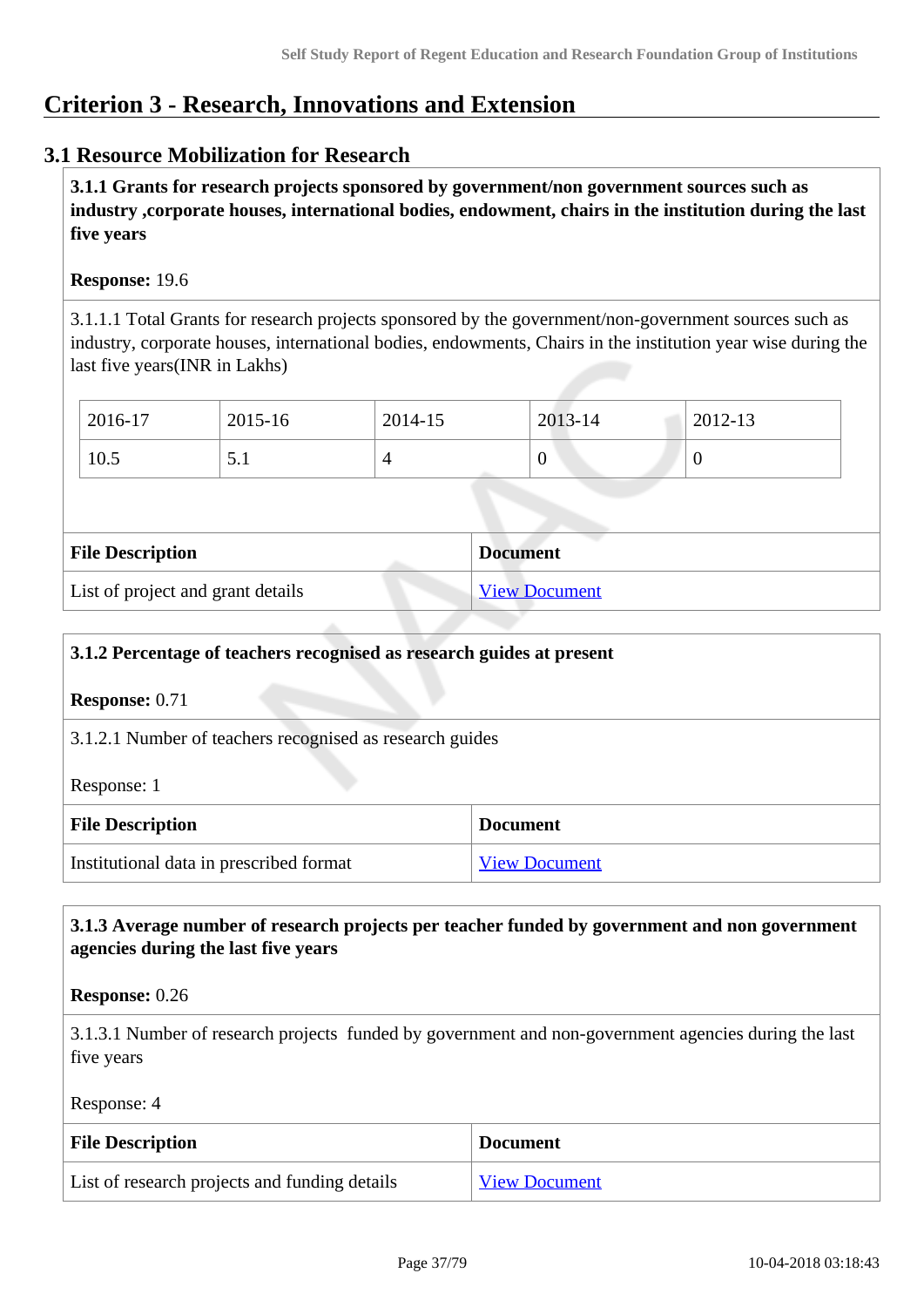## **3.2 Innovation Ecosystem**

## **3.2.1 Institution has created an ecosystem for innovations including incubation centre and other initiatives for creation and transfer of knowledge**

#### **Response:**

- The institute provides conducive environment for research-and-technology-driven innovations. The five key constituents of the ecosystem for innovations are
	- Technology
	- Research
	- <sup>o</sup> Innovation
	- $\circ$  Industry
- Each one of the above acts as a feeder to the next and creates a ripple effect on building innovative products.

## **Activities Envisaged**

- 1.To provide common facilities to incubate viz. office support, equipment support and technology support.
- 2.To give Training, counsel, guide and mentor for setting up of the enterprise
- 3.To support and promote rural entrepreneurship in the region through training, demonstration and dissemination of technologies and opportunities to the grass root people.
- 4.To assist for setting up of technology exhibition, awareness camps and product development plans.
- 5.To provide support in documentation, publication and patenting of innovations.
- 6.To facilitate and provide the tools for technology development and implementation in the labs.
- 7.Incubation centre conducts entrepreneurship programs such as workshops, Seminars on entrepreneurship development.
- 8.To provide training by experts for marketing the products developed.
- 9.To provide information about the financial Institutions for establishment and running of the industry.

## **3.2.2 Number of workshops/seminars conducted on Intellectual Property Rights (IPR) and Industry-Academia Innovative practices during the last five years**

#### **Response:** 8

3.2.2.1 Total number of workshops/seminars conducted on Intellectual Property Rights (IPR) and Industry-Academia Innovative practices year wise during the last five years

| 2016-17                  | 2015-16 | 2014-15 | 2013-14 | 2012-13 |
|--------------------------|---------|---------|---------|---------|
| $\overline{\phantom{0}}$ |         | ັ       |         |         |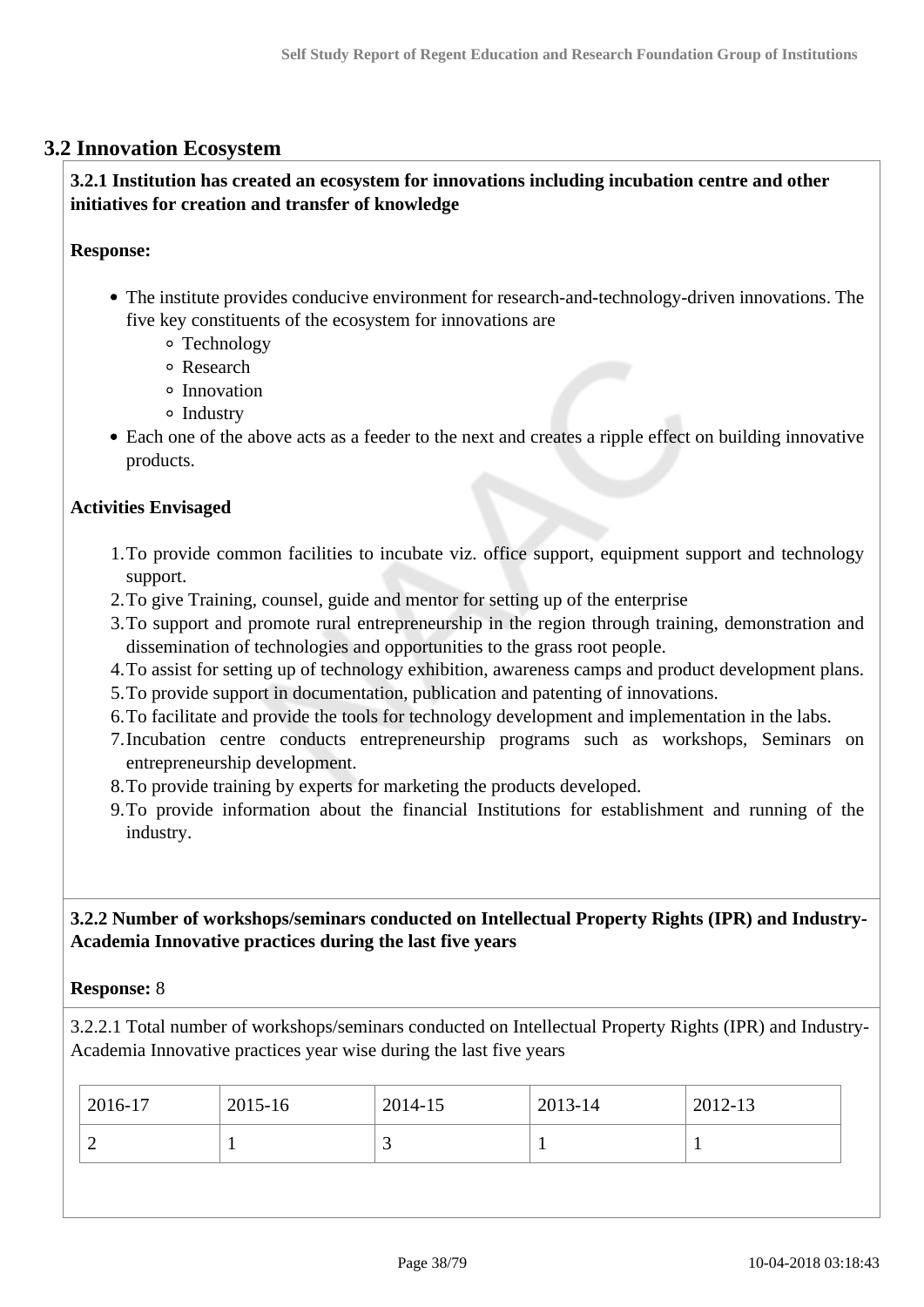| <b>File Description</b>                            | <b>Document</b>      |
|----------------------------------------------------|----------------------|
| List of workshops/seminars during the last 5 years | <u>View Document</u> |

# **3.3 Research Publications and Awards**

| 3.3.1 The institution has a stated Code of Ethics to check malpractices and plagiarism in Research |                      |  |
|----------------------------------------------------------------------------------------------------|----------------------|--|
| <b>Response:</b> No                                                                                |                      |  |
| <b>File Description</b>                                                                            | <b>Document</b>      |  |
| Institutional data in prescribed format                                                            | <b>View Document</b> |  |

# **3.3.2 The institution provides incentives to teachers who receive state, national and international recognition/awards Response:** No **File Description Document**

| <b>FIIE DESCRIPLION</b>            | <i><b>Document</b></i> |
|------------------------------------|------------------------|
| List of Awardees and Award details | <b>View Document</b>   |
|                                    |                        |

# **3.3.3 Number of Ph.D.s awarded per teacher during the last five years Response:** 0 3.3.3.1 How many Ph.Ds awarded within last five years **File Description Document** List of PhD scholars and their details like name of the guide , title of thesis, year of award etc [View Document](https://assessmentonline.naac.gov.in/storage/app/hei/SSR/100830/3.3.3_1519821992_819.xlsx)

# **3.3.4 Number of research papers per teacher in the Journals notified on UGC website during the last five years**

## **Response:** 0.03

3.3.4.1 Number of research papers in the Journals notified on UGC website during the last five years

| 2016-17 | 2015-16 | 2014-15 | 2013-14  | 2012-13 |
|---------|---------|---------|----------|---------|
|         |         |         | $\theta$ |         |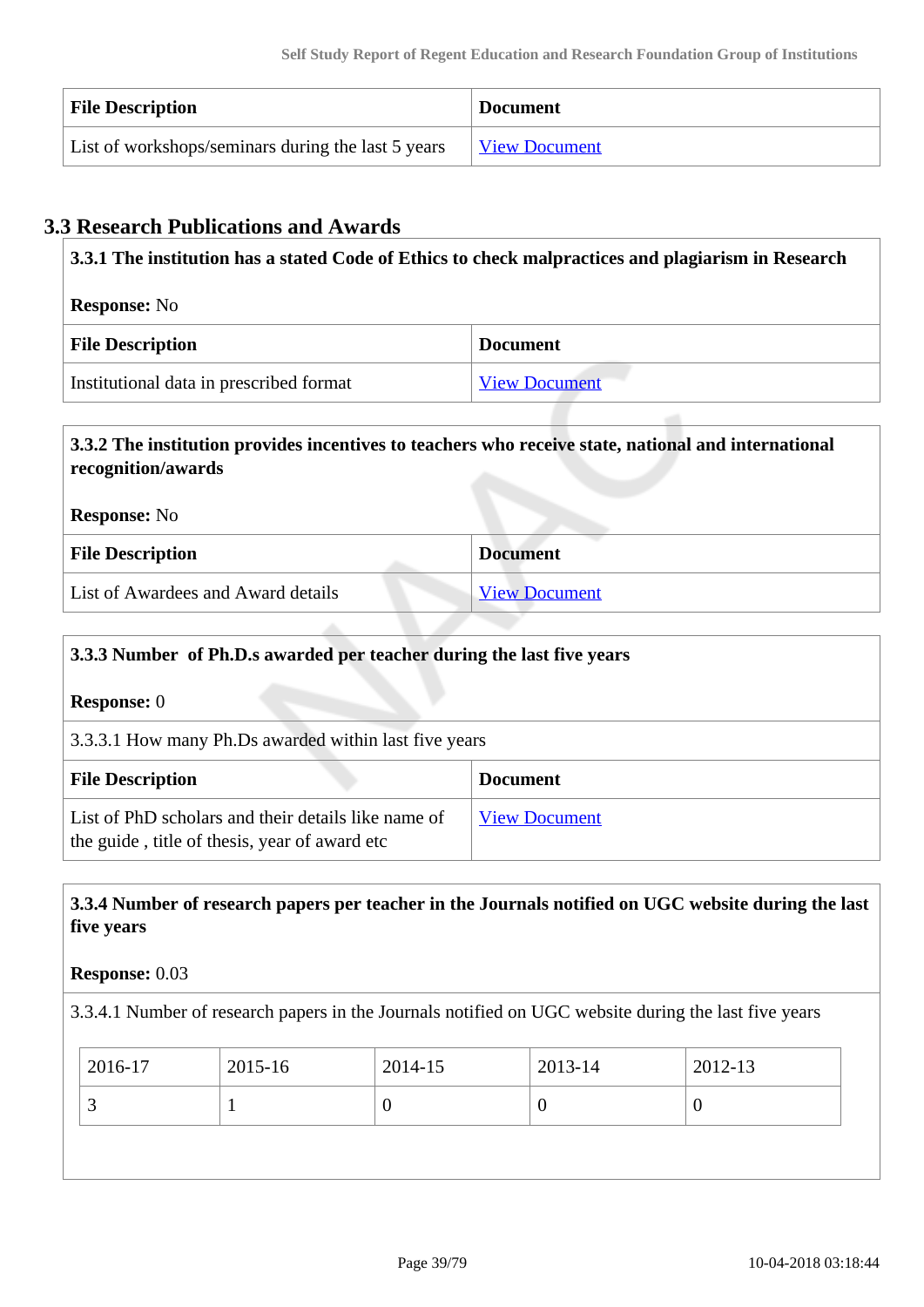| <b>File Description</b>                               | <b>Document</b>      |
|-------------------------------------------------------|----------------------|
| List of research papers by title, author, department, | <b>View Document</b> |
| name and year of publication                          |                      |

## **3.3.5 Number of books and chapters in edited volumes/books published and papers in national/international conference proceedings per teacher during the last five years**

## **Response:** 0.02

3.3.5.1 Total number of books and chapters in edited volumes / books published, and papers in national/international conference-proceedings year wise during the last five years

| 2016-17 | 2015-16 | 2014-15 | 2013-14 | 2012-13 |
|---------|---------|---------|---------|---------|
| ∼       |         | ິ       | ິ       | ν       |

| <b>File Description</b>                                        | <b>Document</b>      |
|----------------------------------------------------------------|----------------------|
| List books and chapters in edited volumes / books<br>published | <b>View Document</b> |

# **3.4 Extension Activities**

 **3.4.1 Extension activities in the neighbourhood community in terms of impact and sensitising students to social issues and holistic development during the last five years**

## **Response:**

To impart and sensitize students to social issues and holistic development and to move social responsibility from theoretical foundation to practical, we have a committee Physical Directors as coordinators, 3 faculty members and 5 student coordinators. This committee acts as a unique and strong mentoring process through which many social activities are observed:

- It organizes a seminar on Anti-ragging every year.
- We are organizing different activities in different villages nearby Barrackpore City. This organizes career guidance programmes in the village to create awareness among school going students for choosing their career oriented courses after finishing the school education.
- Developing leadership qualities among the students and unemployed youth through Health awareness camp, Blood Donation Camps and literary programs.
- It Organizes awareness programmes on Road safety by distributing pamphlets of wearing helmet, seatbelts, drink and drive, minor driving, following safety rules etc.,
- Create awareness on Anemia by printing and distributing relevant pamphlets among the public.

The above activities make the students aware of the social responsibility; social environment etc., which in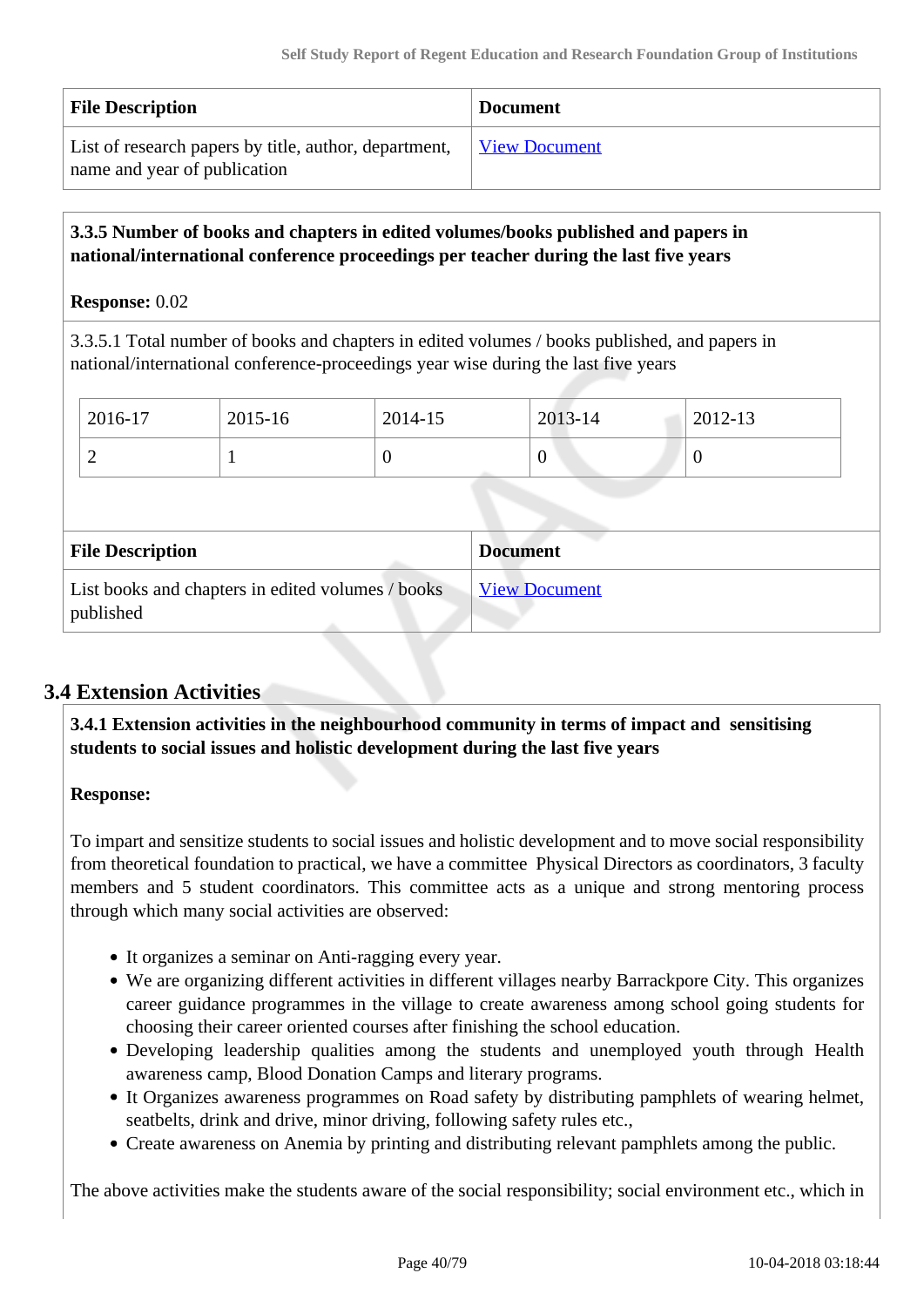turn transforms them into responsible citizens with moral values.

# **3.4.2 Number of awards and recognition received for extension activities from Government /recognised bodies during the last five years**

## **Response:** 0

3.4.2.1 Total number of awards and recognition received for extension activities from Government /recognised bodies year wise during the last five years

| 2016-17 | 2015-16 | 2014-15 | $2013 - 14$ | 2012-13 |
|---------|---------|---------|-------------|---------|
| ν       | ν       |         | v           |         |

| <b>File Description</b>                                      | <b>Document</b>      |
|--------------------------------------------------------------|----------------------|
| Number of awards for extension activities in last 5<br>years | <b>View Document</b> |

# **3.4.3 Number of extension and outreach programs conducted in collaboration with industry, community and Non-Government Organisations through NSS/NCC/Red cross/YRC etc., during the last five years**

**Response:** 20

3.4.3.1 Number of extension and outreach programs conducted in collaboration with industry,community and Non-Government Organisations through NSS/NCC/Red cross/YRC etc.,year wise during the last five years

| 2016-17 | 2015-16 | 2014-15 | 2013-14 | 2012-13 |
|---------|---------|---------|---------|---------|
| O       | $\circ$ | -       |         |         |

| <b>File Description</b>                                                                                        | <b>Document</b>      |
|----------------------------------------------------------------------------------------------------------------|----------------------|
| Number of extension and outreach programs<br>conducted with industry, community etc for the last<br>five years | <b>View Document</b> |

 **3.4.4 Average percentage of students participating in extension activities with Government Organisations, Non-Government Organisations and programs such as Swachh Bharat, Aids Awareness, Gender Issue, etc. during the last five years**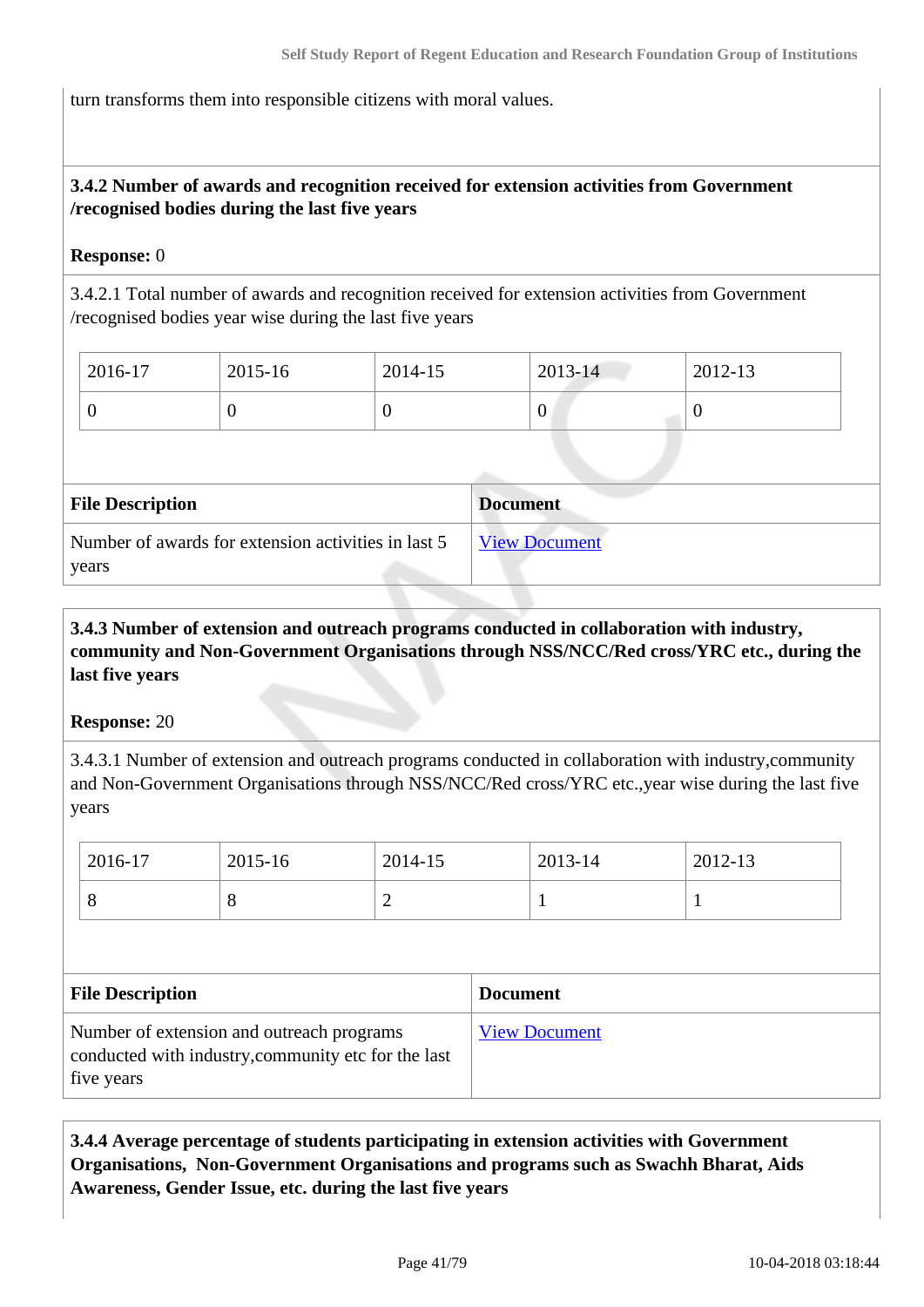# **Response:** 62.53

3.4.4.1 Total number of students participating in extension activities with Government Organisations, Non-Government Organisations and programs such as Swachh Bharat, Aids Awareness, Gender Issue, etc. year wise during the last five years

| 2016-17 | 2015-16 | 2014-15        | 2013-14                         | 2012-13    |
|---------|---------|----------------|---------------------------------|------------|
| 250     | 171     | 1 ລາ<br>ل که 1 | $\bigcap_{\mathcal{L}}$<br>لەكك | 210<br>210 |

| <b>File Description</b>                                                                        | <b>Document</b>      |
|------------------------------------------------------------------------------------------------|----------------------|
| Average percentage of students participating in<br>extension activities with Govt. or NGO etc. | <b>View Document</b> |

# **3.5 Collaboration**

 **3.5.1 Number of linkages for faculty exchange, student exchange, internship, field trip, on-the-job training, research, etc during the last five years**

## **Response:** 2

3.5.1.1 Number of linkages for faculty exchange, student exchange, internship, field trip, on-the-job training, research, etc year-wise during the last five years

| 2016-17 | 2015-16 | 2014-15 | 2013-14 | 2012-13 |
|---------|---------|---------|---------|---------|
| ∼       | ν       | ν       |         |         |

| <b>File Description</b>                                          | <b>Document</b>      |
|------------------------------------------------------------------|----------------------|
| Number of Collaborative activities for research,<br>faculty etc. | <b>View Document</b> |

 **3.5.2 Number of functional MoUs with institutions of national, international importance, other universities, industries, corporate houses etc. during the last five years (only functional MoUs with ongoing activities to be considered)**

#### **Response:** 1

3.5.2.1 Number of functional MoUs with institutions of national, international importance, other universities, industries, corporate houses etc. year wise during the last five years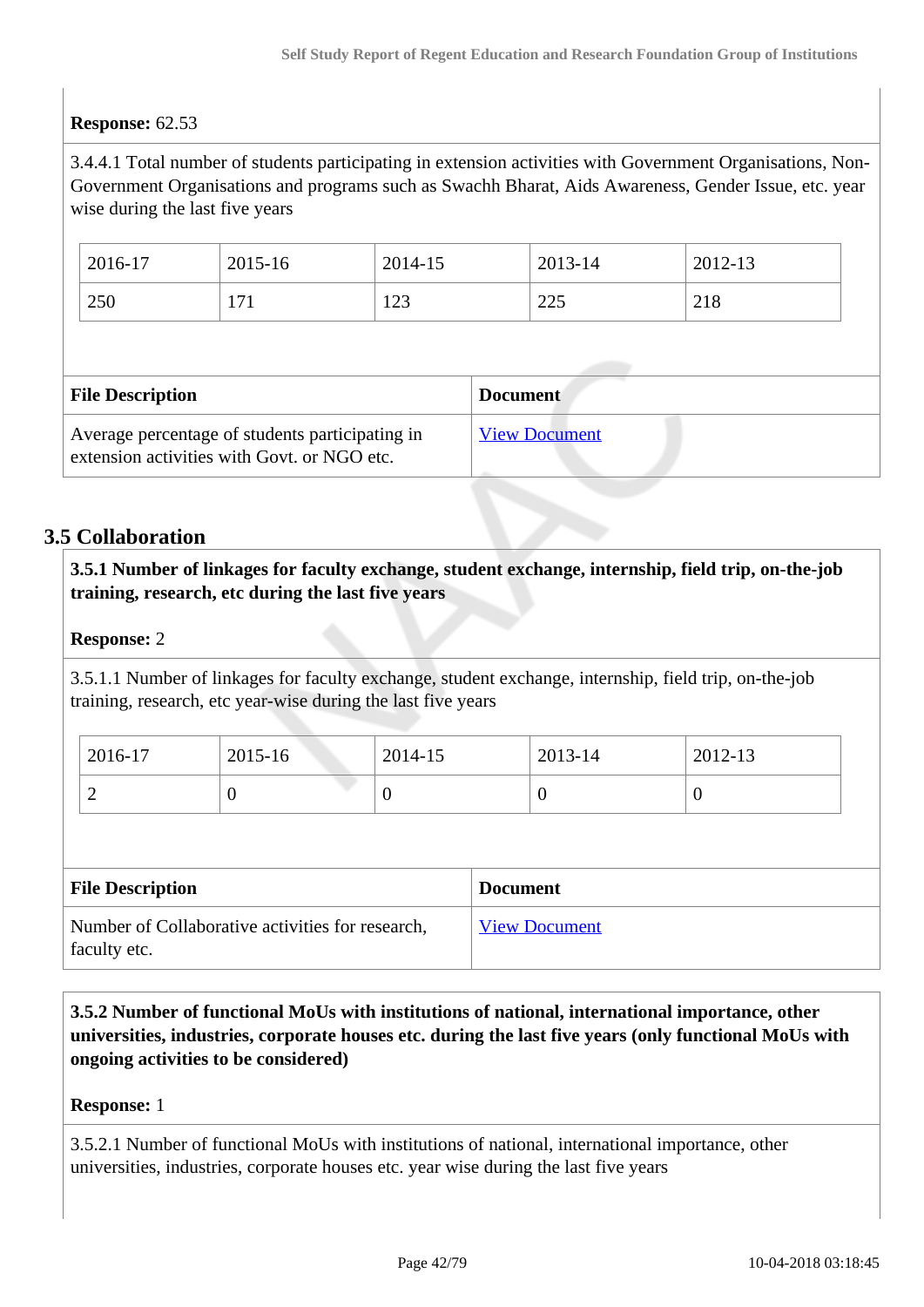|                         | 2016-17 | 2015-16  | 2014-15         |  | 2013-14  | 2012-13  |
|-------------------------|---------|----------|-----------------|--|----------|----------|
|                         |         | $\theta$ | O               |  | $\theta$ | $\theta$ |
|                         |         |          |                 |  |          |          |
| <b>File Description</b> |         |          | <b>Document</b> |  |          |          |
|                         |         |          |                 |  |          |          |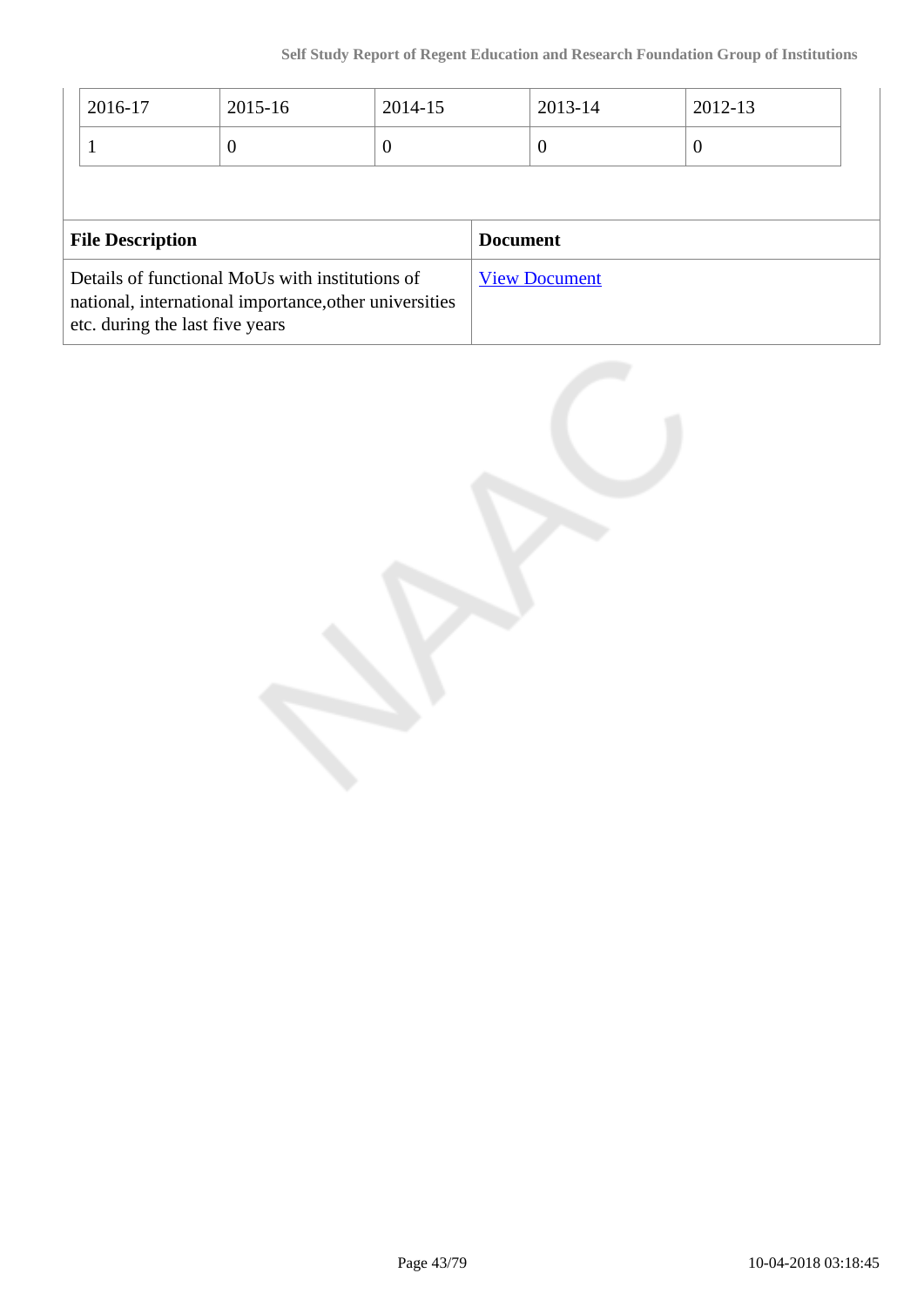# **Criterion 4 - Infrastructure and Learning Resources**

# **4.1 Physical Facilities**

 **4.1.1 The institution has adequate facilities for teaching- learning. viz., classrooms, laboratories, computing equipment, etc.**

## **Response:**

As per the AICTE and MAKAUT norms, all the physical facilities are established to have a very good teaching and learning system.

The Institute has policy for creation and enhancement of infrastructure depending on the requirements of any change in the curriculum, student admission and introduction of any additional courses. The budget for this requirement is prepared in consultation with HOD, Principal and Management and subsequently submit to the Board of Governors (BOG) for approval. Once it is approved, the same is implemented with the help of professional in the concern area.

With regular curricula, the Institute gives major emphasis on co-curricular and extra-curricular activities.

## **Institute have w**ell furnished

- Class rooms : 35
- Technology enabled learning spaces : Computer Center with internet

browsing-01

Engineering Drawing Room- 01

Workshop – 01

- Reading Room : Central library, Digital Library &
- Department libraries in all departments
- Seminar hall : 05
- Tutorial rooms : 08
- Well facilitated laboratories : 30
- State of the art Language Lab : 01
- Auditoriam : 01
- WiFi Connectivity across campus
- Specialized facilities and equipment for teaching, learning and research: Major equipments are available in the departmental laboratories.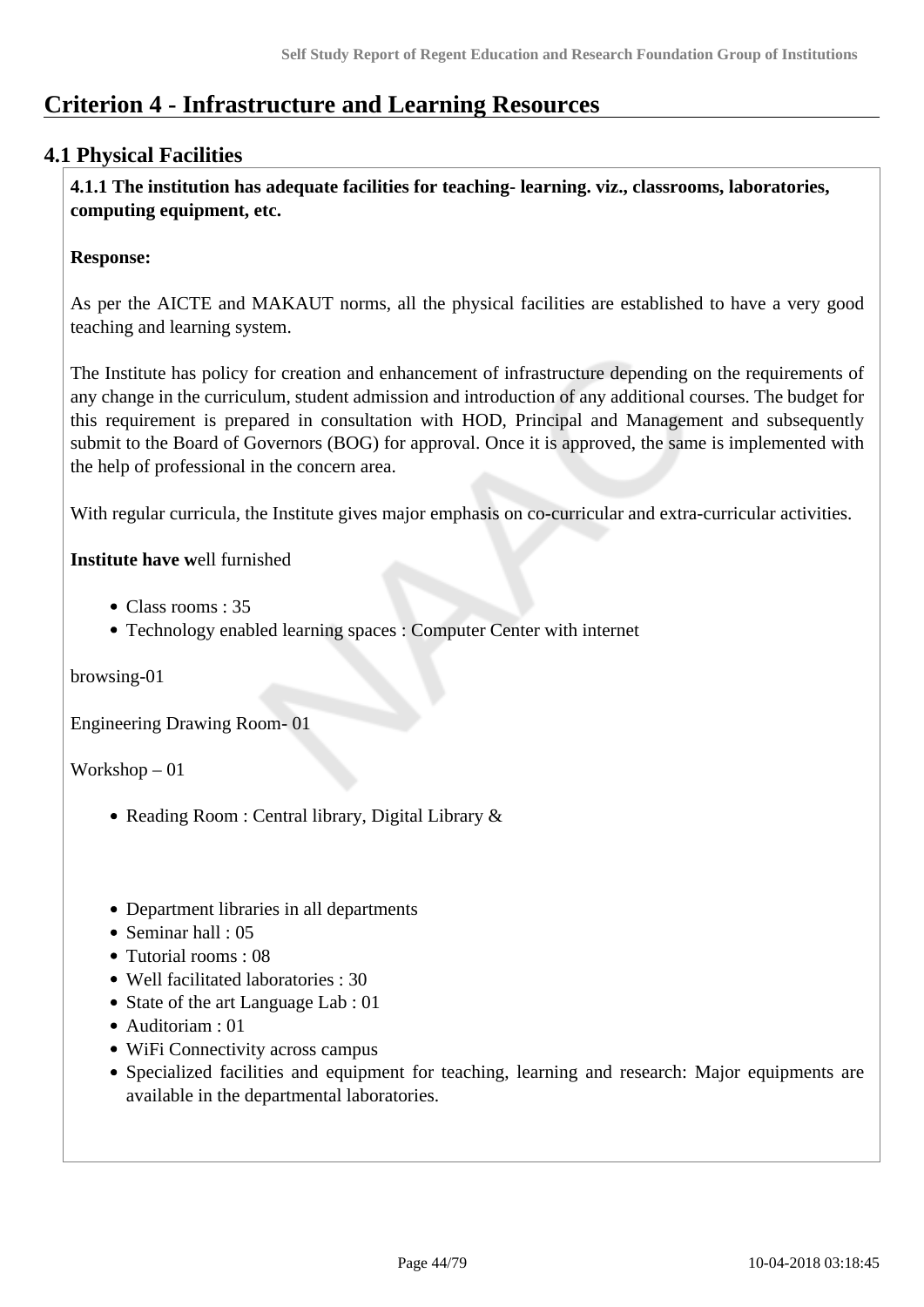| <b>File Description</b>    | <b>Document</b>      |
|----------------------------|----------------------|
| Any additional information | <b>View Document</b> |

 **4.1.2 The institution has adequate facilities for sports, games (indoor, outdoor) gymnasium, yoga centre etc. and cultural activities**

**Response:** 

**Sports** 

**Sports grounds- Available and well maintained** Ground with full of green grass, most suitable for palying foot ball, cricket and other outdoor games. Ground is protected by boundary wall and surrounded with trees and flowers.

**Facility:** Foot ball poles, cricket pitch, provision for stage, watering, volley ball net. Joursy is provided at the time of tournament. The Institute has a qualified  $\&$  experienced sports instructor.

**Events :** Annual sports is conducted every year such as Inter College Football Competetion being organized by affiliating University.

## **Outdoor & Indoor games** : -

Foot Ball, Cricket, Vollyball and Badminton tournaments, Chess and Carrom tournaments

- **Gymnasium** 01
- **Auditorium** 01

**NSS:** All 1st year Students participate in NSS activities every year compulsorily.

Activities under this include social welfare, visit to old age home, plantation of trees, providing basic education to the poor local children, donation of old cloths to Missionaries of Charity, donation to R.K Mission /Bharat Sevashram Sangha every year.

## **Cultural activities**

Activities under this include Independence Day Celebration, Gandhi Jayanti,

Vivekananda Jayanti – Youth week celebrations, Tech FEST, farewell to final

year students, Freshers welcome,Teacher's Day Celebration, Wall magazine,

re-union programmes.

## **Public speaking**

Activities under this include Training in leadership skills, Intra Group Quiz and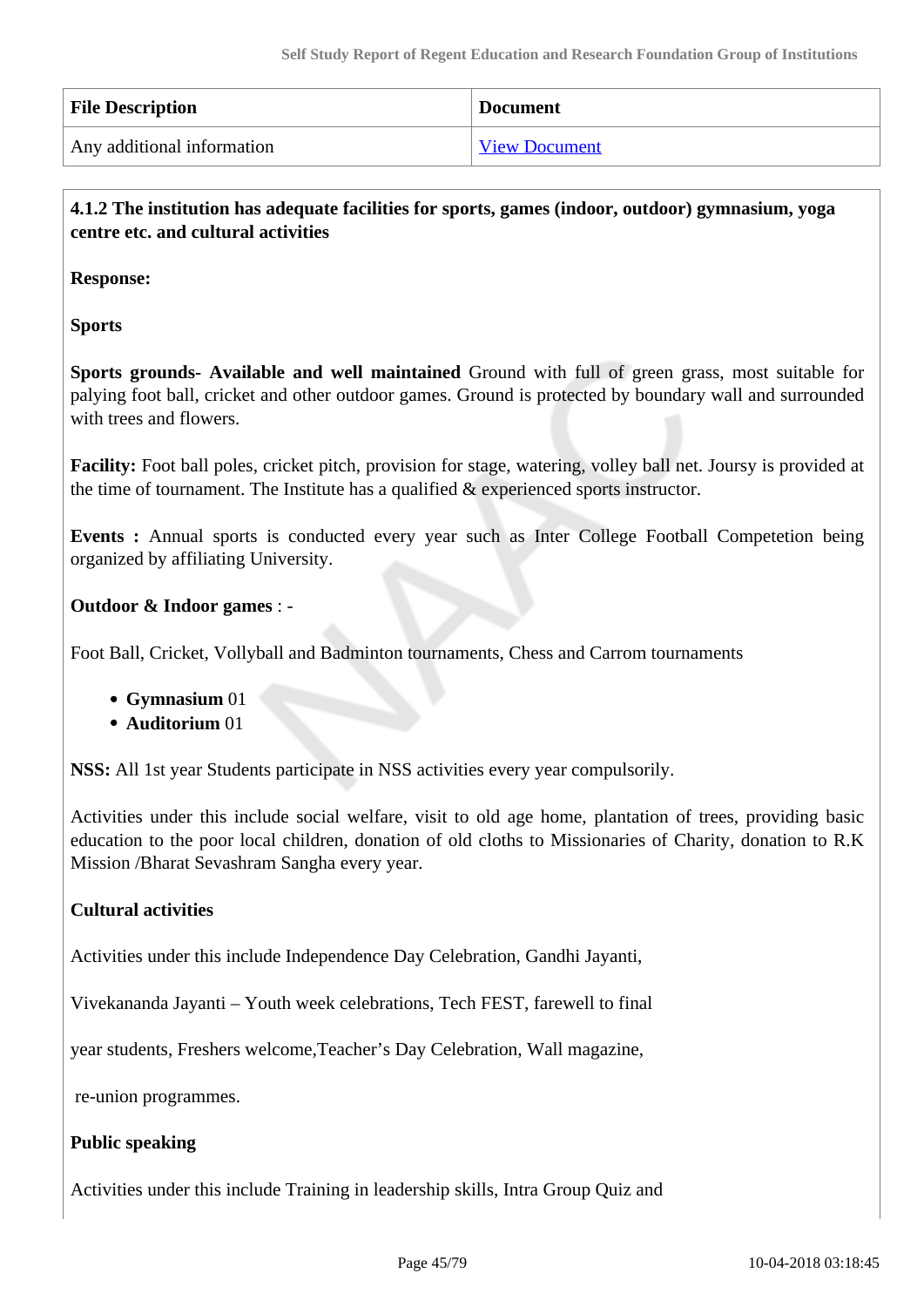Debate, departmental / institutional seminar/conference/workshop.

#### **Communication skills development**

The students are provided training on soft skill development by internal and

external (National) experts.

**Yoga:** Yoga faculty available for students, faculty and other staffs

**Health and hygiene:** ECO awareness camp. Aids awareness Camp. Eye examination camp.

Dental Checkup Camps, Blood donation Camps, Aquaguard facility available for drinking

water.

| <b>File Description</b>    | <b>Document</b>      |
|----------------------------|----------------------|
| Any additional information | <b>View Document</b> |

## **4.1.3 Percentage of classrooms and seminar halls with ICT - enabled facilities such as smart class, LMS, etc**

**Response:** 62.5

4.1.3.1 Number of classrooms and seminar halls with ICT facilities

Response: 25

| <b>File Description</b>                                               | <b>Document</b>      |
|-----------------------------------------------------------------------|----------------------|
| Number of classrooms and seminar halls with ICT<br>enabled facilities | <b>View Document</b> |

## **4.1.4 Average percentage of budget allocation, excluding salary for infrastructure augmentation during the last five years.**

**Response:** 38.61

4.1.4.1 Budget allocation for infrastructure augmentation, excluding salary year wise during the last five years (INR in Lakhs)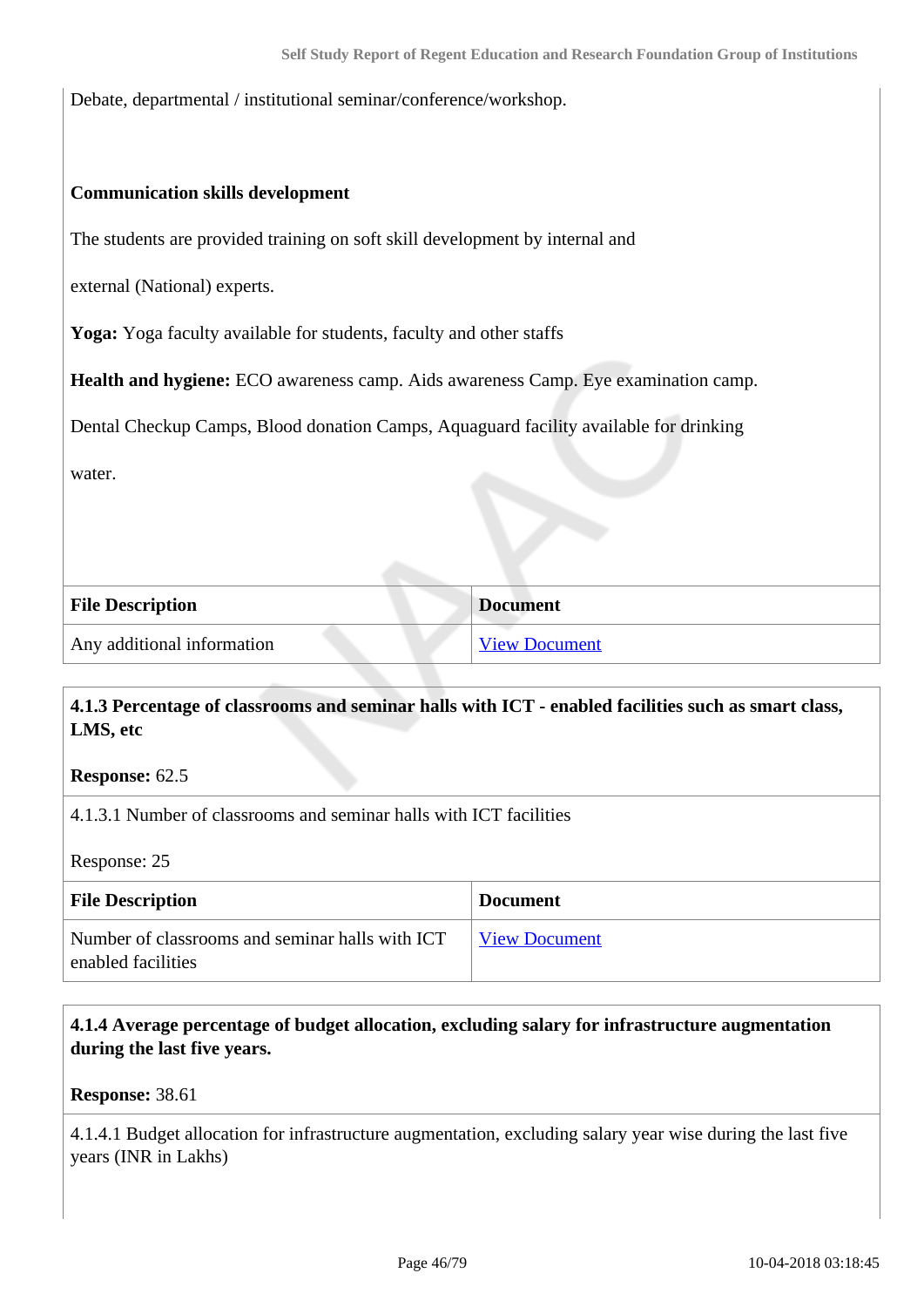|                                                                              | 2016-17<br>200.69783 | 2015-16<br>108.62659 | 2014-15<br>177.09796 |                      | 2013-14<br>174.63083 | 2012-13<br>114.26411 |
|------------------------------------------------------------------------------|----------------------|----------------------|----------------------|----------------------|----------------------|----------------------|
|                                                                              |                      |                      |                      |                      |                      |                      |
| <b>File Description</b>                                                      |                      |                      | <b>Document</b>      |                      |                      |                      |
| Details of budget allocation, excluding salary during<br>the last five years |                      |                      |                      | <b>View Document</b> |                      |                      |

# **4.2 Library as a Learning Resource**

# **4.2.1 Library is automated using Integrated Library Management System (ILMS)**

## **Response:**

IFWedutech provides total flexibility towards ERP management. IFWedutech comes with all kinds option what particular a library management system requires. It has been tested and trusted.

The following job is done through IFWedutech ERP System:

- Keep record of different categories like; Books, Journals, Newspapers, Magazines, etc.
- Classify the books subject wise.
- Easy way to enter new books.
- Keep record of complete information of a book like; Book name, Author name, Publisher's name, Date/ Year of publication, Cost of the book, Book purchasing date/ Bill no.
- Easy way to make a check-out.
- Easy way to make a check-in.
- Automatic fine calculation for late returns.
- Different criteria for searching a book.
- Different kind of reports like; total no. of books, no. of issued books, no. of journals, etc.
- Easy way to know how many books are issued to a particular student.
- Easy way to know the status of a book.
- Event calendar for librarian to remember their dates.
- My Notes section for librarian to write any note.
- Online access for registered user to see the status of their books.

## **4.2.2 Collection of rare books, manuscripts, special reports or any other knowledge resources for library enrichment**

## **Response:**

The college has a central library and two departmental libraries. The library has a good collection of books. In addition to this, according to the scheme of state government allotment is granted for purchase of books for the students of SC, ST category and the students belonging to BPL category. As this college is situated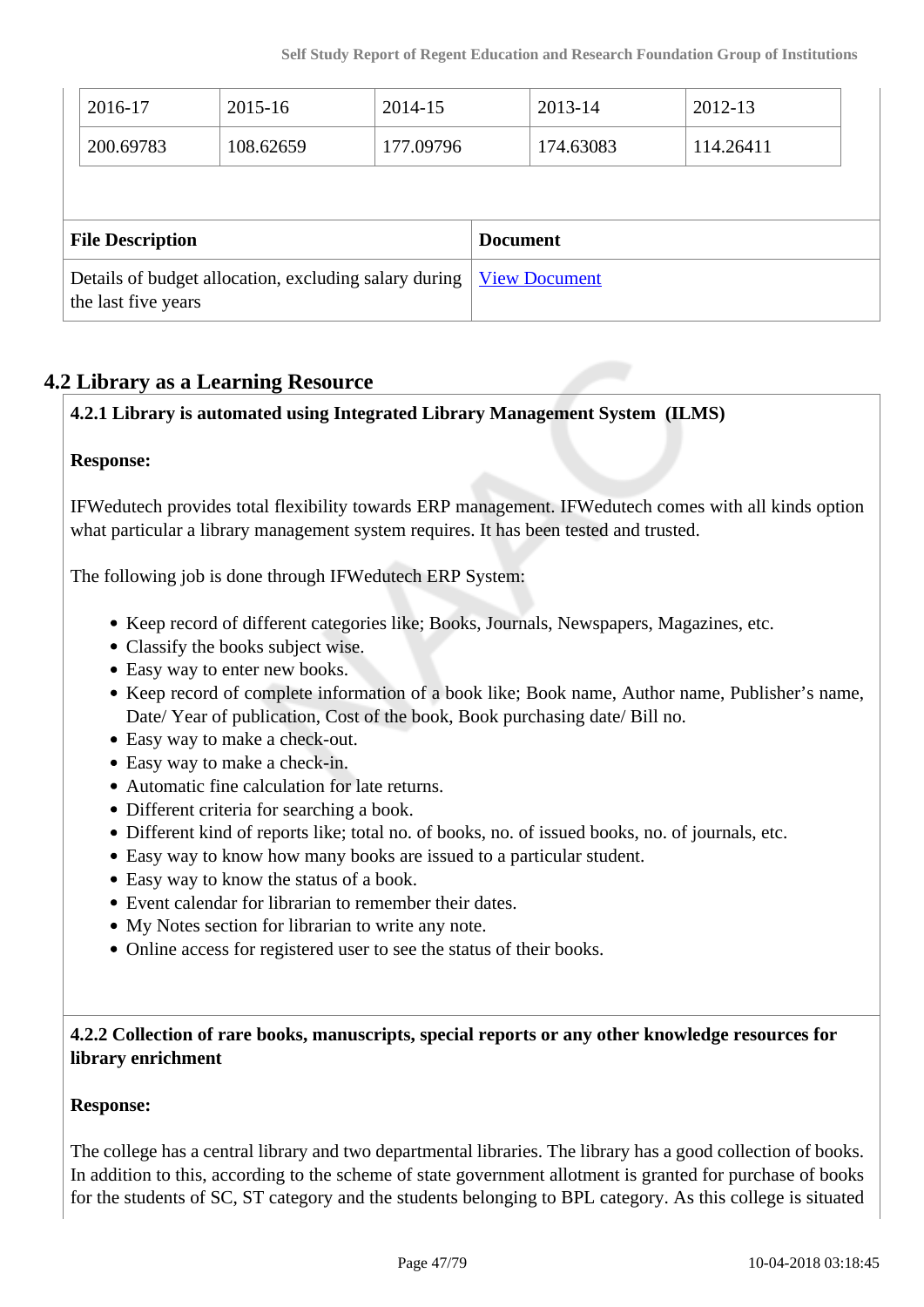in economically backward area, many students are can not afford to buy books. They completely depend on the college library for their studies. The books purchased under state government scheme for students of ST, SC and BPL categories are given to this students for complete academic year and this is of great help to these students.

| 4.2.3 Does the institution have the following:                                         |                      |
|----------------------------------------------------------------------------------------|----------------------|
| 1.e-journals                                                                           |                      |
| 2.e-ShodhSindhu                                                                        |                      |
| 3. Shodhganga Membership                                                               |                      |
| 4.e-books                                                                              |                      |
| 5. Databases                                                                           |                      |
| A. Any 4 of the above                                                                  |                      |
| B. Any 3 of the above                                                                  |                      |
| C. Any 2 of the above                                                                  |                      |
| D. Any 1 of the above                                                                  |                      |
| <b>Response:</b> C. Any 2 of the above                                                 |                      |
| <b>File Description</b>                                                                | <b>Document</b>      |
| Details of subscriptions like e-journals, e-<br>ShodhSindhu,Shodhganga Membership etc. | <b>View Document</b> |

 **4.2.4 Average annual expenditure for purchase of books and journals during the last five years (INR in Lakhs)**

#### **Response:** 12.29

4.2.4.1 Annual expenditure for purchase of books and journals year wise during the last five years (INR in Lakhs)

| 2016-17 | 2015-16 | 2014-15 | 2013-14  | 2012-13  |
|---------|---------|---------|----------|----------|
| 6.37745 | 9.98398 | 6.83899 | 13.00682 | 25.23957 |

| <b>File Description</b>                                                                                      | <b>Document</b> |
|--------------------------------------------------------------------------------------------------------------|-----------------|
| Details of annual expenditure for purchase of books View Document<br>and journals during the last five years |                 |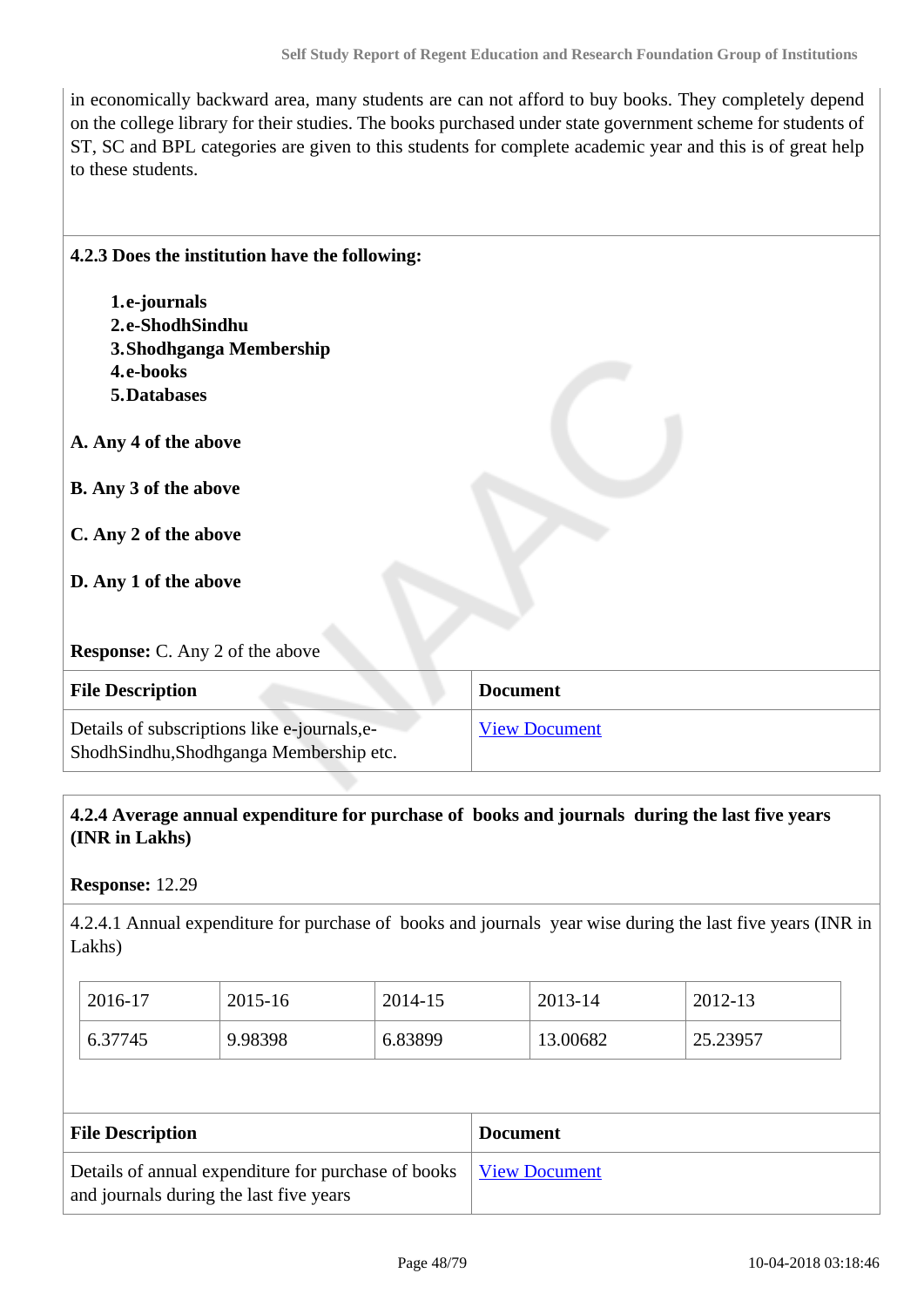| 4.2.5 Availability of remote access to e-resources of the library             |                 |  |  |
|-------------------------------------------------------------------------------|-----------------|--|--|
| <b>Response:</b> Yes                                                          |                 |  |  |
| <b>File Description</b>                                                       | <b>Document</b> |  |  |
| Details of remote access to e-resources of the library   <u>View Document</u> |                 |  |  |

## **4.2.6 Percentage per day usage of library by teachers and students**

#### **Response:** 27.73

4.2.6.1 Average number of teachers and students using library per day over last one year

| Response: 150 |  |
|---------------|--|
|---------------|--|

| <b>File Description</b>                           | <b>Document</b>      |  |  |
|---------------------------------------------------|----------------------|--|--|
| Details of library usage by teachers and students | <b>View Document</b> |  |  |

## **4.3 IT Infrastructure**

#### **4.3.1 Institution frequently updates its IT facilities including Wi-Fi**

#### **Response:**

These are periodically maintained by employed Technicians of RERF Group of Institution. The following list is currently available:

Total No. of Computer Systems: 456

Total No. of Laptops: 10

Total No. of Servers: 01

Total no. of Printers: 06

Total No. of Scanners: 06

- **Stand alone facility:** All the computers are autonomous and therefore stand alone. However, all the machines are connected with LAN.
- **LAN facility:** The college is having a well connected Campus LAN which is a hybrid LAN in terms of wireless and wired connectivity. The total campus is Wi-Fi and are internally connected with wired LAN.
- **Wifi facility** : The campus is equipped with wi-fi facility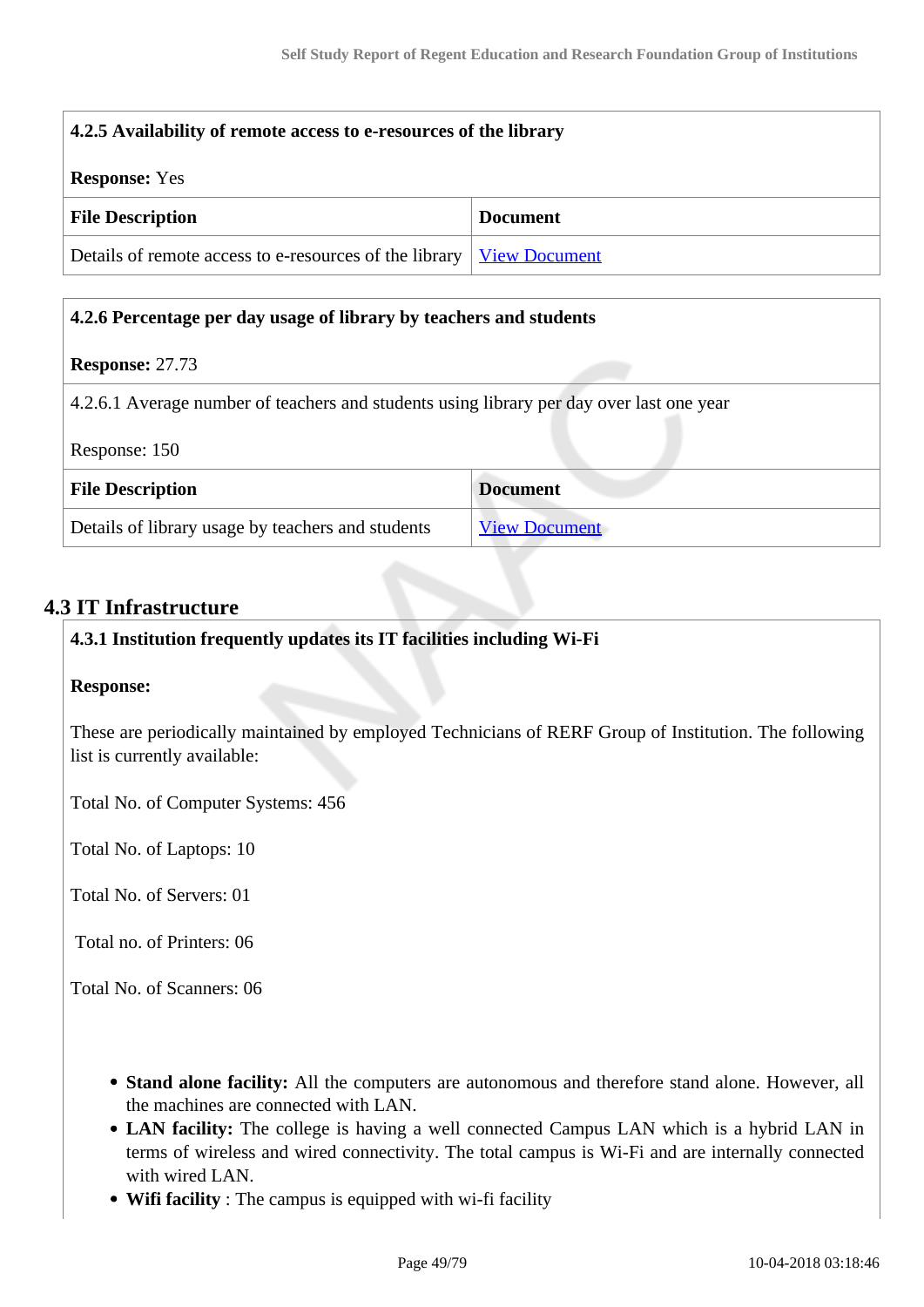- **Licensed software:** All the necessary software as per the requirement of the University syllabus are licensed versions except some which are open source. A list of licensed software is given below:
	- 1.Microsoft Campus Agreement License for Windows 7
	- 2.Windows Server edition; MS Exchange Server

3.MSOffice 7;

- 4.Visual Studio Pro including Visual Basic
- 5.Borland Turbo C++ suite 5.2 Academic version
- 6.Enterprise Red Hat Linux 5.0
- 7.Oracle 10G under Windows 7
- 8.PSIM 9.0

| 4.3.2 Student - Computer ratio |                      |
|--------------------------------|----------------------|
| <b>Response: 0.88</b>          |                      |
| <b>File Description</b>        | <b>Document</b>      |
| Student - Computer ratio       | <b>View Document</b> |

| 4.3.3 Available bandwidth of internet connection in the Institution (Lease line)<br>$<$ 5 MBPS |                      |
|------------------------------------------------------------------------------------------------|----------------------|
| <b>5-20 MBPS</b>                                                                               |                      |
| <b>20-35 MBPS</b>                                                                              |                      |
| 35-50 MBPS                                                                                     |                      |
|                                                                                                |                      |
| <b>Response: 5-20 MBPS</b>                                                                     |                      |
| <b>File Description</b>                                                                        | <b>Document</b>      |
| Details of available bandwidth of internet<br>connection in the Institution                    | <b>View Document</b> |

## **4.3.4 Facilities for e-content development such as Media Centre, Recording facility, Lecture Capturing System (LCS)**

**Response:** No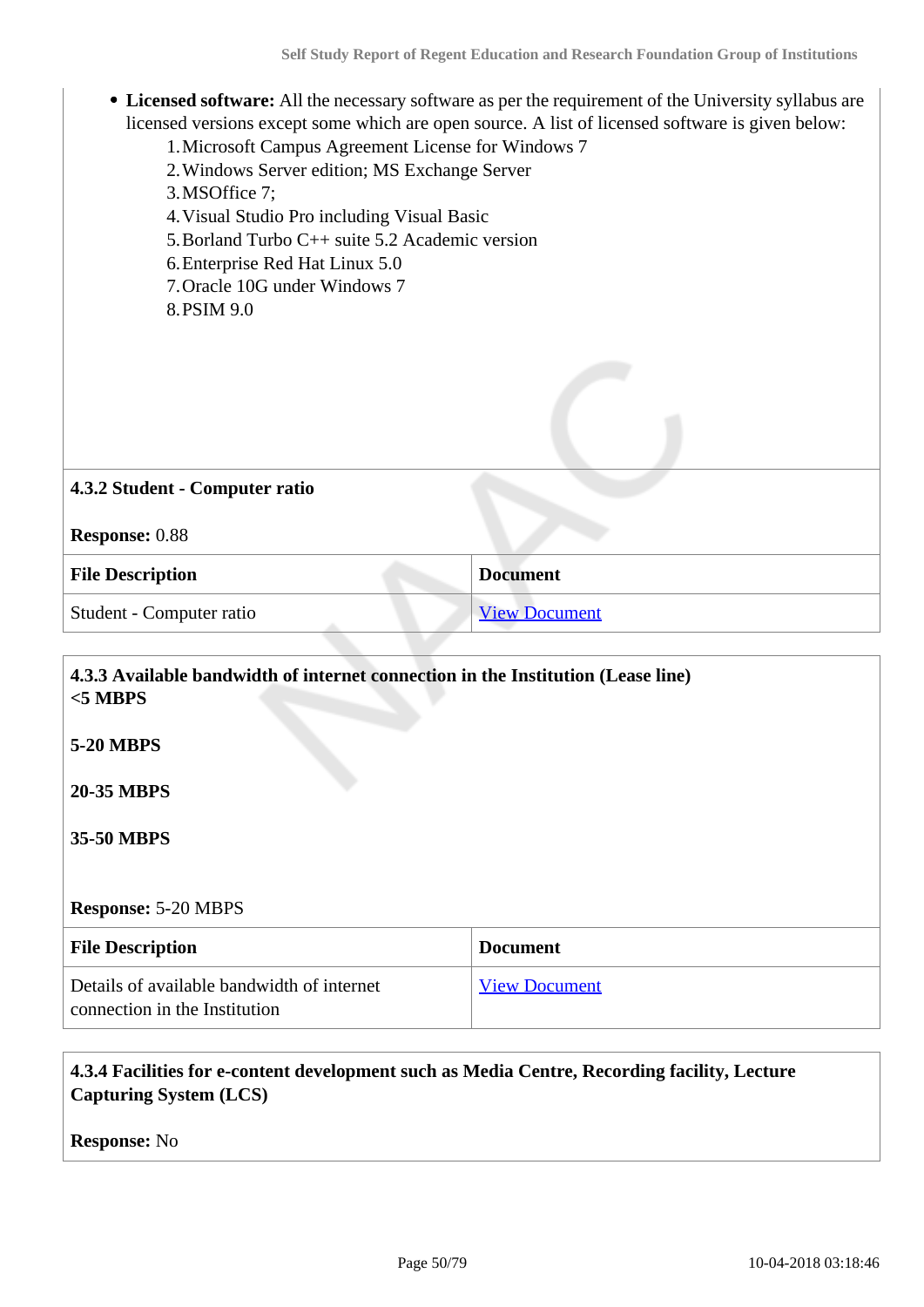| <b>File Description</b>                                                               | <b>Document</b>      |
|---------------------------------------------------------------------------------------|----------------------|
| Facilities for e-content development such as Media<br>Centre, Recording facility, LCS | <b>View Document</b> |

# **4.4 Maintenance of Campus Infrastructure**

 **4.4.1 Average Expenditure incurred on maintenance of physical facilities and academic support facilities excluding salary component, as a percentage during the last five years**

**Response:** 19.31

4.4.1.1 Expenditure incurred on maintenance of physical facilities and academic support facilities excluding salary component year wise during the last five years (INR in Lakhs)

| 2016-17   | 2015-16  | 2014-15  | $2013 - 14$ | 2012-13  |
|-----------|----------|----------|-------------|----------|
| 100.34892 | 54.31330 | 88.54898 | 87.31541    | 57.13206 |

| <b>File Description</b>                                                                         | <b>Document</b>      |
|-------------------------------------------------------------------------------------------------|----------------------|
| Details about assigned budget and expenditure on<br>physical facilities and academic facilities | <b>View Document</b> |

 **4.4.2 There are established systems and procedures for maintaining and utilizing physical, academic and support facilities - laboratory, library, sports complex, computers, classrooms etc.**

## **Response:**

## **Physical facilities**

The physical facilities including Laboratories, Classrooms and Computers etc. are made available for the students those who are admitted in the college. The students seek admission to desired courses including a laboratory curriculum they are charged for the laboratory expenses at the time of the admission as suggested by the statutory body in addition to that a non-salary grants are allocated for the maintenance of the laboratories and the classrooms which a part of the teaching and the learning processes.

The classrooms boards and furniture facilities are utilized regularly by the students but sometime it is also made available for the other governmental and the non-governmental organizations for conducting the exams like scholarships etc. if not in use for the said period.

The maintenance and the cleaning of the classrooms and the laboratories are done with the efforts of the non-teaching staff and in major cases the college goes for the maintenance contract to local experts.

The college garden is maintained by the gardener appointed by the institute.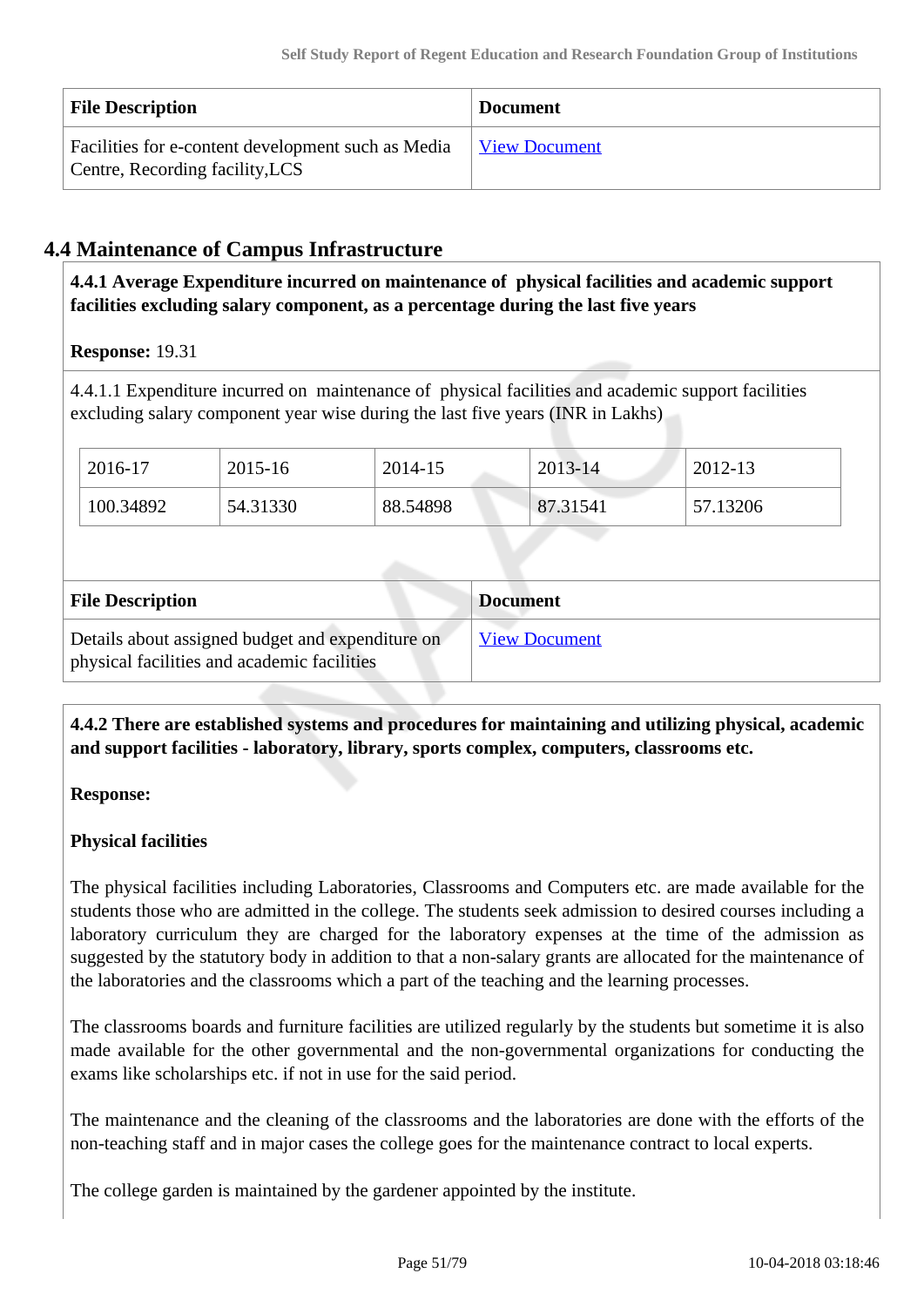The college has adequate number of the computers with internet connections and the utility software's distributed in different locales like office, laboratories, library, departments etc.

#### **Academic and Support Facilities**

The academic support facilities like library, the sports and the other platforms supporting overall development o the students like NSS or Competitive examination cell etc. is open not only to the college students but also to all the stakeholder in the surrounding with prior permission of the authority. Accession to library is permitted at the cost of the deposits as caution money. A provision of the budget for the library maintenance is made by the college management.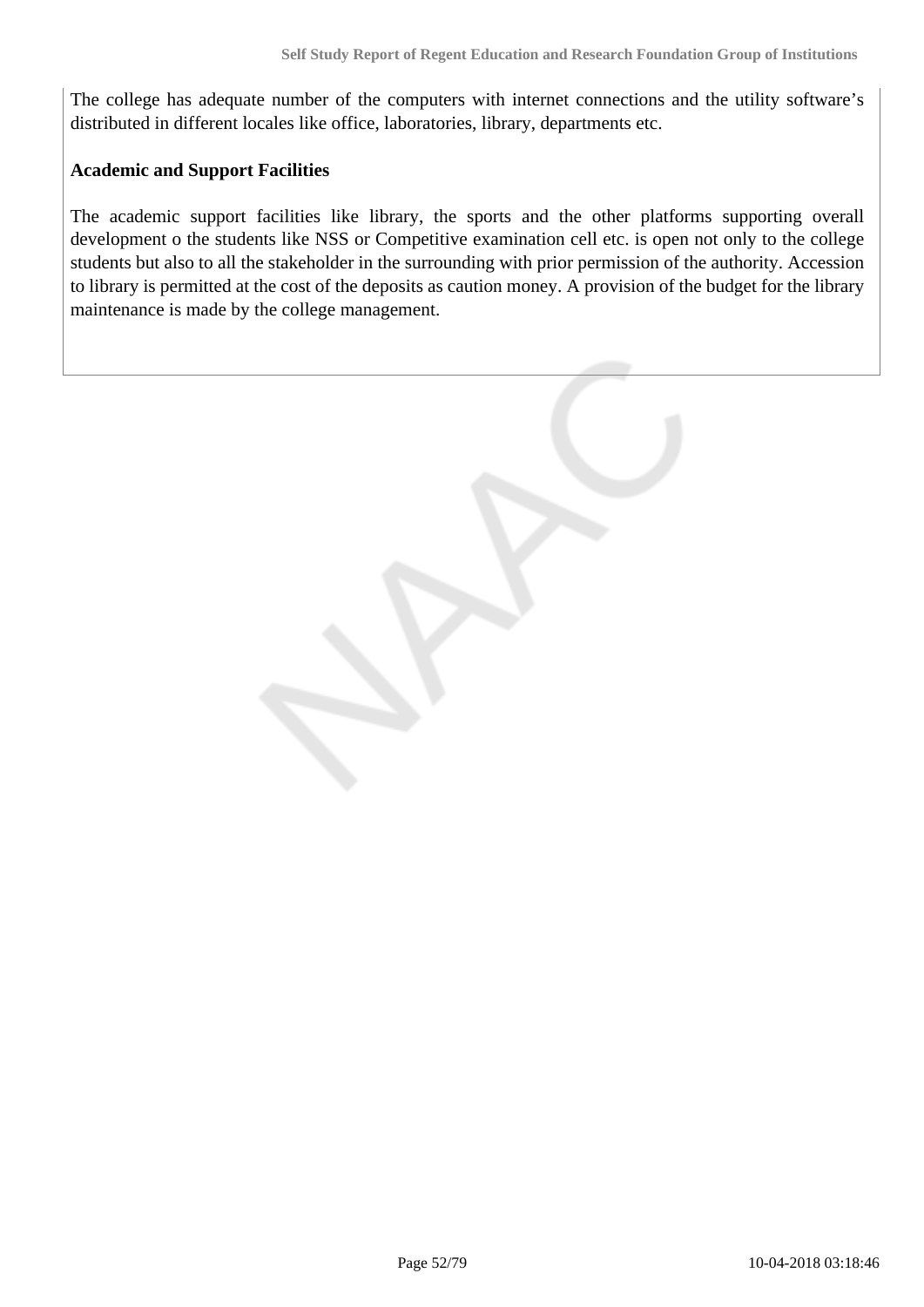# **Criterion 5 - Student Support and Progression**

# **5.1 Student Support**

## **5.1.1 Average percentage of students benefited by scholarships and freeships provided by the Government during the last five years**

## **Response:** 27.38

5.1.1.1 Number of students benefited by scholarships and freeships provided by the Government year wise during the last five years

| 2016-17 | 2015-16 | 2014-15 | $2013 - 14$ | 2012-13          |
|---------|---------|---------|-------------|------------------|
| 153     | 121     | 56      | 86          | $\Delta$ C<br>∠∪ |

| <b>File Description</b>                                                                                                            | <b>Document</b>      |
|------------------------------------------------------------------------------------------------------------------------------------|----------------------|
| Average percentage of students benefited by<br>scholarships and freeships provided by the<br>Government during the last five years | <b>View Document</b> |

## **5.1.2 Average percentage of students benefited by scholarships, freeships, etc. provided by the institution besides government schemes during the last five years**

**Response:** 10.57

5.1.2.1 Total number of students benefited by scholarships, freeships, etc provided by the institution besides government schemes year wise during the last five years

| 2016-17 | 2015-16 | 2014-15 | 2013-14 | 2012-13 |
|---------|---------|---------|---------|---------|
| 40      | 40      | 30      | 30      | 20      |

| <b>File Description</b>                                                                             | <b>Document</b>      |
|-----------------------------------------------------------------------------------------------------|----------------------|
| Number of students benefited by scholarships and<br>free ships besides government schemes in last 5 | <b>View Document</b> |
| years                                                                                               |                      |

## **5.1.3 Number of capability enhancement and development schemes –**

## **1.For competitive examinations**

#### **2.Career counselling**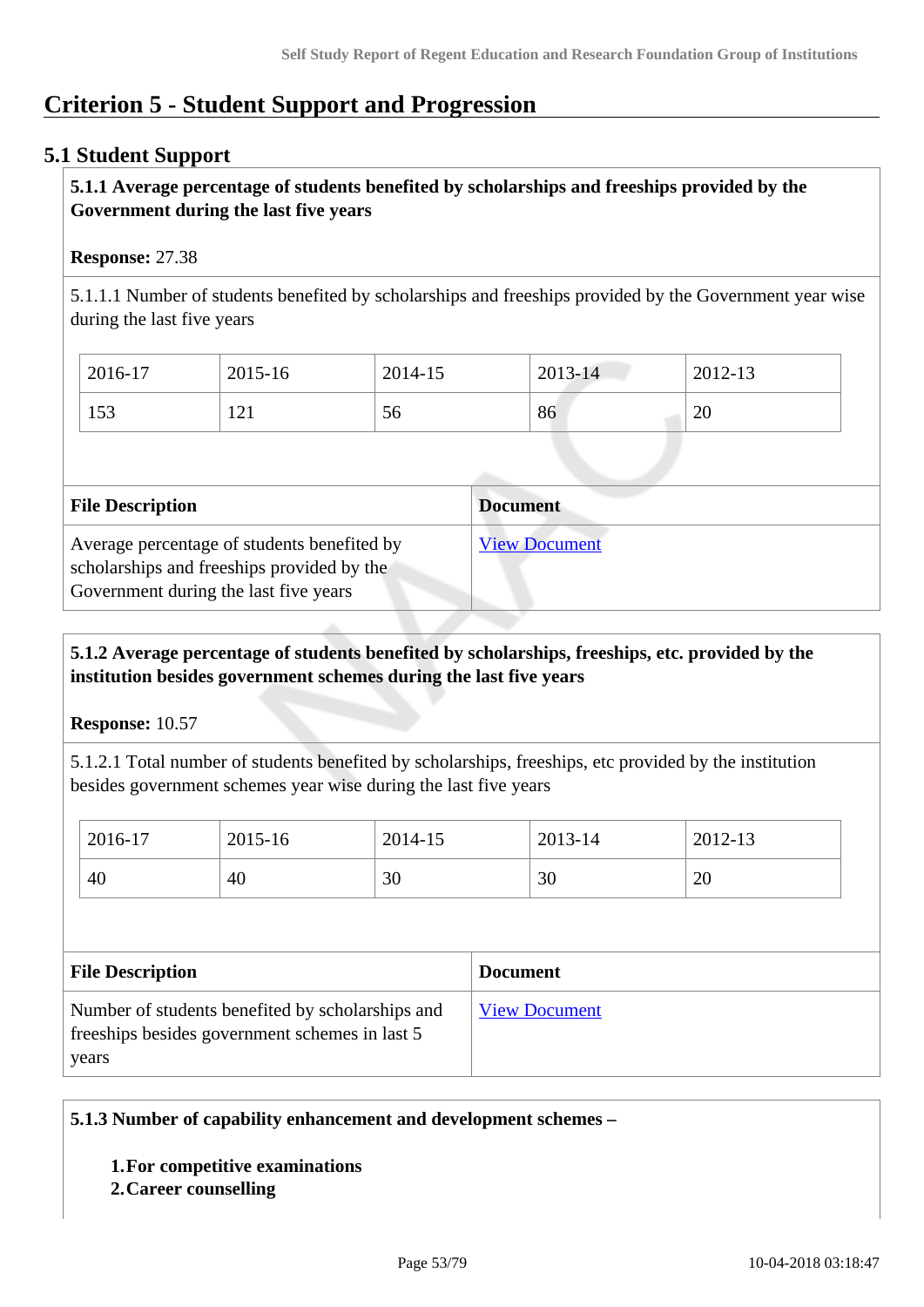- **3.Soft skill development**
- **4.Remedial coaching**
- **5.Language lab**
- **6.Bridge courses**
- **7.Yoga and meditation**
- **8.Personal Counselling**
- **A. 7 or more of the above**
- **B. Any 6 of the above**
- **C. Any 5 of the above**
- **D. Any 4 of the above**

**Response:** A. 7 or more of the above

 **5.1.4 Average percentage of student benefited by guidance for competitive examinations and career counselling offered by the institution during the last five years**

**Response:** 54.75

5.1.4.1 Number of students benefited by guidance for competitive examinations and career counselling offered by the institution year wise during the last five years

| 2016-17 | 2015-16 | 2014-15 | 2013-14 | 2012-13 |
|---------|---------|---------|---------|---------|
| 220     | 230     | 103     | 150     | 165     |

| <b>File Description</b>                                                                                                       | <b>Document</b>      |
|-------------------------------------------------------------------------------------------------------------------------------|----------------------|
| Number of students benefited by guidance for<br>competitive examinations and career counselling<br>during the last five years | <b>View Document</b> |

## **5.1.5 Average percentage of students benefited by Vocational Education and Training (VET) during the last five years**

#### **Response:** 100

5.1.5.1 Number of students attending VET year wise during the last five years

| 2016-17 | 2015-16 | 2014-15 | 2013-14 | 2012-13 |
|---------|---------|---------|---------|---------|
| 400     | 326     | 198     | 314     | 341     |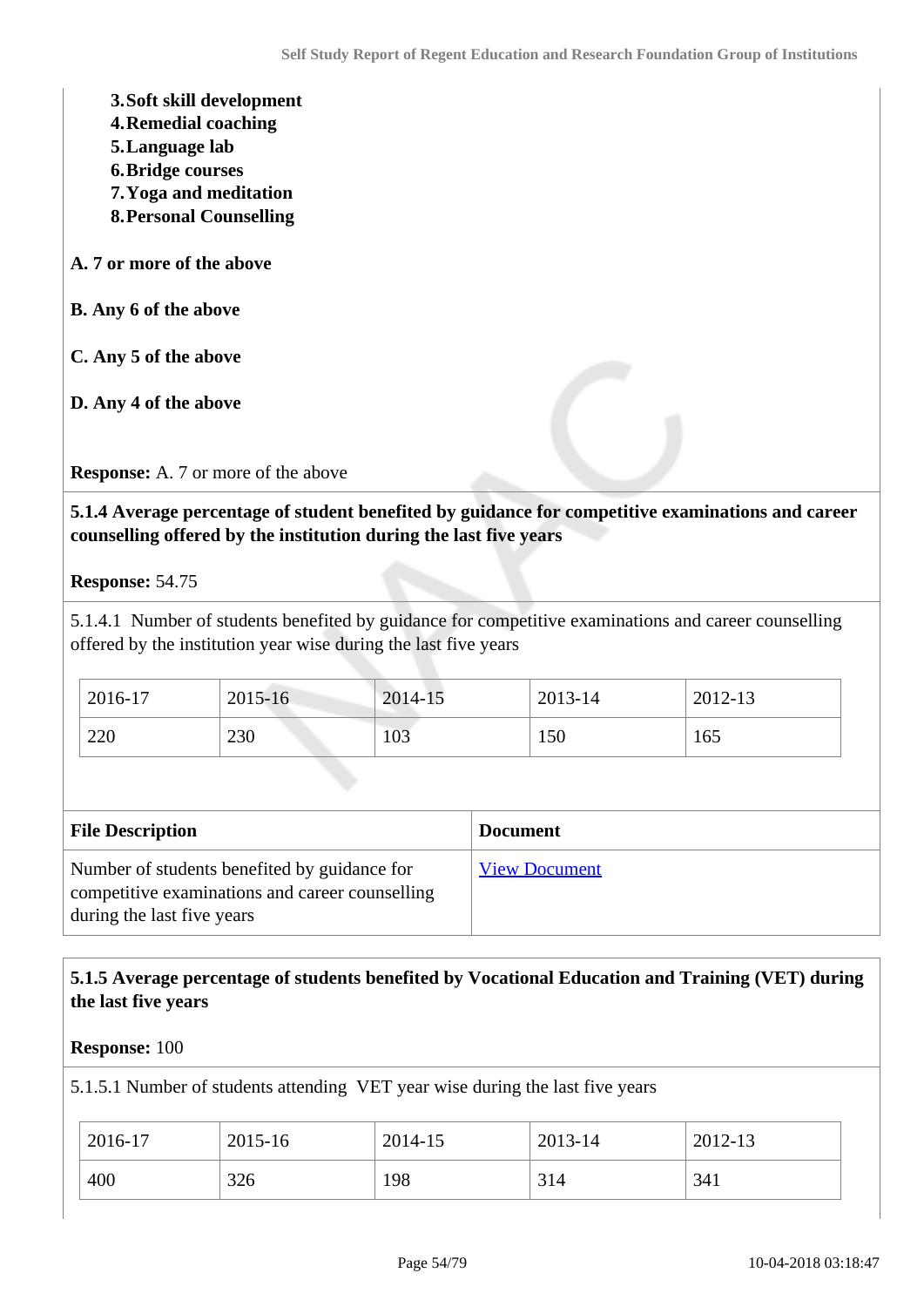| <b>File Description</b>                   | <b>Document</b>      |
|-------------------------------------------|----------------------|
| Details of the students benifitted by VET | <b>View Document</b> |

## **5.1.6 The institution has a transparent mechanism for timely redressal of student grievances including sexual harassment and ragging cases**

**Response:** Yes

| <b>File Description</b>                                                        | <b>Document</b>      |
|--------------------------------------------------------------------------------|----------------------|
| Details of student grievances including sexual<br>harassment and ragging cases | <b>View Document</b> |

# **5.2 Student Progression**

# **5.2.1 Average percentage of placement of outgoing students during the last five years**

## **Response:** 57.24

5.2.1.1 Number of outgoing students placed year wise during the last five years

| 2016-17 | 2015-16 | 2014-15 | 2013-14 | 2012-13 |
|---------|---------|---------|---------|---------|
| 163     | 183     | 206     | '42     | 1 J 4   |

| <b>File Description</b>                                    | <b>Document</b>      |
|------------------------------------------------------------|----------------------|
| Details of student placement during the last five<br>years | <b>View Document</b> |

## **5.2.2 Percentage of student progression to higher education (previous graduating batch)**

## **Response:** 24.93

5.2.2.1 Number of outgoing students progressing to higher education

## Response: 87

| <b>File Description</b>                            | <b>Document</b> |
|----------------------------------------------------|-----------------|
| Details of student progression to higher education | View Document   |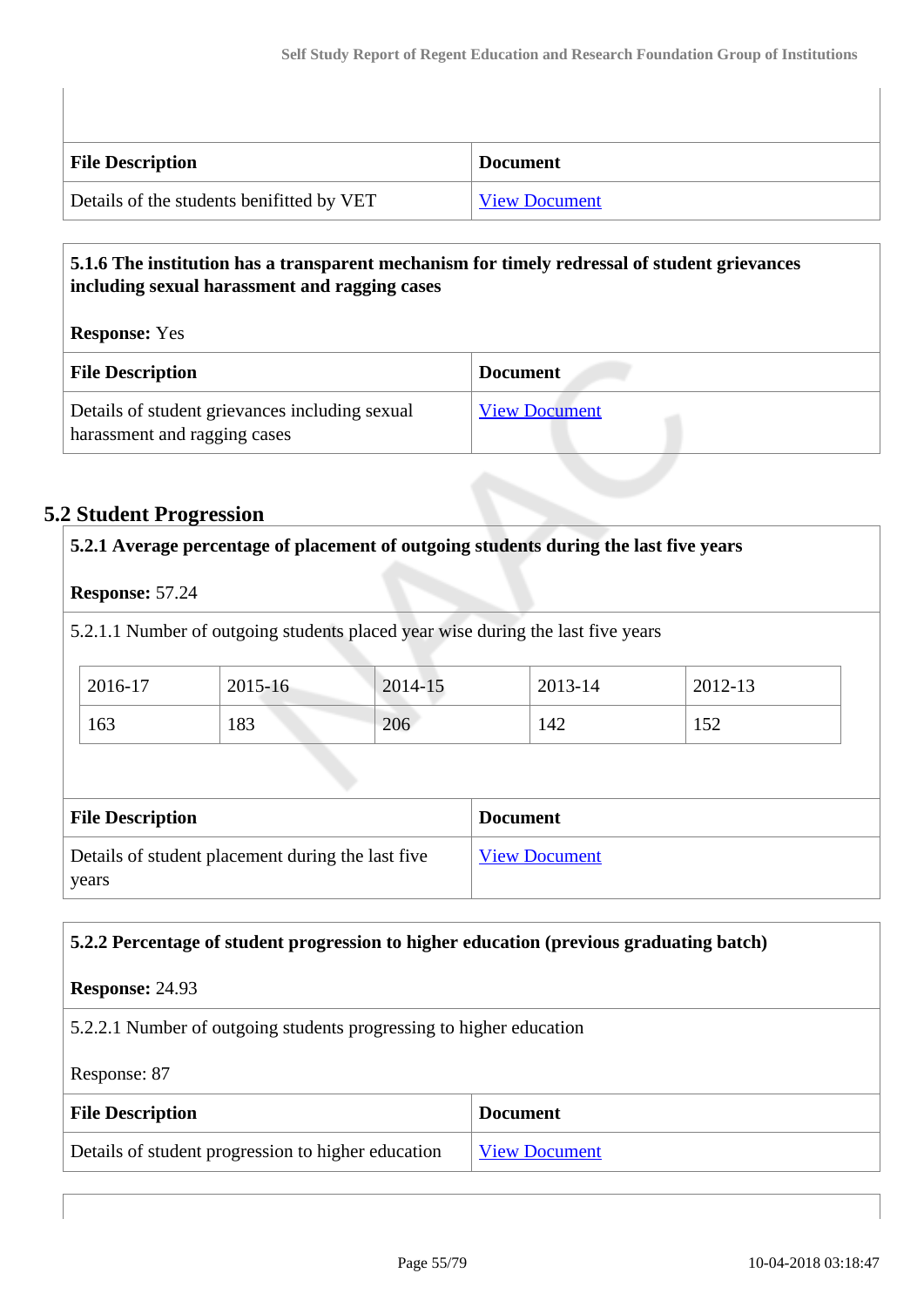## **5.2.3 Average percentage of students qualifying in state/national/ international level examinations during the last five years (eg: NET/SLET/GATE/ GMAT/CAT, GRE/ TOFEL/ Civil Services/State government examinations)**

## **Response:** 42

5.2.3.1 Number of students qualifying in state/ national/ international level examinations (eg: NET/SLET/GATE/GMAT/CAT, GRE/TOFEL/Civil Services/State government examinations) year wise during the last five years

| 2016-17  | 2015-16 | 2014-15 | 2013-14 | 2012-13 |
|----------|---------|---------|---------|---------|
| <u>ب</u> |         | ν       | ν       |         |

## 5.2.3.2 Number of students who have appeared for the exams year wise during the last five years

| 2016-17 | 2015-16                  | 2014-15 | 2013-14 | 2012-13 |
|---------|--------------------------|---------|---------|---------|
| . .     | $\overline{\phantom{0}}$ | ∼       | ີ       |         |

| <b>File Description</b>                                                                                            | <b>Document</b>      |
|--------------------------------------------------------------------------------------------------------------------|----------------------|
| Number of students qualifying in state/national/<br>international level examinations during the last five<br>years | <b>View Document</b> |

## **5.3 Student Participation and Activities**

 **5.3.1 Number of awards/medals for outstanding performance in sports/cultural activities at national / international level (award for a team event should be counted as one) during the last five years.**

#### **Response:** 2

5.3.1.1 Number of awards/medals for outstanding performance in sports/cultural activities at national/international level (award for a team event should be counted as one) year wise during the last five years

| -0<br>U |  |
|---------|--|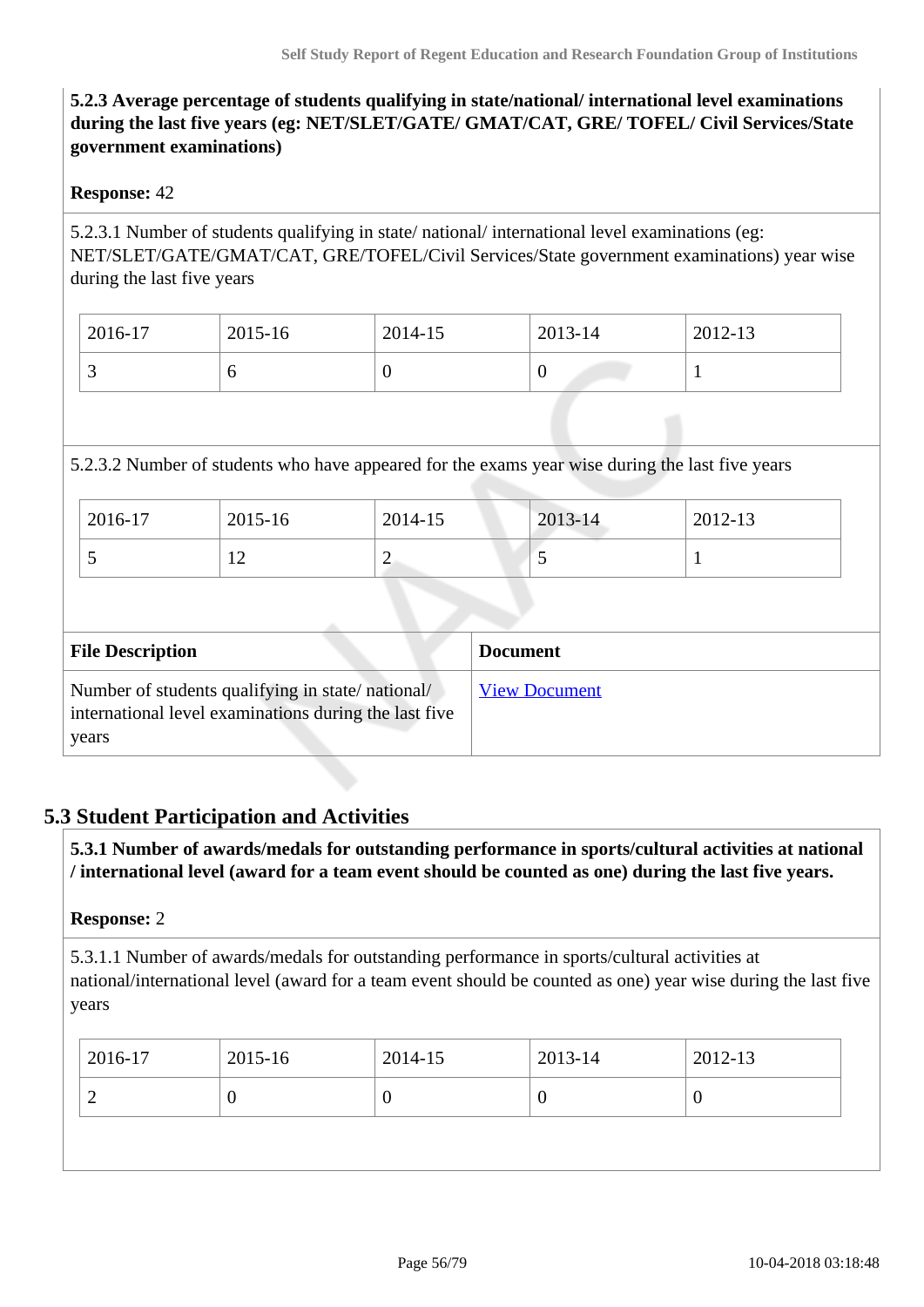| <b>File Description</b>                                                                                                                            | <b>Document</b>      |
|----------------------------------------------------------------------------------------------------------------------------------------------------|----------------------|
| Number of awards/medals for outstanding<br>performance in sports/cultural activities at<br>national/international level during the last five years | <b>View Document</b> |

## **5.3.2 Presence of an active Student Council & representation of students on academic & administrative bodies/committees of the institution**

## **Response:**

No. We have Class Representatives (CR) in each class, which is based on selection and not by election. The selection is done by the teachers of individual department. But we have various academic and administrative bodies that have student representatives on them.

The institute has the following bodies / committees in which student representatives are involved

## **Academic:**

- 1.CR Committee
- 2.Innovative Project Committee
- 3. Seminar / Conference Committee
- 4.Wall Magazine Committee
- 5. News letter Committee
- 6.Quiz Debate Committee

## **Administrative**

- 1. AntiRragging committee
- 2. Antiragging sqad
- 3. Cultural Committee
- 4.Fest Committee
- 5. Canteen Committee

 **5.3.3 Average number of sports and cultural activities/ competitions organised at the institution level per year**

## **Response:** 3.2

5.3.3.1 Number of sports and cultural activities / competitions organised at the institution level year wise during the last five years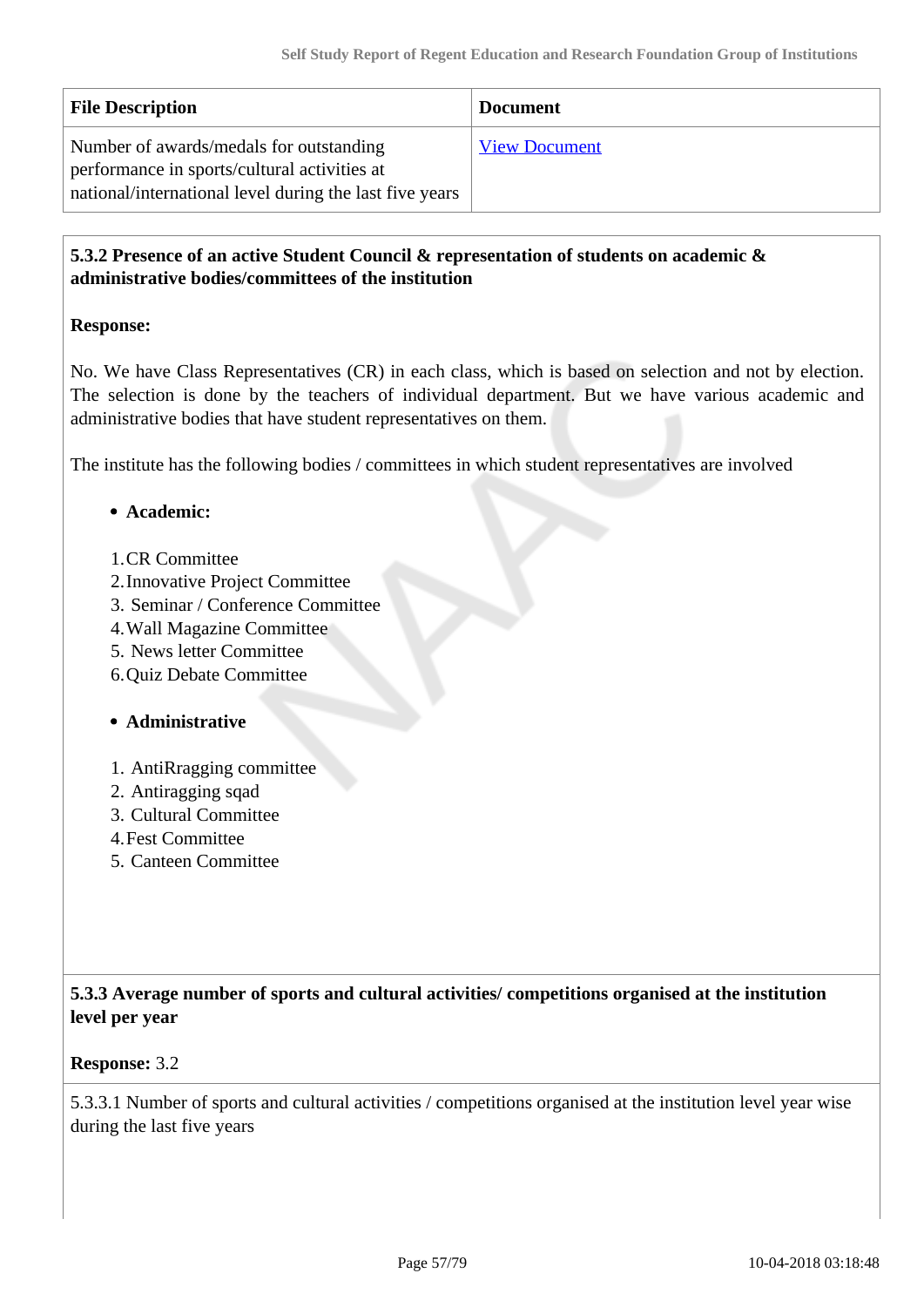| 2016-17                                                                       | 2015-16 | 2014-15 |                      | 2013-14 | 2012-13 |  |
|-------------------------------------------------------------------------------|---------|---------|----------------------|---------|---------|--|
| 4                                                                             | 3       | 3       |                      | 3       | 3       |  |
|                                                                               |         |         |                      |         |         |  |
| <b>File Description</b>                                                       |         |         | <b>Document</b>      |         |         |  |
| Number of sports and cultural activities /<br>competitions organised per year |         |         | <b>View Document</b> |         |         |  |

## **5.4 Alumni Engagement**

 **5.4.1 The Alumni Association/Chapters (registered and functional) contributes significantly to the development of the institution through financial and non financial means during the last five years**

## **Response:**

RERF Alumni association is not registered under the Govt. regulation, but we are trying to do it in near future. Following are the acivity which we would like to consider in our association:

Department is planning to create a platform of alumni and student, where interaction takes place between them regarding job market scenario, nature of questions pose during interviews and how to prepare for interviews etc., on a regular basis.

Hiring a professional psychologist to assist students to overcome stage fear, exam anxiety etc.,

| 5.4.2 Alumni contribution during the last five years |
|------------------------------------------------------|
| $\sim$ 1 Lakh                                        |

**1 Lakh - 3 Lakhs**

**3 Lakhs - 4 Lakhs**

**4 Lakhs - 5 Lakhs**

#### **Response:** <1 Lakh

| <b>File Description</b>               | <b>Document</b>      |
|---------------------------------------|----------------------|
| Alumni association audited statements | <b>View Document</b> |

**5.4.3 Number of Alumni Association / Chapters meetings held during the last five years**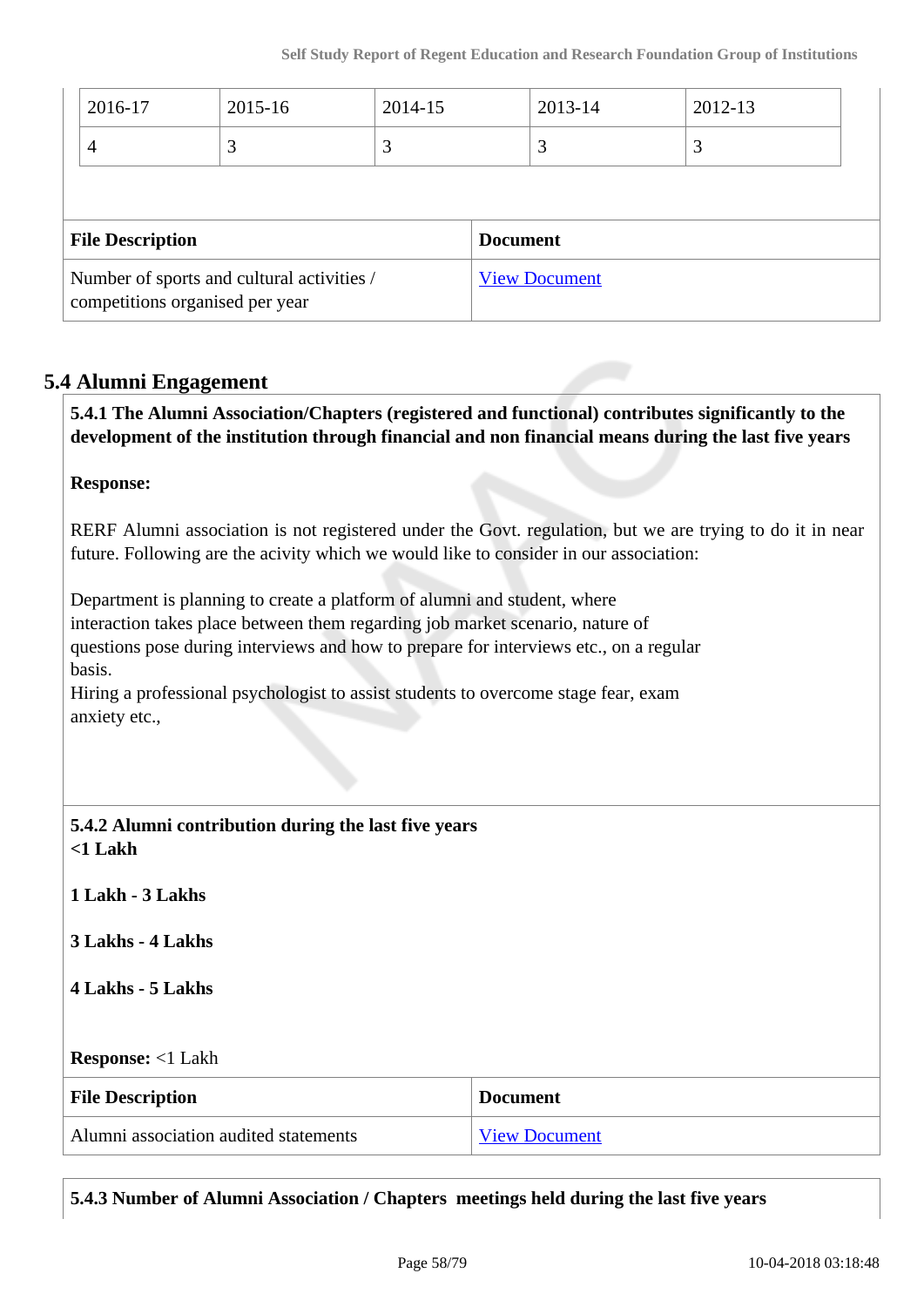# **Response:** 1

|                                                                                           | 5.4.3.1 Number of Alumni Association / Chapters meetings held year wise during the last five years |                  |          |                      |                 |          |  |
|-------------------------------------------------------------------------------------------|----------------------------------------------------------------------------------------------------|------------------|----------|----------------------|-----------------|----------|--|
|                                                                                           | 2016-17                                                                                            | $2015 - 16$      | 2014-15  |                      | 2013-14         | 2012-13  |  |
|                                                                                           |                                                                                                    | $\boldsymbol{0}$ | $\theta$ |                      | $\overline{0}$  | $\theta$ |  |
|                                                                                           |                                                                                                    |                  |          |                      |                 |          |  |
| <b>File Description</b>                                                                   |                                                                                                    |                  |          |                      | <b>Document</b> |          |  |
| Number of Alumni Association / Chapters meetings<br>conducted during the last five years. |                                                                                                    |                  |          | <b>View Document</b> |                 |          |  |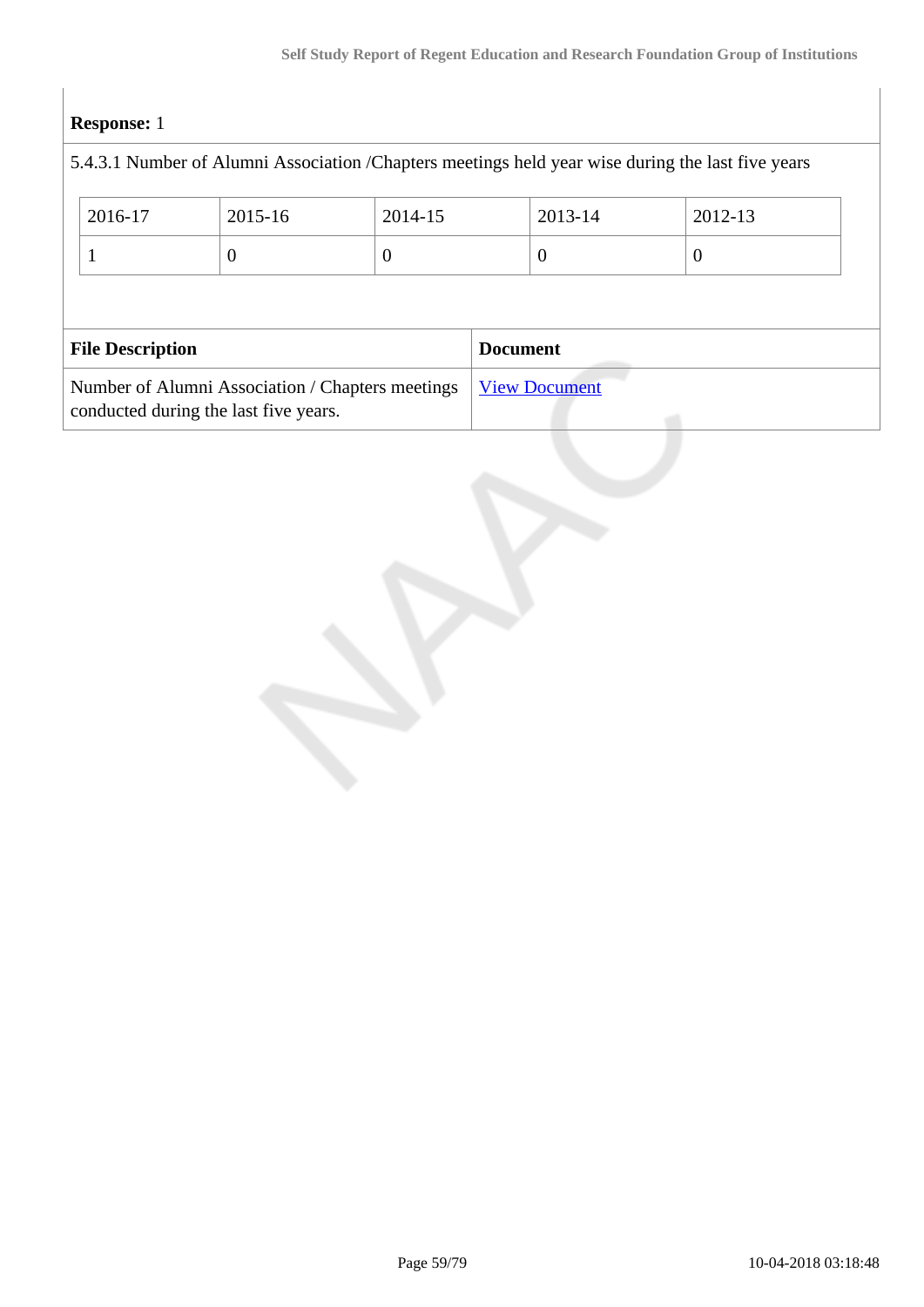# **Criterion 6 - Governance, Leadership and Management**

# **6.1 Institutional Vision and Leadership**

 **6.1.1 The governance of the institution is reflective of an effective leadership in tune with the vision and mission of the institution**

#### **Response:**

## **The vision and Mission of RERF Group of Institution**

#### **Vision**

- Igniting youths and empowering society.
- To facilitate, train and educate students at both U.G and P.G levels to produce a pool of young professionals of outstanding ability.
- New educational initiatives of national significance to enrich National dream of empowerment of young generation.

#### **Mission**

- To meet the demands for skilled manpower in the field of engineering, technology and management globally.
- To inculcate and inspire students in higher studies and research.
- To impart high quality education by providing the ambience needed for developing requisite skill for excellence in education and industry.

| <b>File Description</b>    | <b>Document</b> |
|----------------------------|-----------------|
| Any additional information | View Document   |

## **6.1.2 The institution practices decentralization and participative management**

## **Response:**

The Management gives sufficient freedom to the Principal, who is the academic head of the institution to function in order to fulfil the vision and mission of the institution. The college delegates authority and provides operational autonomy to the departments to work towards decentralized governance system. The policies largely aim at reducing central management size, reorganizing delivery, expanding private initiatives, and creating new partnerships. Academic responsibilities are fairly divided among all the staff members. Committees are appointed for the various academic and co-curricular activities to be conducted in the course of the academic year. The list of committees is displayed at the beginning of the year on the staff notice-board. his ensures transparency in policy execution.The responsibilities are ommunicated to the faculty members through regular staff meetings. The Principal of the college holds regular meetings with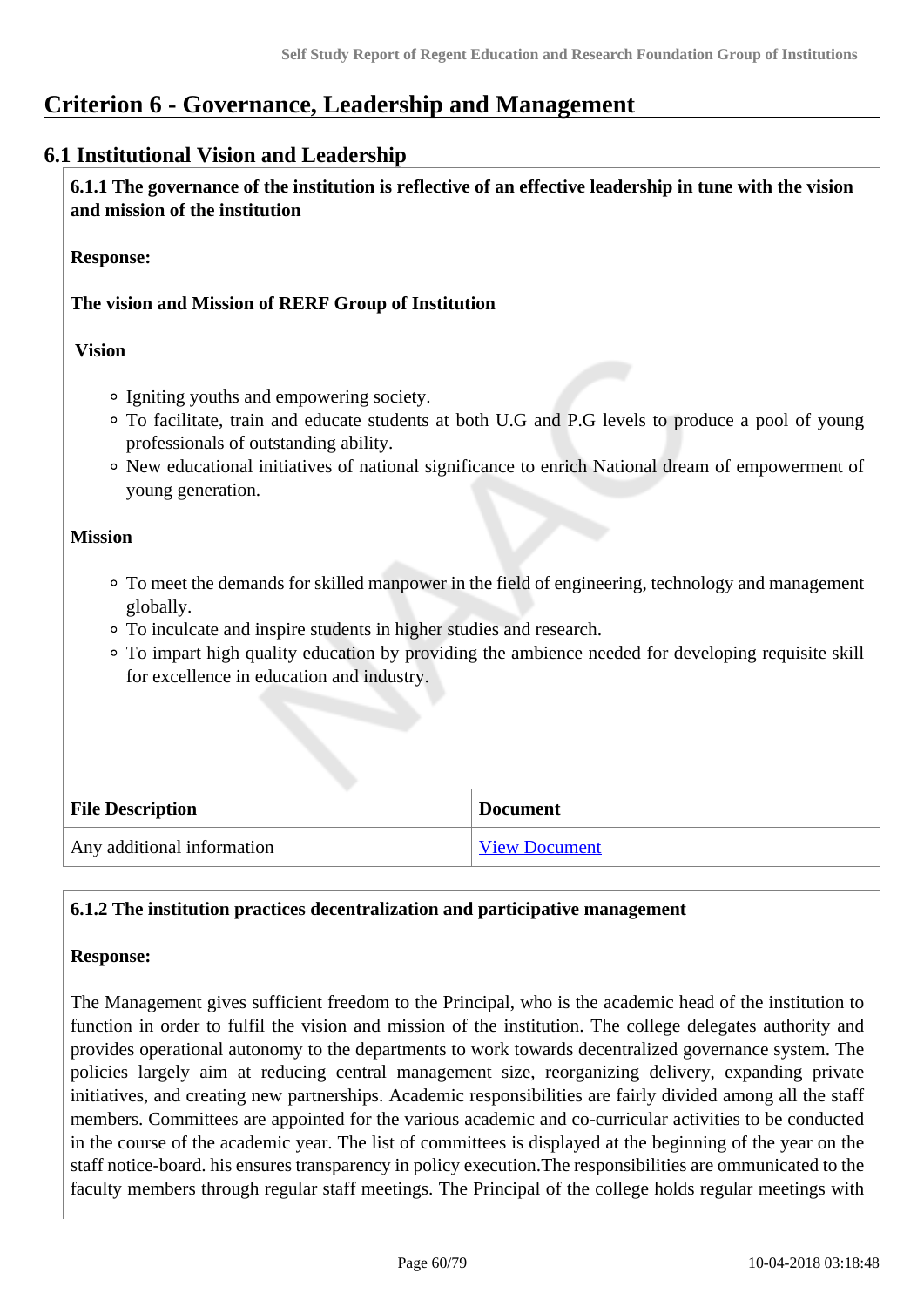the teaching and non teaching staff . In this meetings, various issues are taken up for discussion before arriving at a final decision. The Heads of Departments monitor the functioning of the various departments. The participative decision-making ensures total participation of all the people concerned. The office administration of the College is headed by the Registrar under whom there are Office Superintendents, Head Clerks, Senior Clerks, Junior Clerks and other Class III and Class IV Staff. The Registrar in consultation with the Principal coordinates the day to

## Page 170 of 194

day activities With the increasing impact of globalization, the challenges faced by the nations of the world are substantial; hence, the importance of localization through decentralization has intensified. At the same time, decentralization is seen as a means of improving the efficiency of education systems and the quality of educational services.

| <b>File Description</b>    | <b>Document</b> |
|----------------------------|-----------------|
| Any additional information | View Document   |

# **6.2 Strategy Development and Deployment**

## **6.2.1 Perspective/Strategic plan and Deployment documents are available in the institution**

## **Response:**

Yes, the institute has perspective plan for development. The institution takes effort in finding the key performance indicators from various perspectives for performance assessment and development.

- 1.It addresses the various issues from the stake holder perspective and takes steps to fulfill the requirements of its students, their parents, employer community etc. The institution has an active placement cell addressing the campus placements and it organizes for parents meet to convey their wards performance and to take their inputs as well. It takes feedback from the employer community in order to plan for extra coaching and imparting the necessary skills.
- 2.It also takes effort for improving the internal development of the institution by inculcating harmonious work culture. It streamlines various processes like evaluating methodologies of teaching learning process, research progress, infrastructure facilities etc.
- 3.Learning and growth scope of the institution is also well explored from various dimensions. Every year, the educational development perspective shows steady progress by applying for new UG and PG affiliating programs from MAKAUT, Government of West Bengal.
- 4.There is also a perspective plan to provide a eco friendly campus
- 5.The plan include the provision for faculty development
- 6.The plan also includes the provision for the development of infrastructure for research activities and motivating the faculties towards Research, Consultancy, Patents, etc.

| <b>File Description</b>    | <b>Document</b>      |
|----------------------------|----------------------|
| Any additional information | <b>View Document</b> |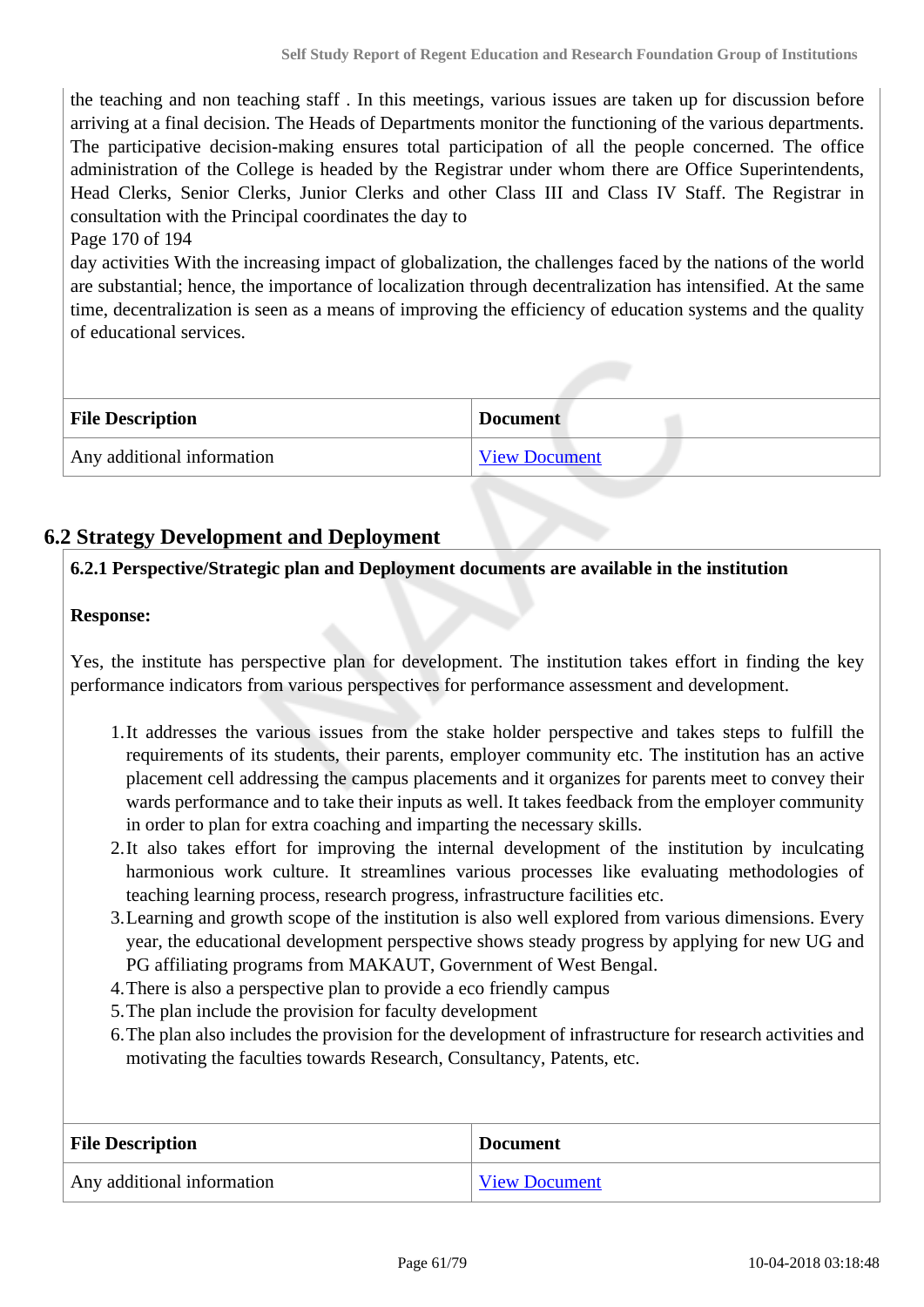**6.2.2 Organizational structure of the institution including governing body, administrative setup, and functions of various bodies, service rules, procedures, recruitment, promotional policies as well as grievance redressal mechanism**

**Response:** 

1. ORGANOGRAM OF THE INSTITUTION

PRINCIPAL

ACADEMIC STAFF

ADMINISTRATIVE STAFF

TECHNICAL STAFF FACULTY

HEAD HOSTEL SUPRINTENDENT

DATA ENTRY OPERATOR

ASSISTANT PROFESSOR ASSISTANT GRADE -1

LAB TECHNICIAN ASSISTANT GRADE -2

LAB ATTENDANT OFFICE ASSISTANT 2.

2. Recruitment Procedure :- Recruitment of teaching and non teaching staff are done by the government through BoG & Expert panel.

3. Promotion :- There is a promotional procedure determined by the government.

4. Grievance redressal mechanism :- There is a grievance redressal committee which resolves grievances of stake holders of the college.

 **6.2.3 Implementation of e-governance in areas of operation: 1.Planning and Development 2. Administration 3. Finance and Accounts 4. Student Admission and Support 5.Examination A. All 5 of the above**

**B. Any 4 of the above**

**C. Any 3 of the above**

**D. Any 2 of the above**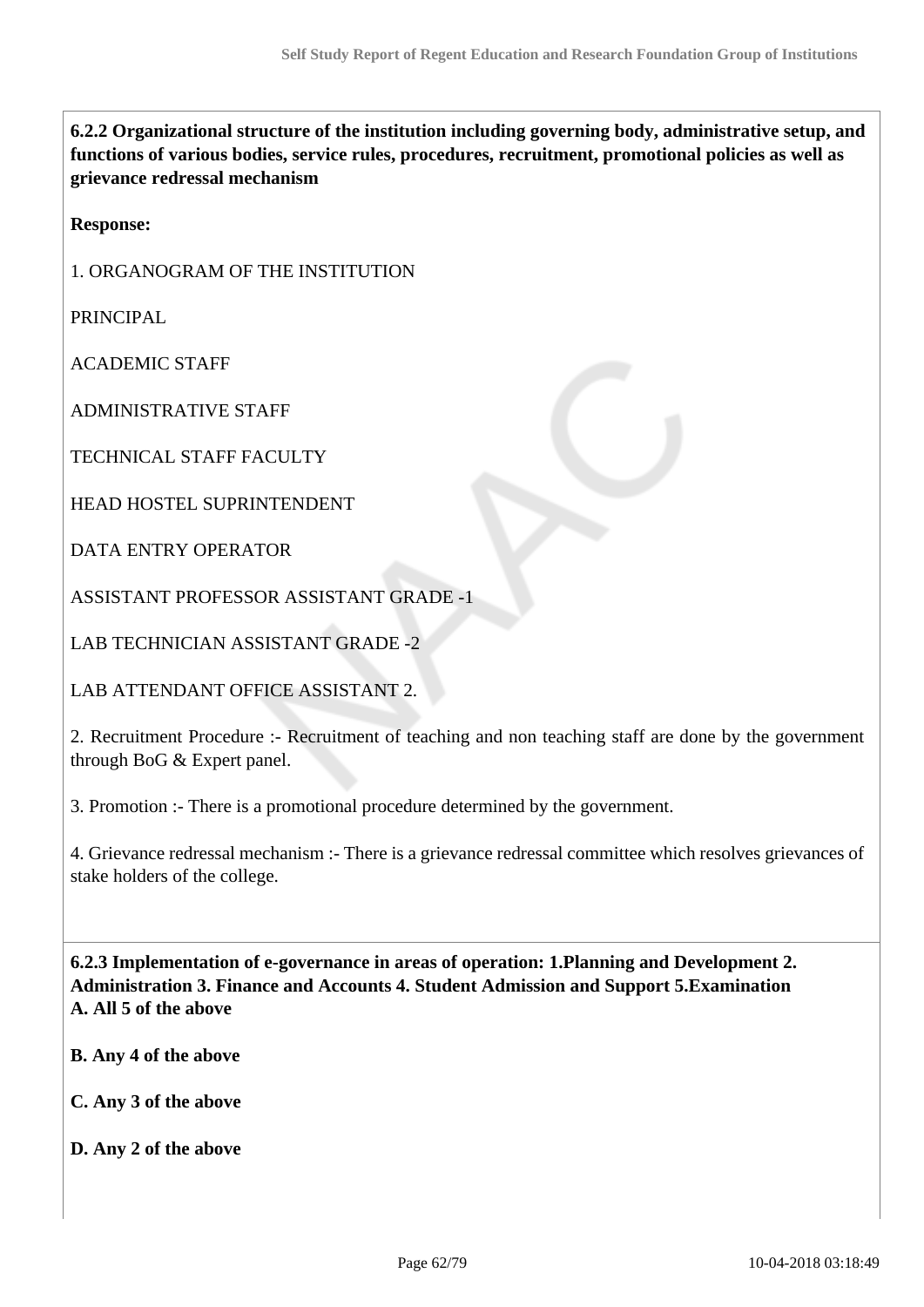| <b>Response:</b> B. Any 4 of the above                                                                             |                      |  |  |
|--------------------------------------------------------------------------------------------------------------------|----------------------|--|--|
| <b>File Description</b>                                                                                            | <b>Document</b>      |  |  |
| Details of implementation of e-governance in areas<br>of operation Planning and<br>Development, Administration etc | <b>View Document</b> |  |  |

## **6.2.4 Effectiveness of various bodies/cells/committees is evident through minutes of meetings and implementation of their resolutions**

## **Response:**

**IQAC Meeting Minutes**- The IQAC was formed on 01-08-2017 in this college. IQAC meeting was held on 03-08-2017 in the Board room.

Following members were present and attended the meeting-

Dr. M. Das - Principal

Dr. A. K.Shaw - Member

Mr. S. B. Mandal - Member

Mr. Shuvankar Ghosh - Member

Mr. Sourav Adhikary - Member

Mr. Milan Mazumder - Member

Dr. S. Chatterjee - Member

In this meeting, the principal instructed every IQAC member to help other teachers and students to enrich the curriculum. This will enable teachers, students to develop their personality and commitment to learning and capacity- building.

# **6.3 Faculty Empowerment Strategies**

## **6.3.1 The institution has effective welfare measures for teaching and non-teaching staff**

## **Response:**

The institution has policy of encouraging professional development of faculty and supporting staff listed below:

Each faculty member are encouraged to participate in at least one faculty development program for

 $\overline{1}$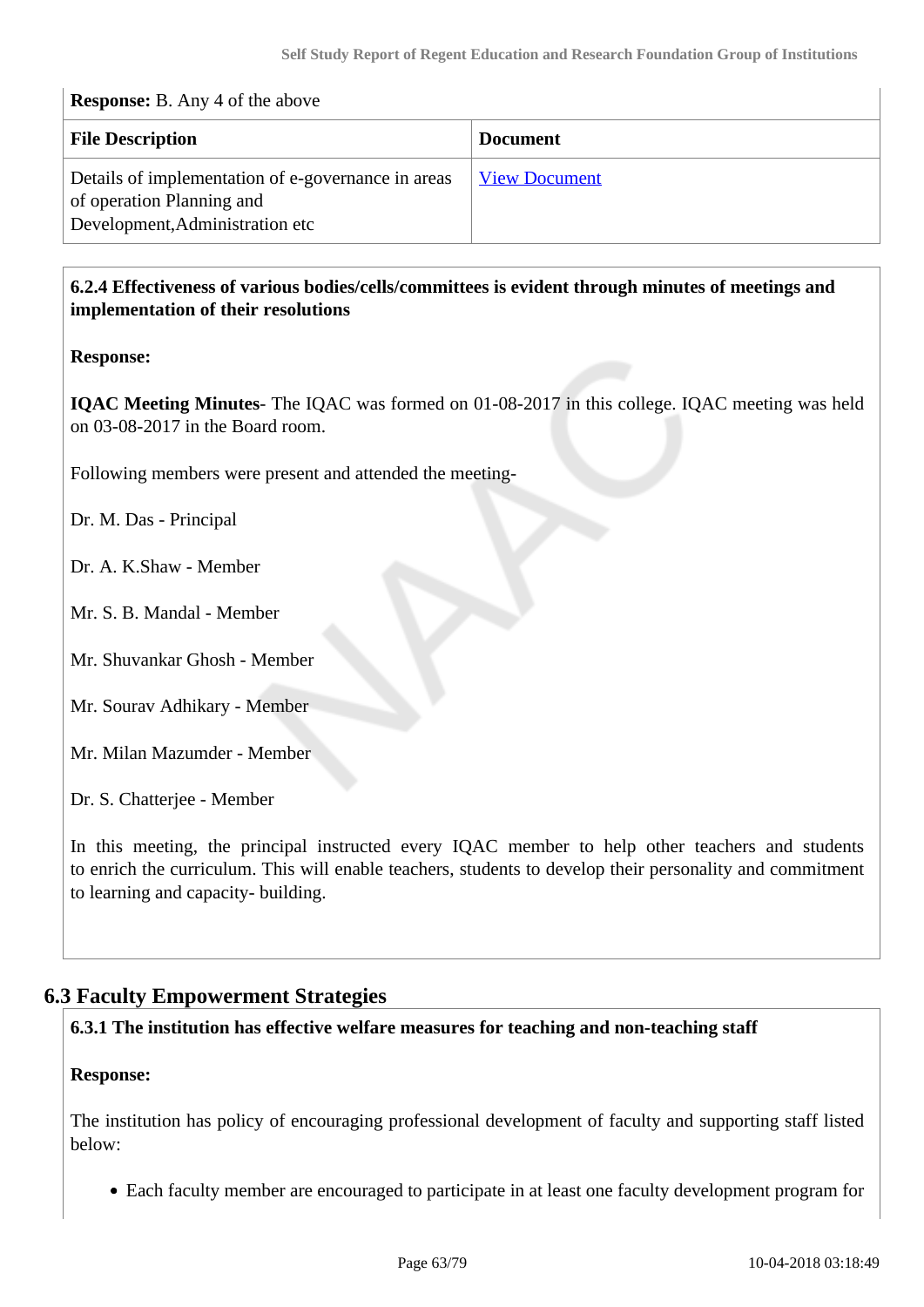every two years in Universities

- Technical Teachers Training Institute and Institutes of National Importance in this case necessary sponsorship is provided by the institute
- Members of the faculty are encouraged to be member of professional society. Like ISTE, IEEE (USA), AIMA, AIMS, CSI, IE, IETE, IET (UK), ACM (USA), Springer and other professional bodies. To upgrade the skills of the faculty, the management of the institution encourages its people to register for higher studies.
- The teaching and non teaching staff are provided training program through conduction of regular workshops, seminars and conferences.

| <b>File Description</b>    | <b>Document</b>      |
|----------------------------|----------------------|
| Any additional information | <b>View Document</b> |

## **6.3.2 Average percentage of teachers provided with financial support to attend conferences/workshops and towards membership fee of professional bodies during the last five years**

#### **Response:** 0

6.3.2.1 Number of teachers provided with financial support to attend conferences / workshops and towards membership fee of professional bodies year wise during the last five years

| 2016-17 | $2015 - 16$ | 2014-15 | $2013 - 14$ | 2012-13 |
|---------|-------------|---------|-------------|---------|
|         |             | ν       | ν           |         |

| <b>File Description</b>                                                                                                    | <b>Document</b>      |
|----------------------------------------------------------------------------------------------------------------------------|----------------------|
| Details of teachers provided with financial support<br>to attend conferences, workshops etc. during the last<br>five years | <b>View Document</b> |

 **6.3.3 Average number of professional development /administrative training programs organized by the institution for teaching and non teaching staff during the last five years**

#### **Response:** 0.4

6.3.3.1 Total number of professional development / administrative training programs organized by the Institution for teaching and non teaching staff year wise during the last five years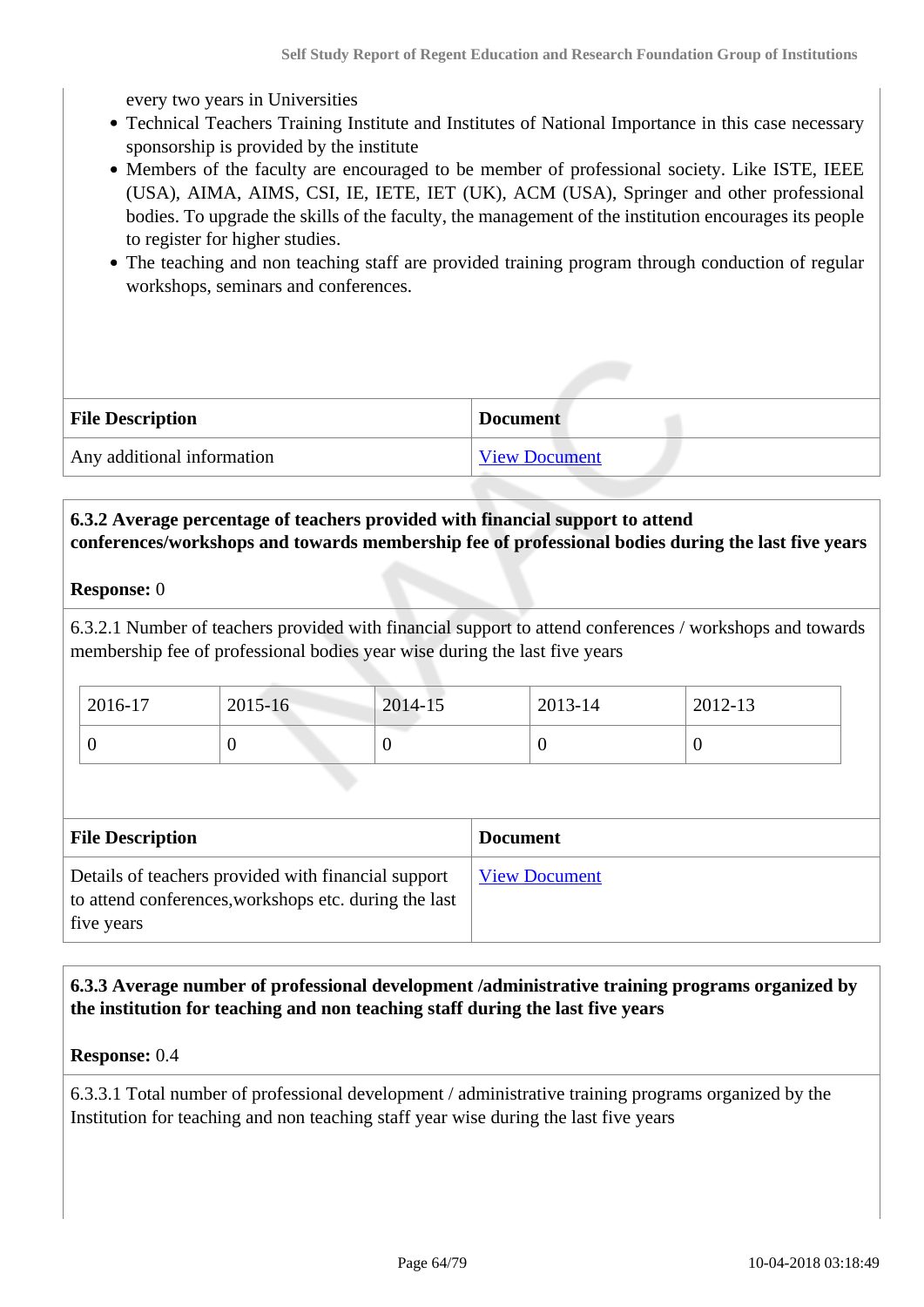| 2016-17 | 2015-16 | 2014-15 | 2013-14 | 2012-13 |
|---------|---------|---------|---------|---------|
| ∽       |         |         | ν       |         |

| <b>File Description</b>                                                                                                                                              | <b>Document</b> |
|----------------------------------------------------------------------------------------------------------------------------------------------------------------------|-----------------|
| Details of professional development / administrative   <u>View Document</u><br>training programs organized by the Institution for<br>teaching and non teaching staff |                 |

 **6.3.4 Average percentage of teachers attending professional development programmes viz., Orientation Programme, Refresher Course, Short Term Course, Faculty Development Programme during the last five years**

## **Response:** 20

6.3.4.1 Total number of teachers attending professional development programs, viz., Orientation Program, Refresher Course, Short Term Course, Faculty Development Programs year wise during the last five years

| 2016-17 | 2015-16 | 2014-15 | 2013-14 | 2012-13 |
|---------|---------|---------|---------|---------|
| 141     |         | ິ       | ν       | ν       |

| <b>File Description</b>                                                                       | <b>Document</b>      |
|-----------------------------------------------------------------------------------------------|----------------------|
| Details of teachers attending professional<br>development programs during the last five years | <b>View Document</b> |

## **6.3.5 Institution has Performance Appraisal System for teaching and non-teaching staff**

## **Response:**

Every year confidential reports are generated for every faculty as a process of performance appraisal. A questionnaire based on Academic Performance Index for self appraisal has been implemented form this year this is based on the suggestions of UGC, earlier another questionnaire was used. There are four categories with a total score of 200 Marks out of which 100 is the minimum score

Details are as below

## **Category I: Teaching, Learning and Evaluation Related Activities**

1. Lectures, Seminars, Tutorials, Practical, Contact Hours undertaken as percentage of lectures allocated

2. Lectures or other teaching duties in excess of the AICTE norms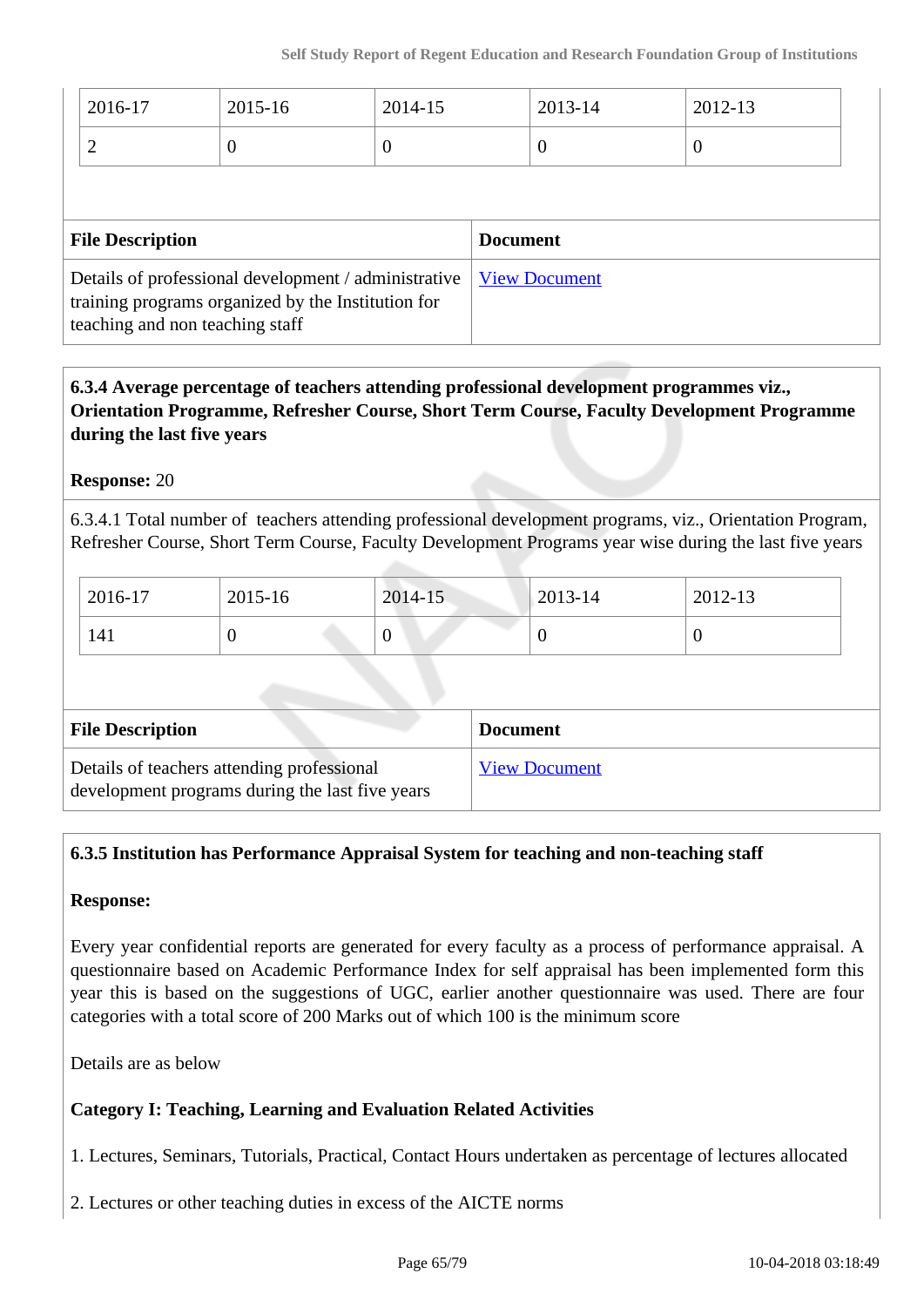3. Preparation and imparting of knowledge/instruction as per curriculum: syllabus enrichment by providing additional resources to students

4. Use of participatory and innovative teaching-learning methodologies: updating of subject content, course improvement, etc.

Total score 100, minimum score required 60

## **Category II : Co-Curricular, Extension, Student Development Related Activities**

1. Student related co-curricular, extension and field based activities (such as extension work through NSS and other channels, cultural activities, subject related events, advisement and counseling)

2. Implementation of mentor scheme

3. Contribution to corporate life and management of the department and institution through participation in academic and administrative committees and responsibilities

Total score 40; minimum score required 20

## **Category III: Research And Academic**

Contributions Based on the teacher's self assessment, scores are proposed for research and academic contributions. The minimum score required by teachers from this category is different for different levels of promotion and between university and colleges. The self-assessment score will be based on verifiable criteria and will be finalized by screening/selection committee

Total score 50; minimum score required 25

## **Category IV: Students's Feedback**

Total score10 minimum score required06

Once this part if filled, the respective faculty goes through the feedback given by their head of the department and finally signs beneath the second part as an indication of acceptance. The second part is filled by the respective heads of the department which is kept confidential and not revealed to the faculty. In the third part the Principal express agreement or disagreement with the overall assessment of the Head of the Department. Next the Faculty are required to sit in an interview panel in the presence of experts drawn from their respective areas who express their opinion on the performance of the incumbent.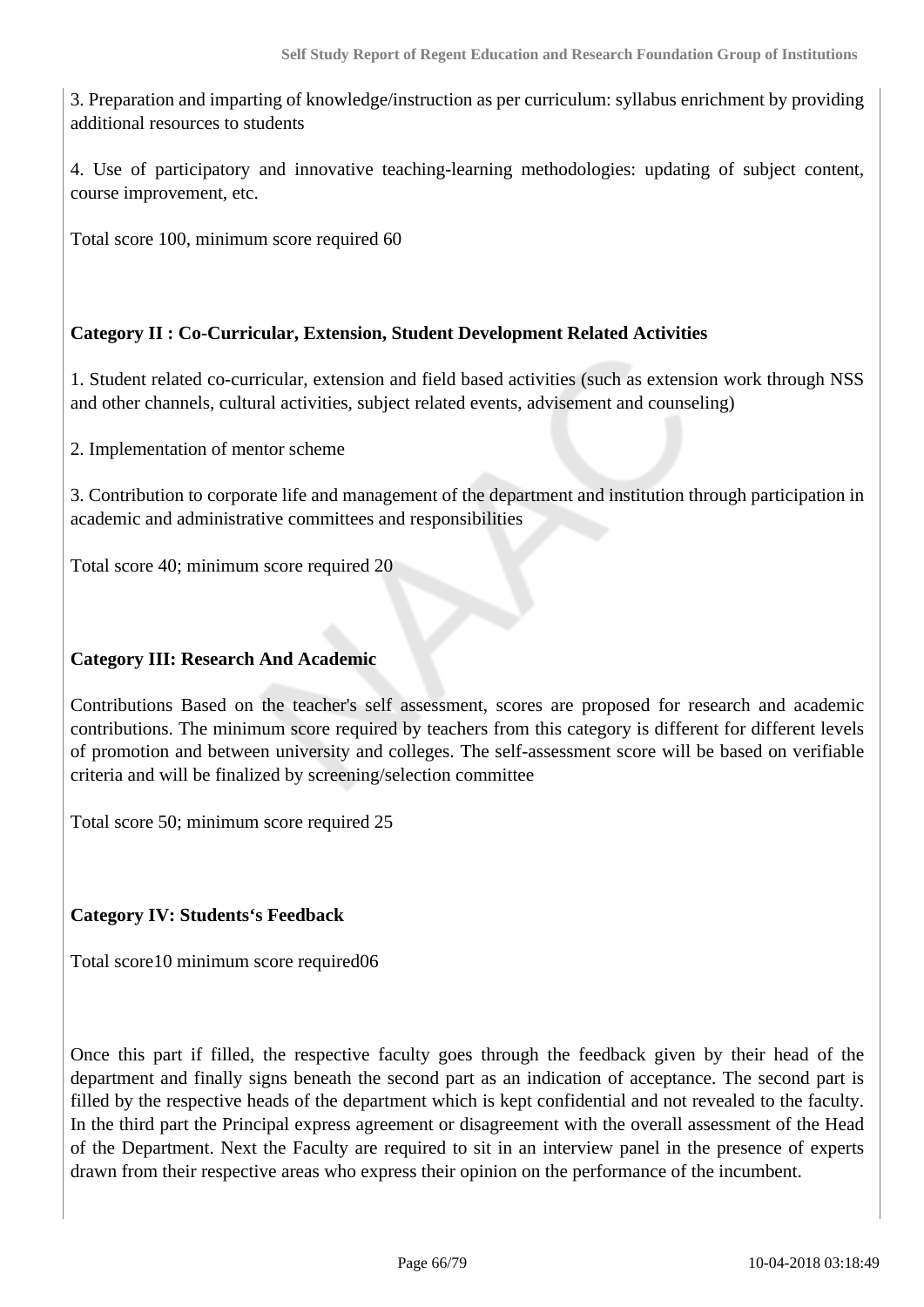As a policy the following relaxation in appearing in the interview is provided

- The incumbent has served the institution for more than five years
- The incumbent has been granted three successive increments
- The incumbent is under extension on attaining 60 years of age

| <b>File Description</b>    | <b>Document</b>      |  |
|----------------------------|----------------------|--|
| Any additional information | <b>View Document</b> |  |

# **6.4 Financial Management and Resource Mobilization**

## **6.4.1 Institution conducts internal and external financial audits regularly**

## **Response:**

1. The institution is having qualified practicing charted accountant as internal and external auditors who are auditing the accounts of the college once in six months. After the audit, the report is sent to the management for review. The auditors are appointed by the MD's office (Headquarter). In addition to this, the institution is having consultants to give opinion on taxation and legal issues.

2. Last audit was done on 18th September, 2013 and as on date there is no adverse remark on the accounts of the institution. The college is filing income tax return every year within the stipulated time.

| <b>File Description</b>    | <b>Document</b>      |
|----------------------------|----------------------|
| Any additional information | <b>View Document</b> |

## **6.4.2 Funds / Grants received from non-government bodies, individuals, Philanthropists during the last five years (not covered in Criterion III)**

## **Response:** 19

6.4.2.1 Total Grants received from non-government bodies, individuals, philanthropists year wise during the last five years (INR in Lakhs)

| 2016-17 | 2015-16 | 2014-15    | 2013-14 | 2012-13 |
|---------|---------|------------|---------|---------|
| 10      | ັ       | $\sqrt{ }$ | ν       | U       |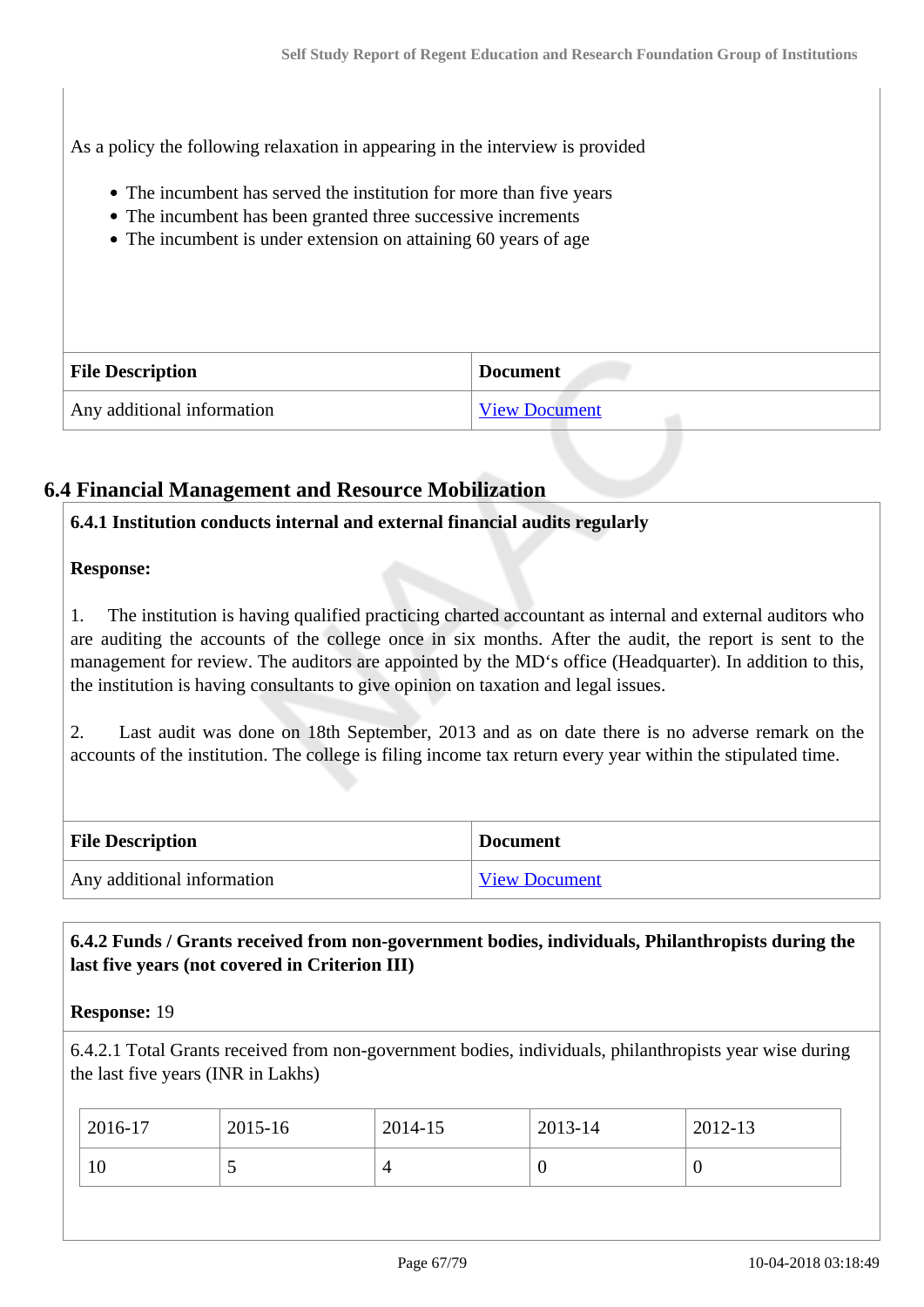#### **6.4.3 Institutional strategies for mobilisation of funds and the optimal utilisation of resources**

#### **Response:**

The principal sources of funds for the college are : allotment from the managing trusty, development fees collected from the students and fees collected from the students enrolled in the courses run under self financing scheme.The institution has at it disposal the funds collected from the students and from the students of the self financing cources. These funds are made use of for the various needs that come up from time to time. The college does not get fund from the state government for the maintainance of the college therefore this funds is very useful for the college.

## **6.5 Internal Quality Assurance System**

 **6.5.1 Internal Quality Assurance Cell (IQAC) has contributed significantly for institutionalizing the quality assurance strategies and processes**

#### **Response:**

The IQAC cell of the institution is active and it has taken iniataives to institutionalise the quality assurance and developed strategies to contribute in empowerment of the institution. It has taken initatives to evolve best practices in the college.

i. The college has started a programme of one students one plant plantations to increase greenery in the college campus.

ii. Students take part in the SWACHHA BHARAT program for the cleanliness of the campus surrounding.

 **6.5.2 The institution reviews its teaching learning process, structures & methodologies of operations and learning outcomes at periodic intervals through IQAC set up as per norms**

#### **Response:**

The IQAC has the following functions

- Development and application of quality benchmarks/parameters for the various academic and administrative activities of the HEI;
- Facilitating the creation of a learner-centric environment conducive for quality education and faculty maturation to adopt the required knowledge and technology for participatory teaching and learning process;
- Arrangement for feedback responses from students, parents and other stakeholders on qualityrelated institutional processes;
- Dissemination of information on the various quality parameters of higher education;
- Organization of inter and intra institutional workshops, seminars on quality related themes and promotion of quality circles;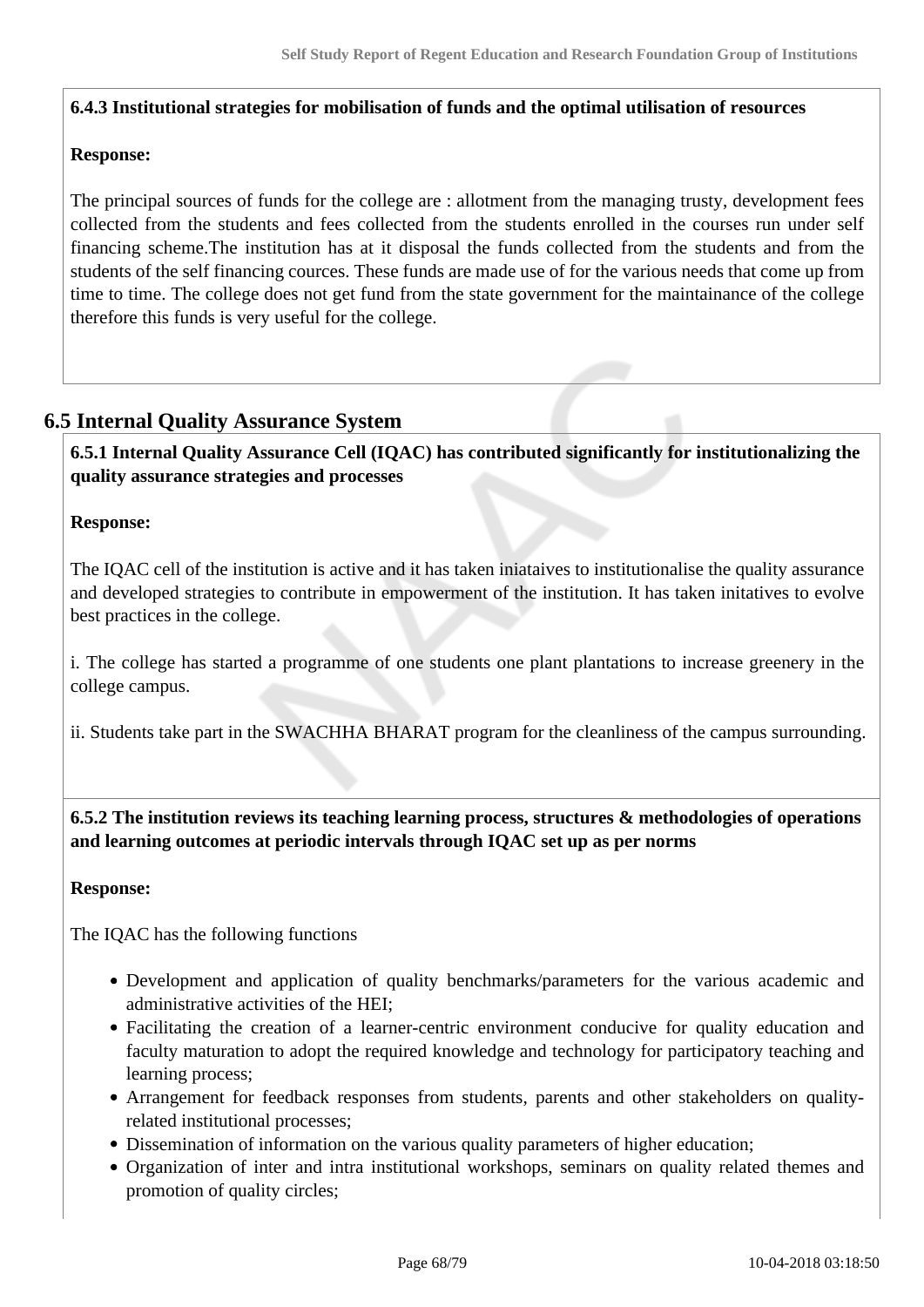- Documentation of the various programmes/activities of the HEI, leading to quality improvement;
- Acting as a nodal agency of the HEI for coordinating quality-related activities, including adoption and dissemination of good practices;

#### **6.5.3 Average number of quality initiatives by IQAC for promoting quality culture per year**

#### **Response:** 1.2

6.5.3.1 Number of quality initiatives by IQAC for promoting quality year-wise for the last five years

| 2016-17 | 2015-16 | 2014-15 | 2013-14          | 2012-13 |
|---------|---------|---------|------------------|---------|
| ◡       | U       |         | $\boldsymbol{0}$ |         |

| <b>File Description</b>                                                         | <b>Document</b>      |
|---------------------------------------------------------------------------------|----------------------|
| Number of quality initiatives by IQAC per year for<br>promoting quality culture | <b>View Document</b> |

**6.5.4 Quality assurance initiatives of the institution include:**

- **1.Regular meeting of Internal Quality Assurance Cell (IQAC); timely submission of Annual Quality Assurance Report (AQAR) to NAAC; Feedback collected, analysed and used for improvements**
- **2.Academic Administrative Audit (AAA) and initiation of follow up action**
- **3.Participation in NIRF**
- **4.ISO Certification**
- **5.NBA or any other quality audit**
- **A. Any 4 of the above**
- **B. Any 3 of the above**
- **C. Any 2 of the above**
- **D. Any 1 of the above**

**Response:** D. Any 1 of the above

| <b>File Description</b>                                        | <b>Document</b>      |
|----------------------------------------------------------------|----------------------|
| Details of Quality assurance initiatives of the<br>institution | <b>View Document</b> |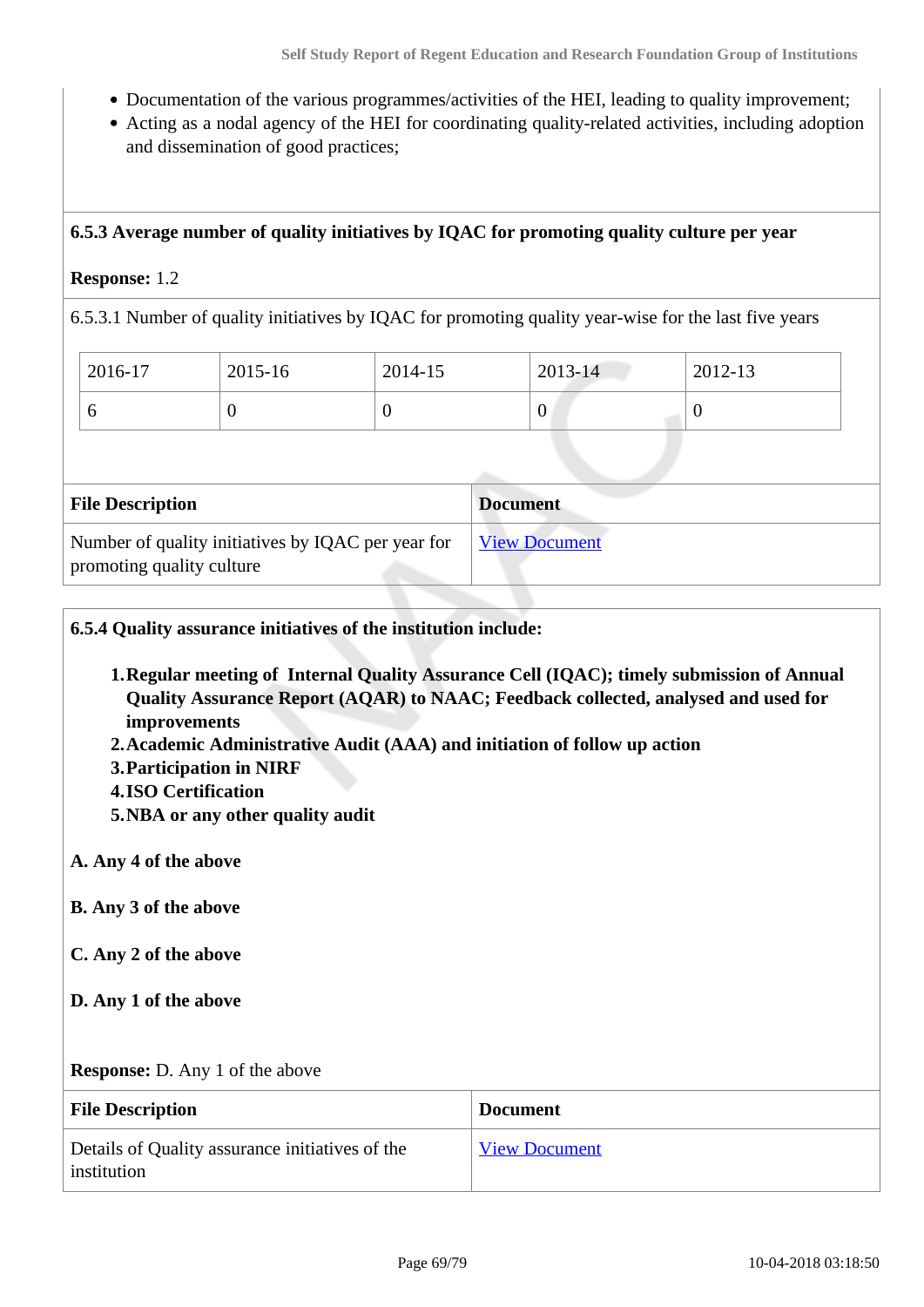**6.5.5 Incremental improvements made during the preceding five years** *(in case of first cycle)* **Post accreditation quality initiatives** *(second and subsequent cycles)*

## **Response:**

Incremental improvement in academic area during last five years

1. Result had improved gradually during last five years from 2012-2013 to 2016-2017.

2. Some students of college at UG and PG levels have come in the merit list of university examinations.

3. Botany and Mathematics have been included at PG level in the college programme. Incremental improvement in administrative area during last five years

- The institution is working more effectively in co-ordination with teaching, non-teaching staff and students.
- The IQAC has started functioning in co-ordination with staff members and students.
- Grievances of staff and students are resolved properly and timely.
- Infrastructural capacity of the institution is improving.
- Botanical and herbal gardens have been established.
- Rain water harvesting, different programmes on cleanliness have been launched.
- Plantations, oxizone, initatives of saving energy have been taken.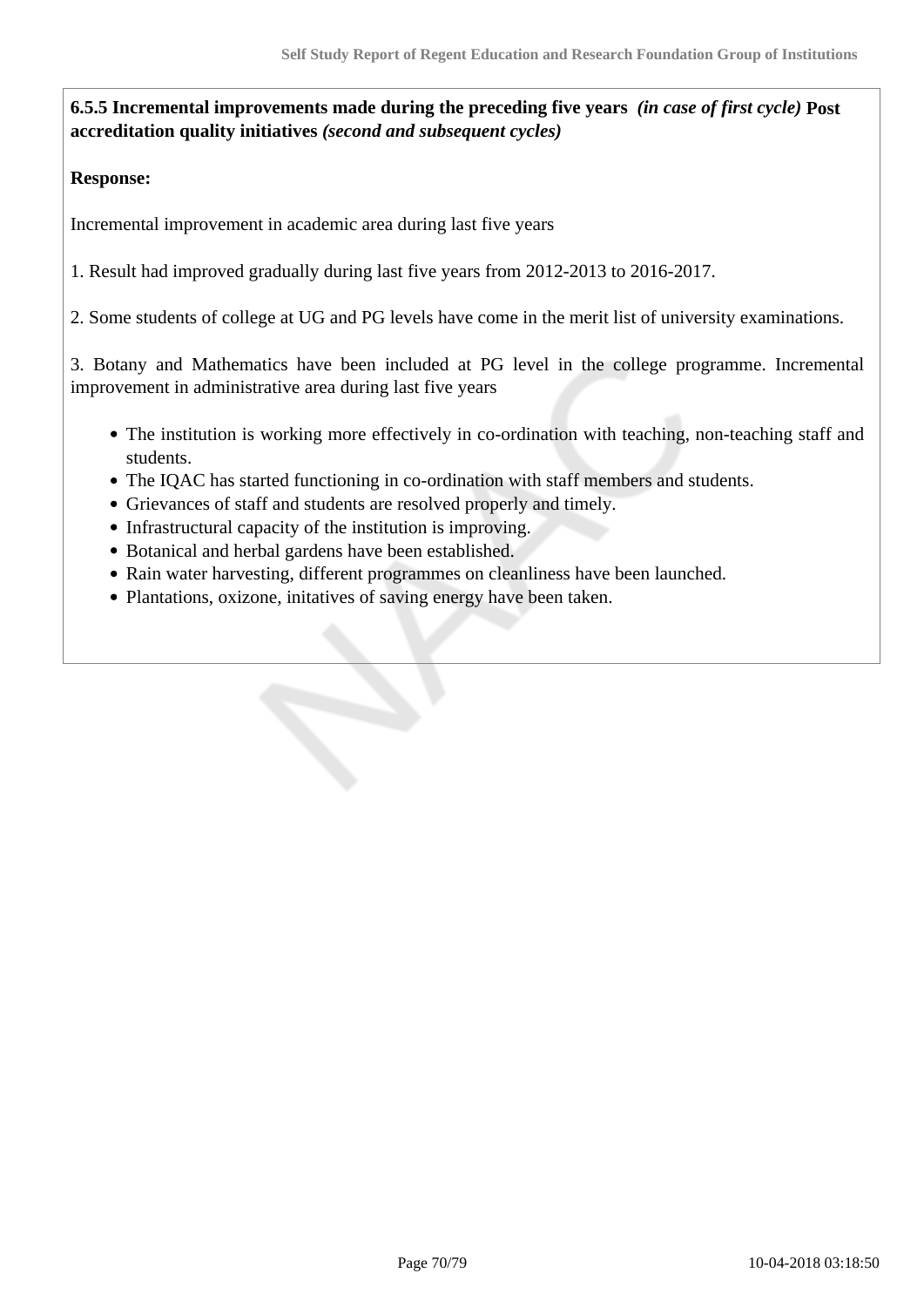# **Criterion 7 - Institutional Values and Best Practices**

# **7.1 Institutional Values and Social Responsibilities**

 **7.1.1 Number of gender equity promotion programs organized by the institution during the last five years** 

## **Response:** 7

7.1.1.1 Number of gender equity promotion programs organized by the institution year wise during the last five years

| 2016-17 | 2015-16 | 2014-15 | $2013 - 14$ | 2012-13 |
|---------|---------|---------|-------------|---------|
| ∽       |         |         |             | ν       |

| <b>File Description</b>                                                                  | <b>Document</b> |
|------------------------------------------------------------------------------------------|-----------------|
| List of gender equity promotion programs organized   View Document<br>by the institution |                 |

# **7.1.2**

## **1.Institution shows gender sensitivity in providing facilities such as:**

- **1.Safety and Security**
- **2.Counselling**
- **3.Common Room**

## **Response:**

## **1. Safety and Security**

he institution gives highest priority to safety and security of students, staff and infrastructure of the college.

Following steps have been teken by the college to look after safety and security of the college.

i. The institution has installed CC (Close Ciruit) cameras at different places inside the campus to supervise activities going on inside the campus.

ii. A college committee has been formulated which is active and regularly looks after and supervises safety and security of the college. In this committee, teachers, non- teaching staff and representatives of students are members.

iii. In staff council meetings safety and security of college is discussed. Opinions are sought by members of staff council regarding safety and security of the college. Their feedback about safety of the college is considered and action is taken in this connection.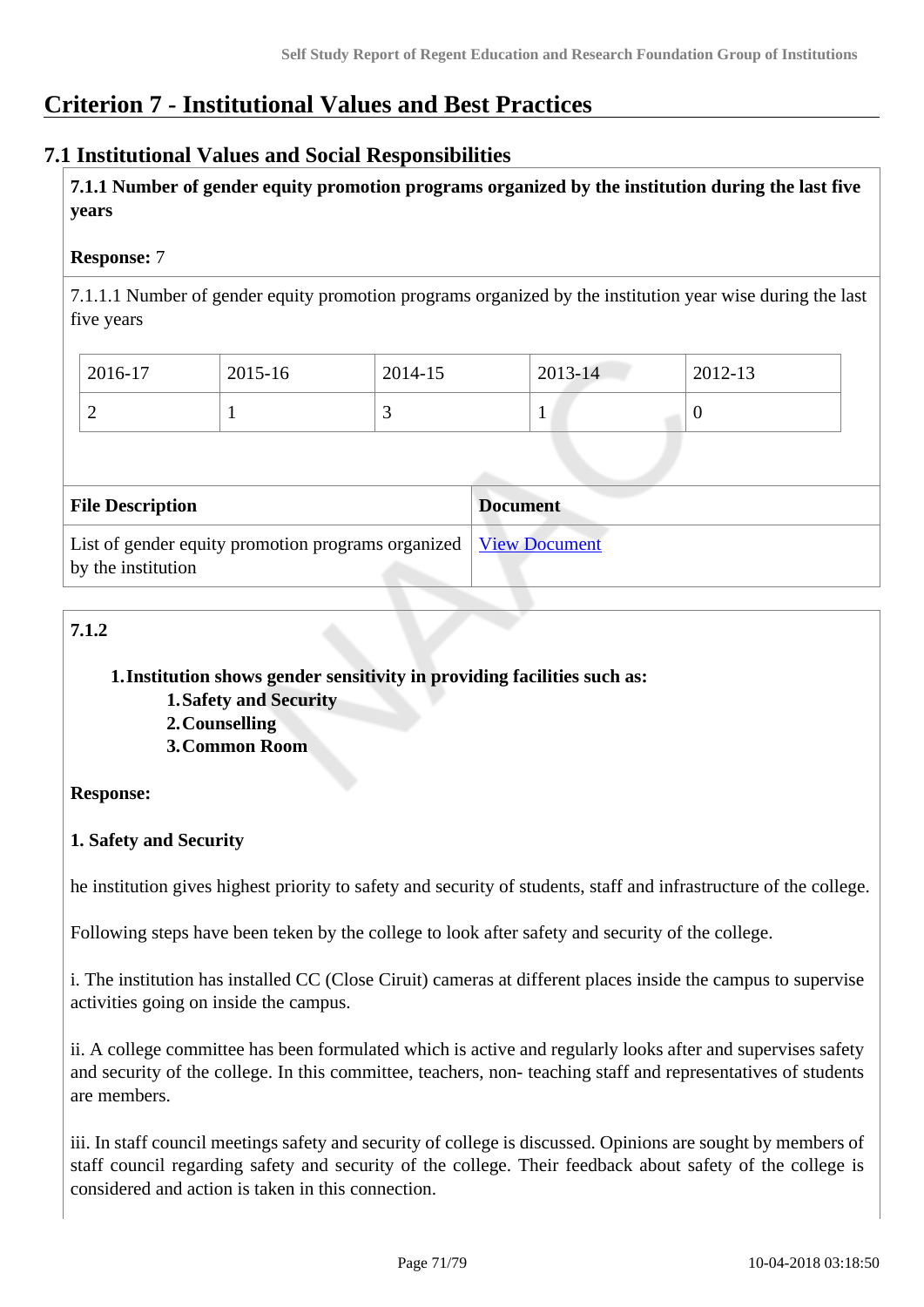iv. In the meetings of IQAC there is a discussion about safety of the college. In this connection, necessary actions are taken.

v. There is a night gurad and a peon appointed for safety of vehicles, motorcycles of the college staff and students of the college.

vi. The institution always remains in contact with the police administration and civil administration of the district, regarding safety measures of our students.

**2. Counselling :-** There is a functional counselling committee of the college which functions Properly. This committee occasionally sits with students and gives them information about personality development and present job opportunities in the present sceneraio. On occasions, motivational lectures are also conducted for the benefit and well-being of students.

**3. Common Room Facilities:-** There is a girls' common room available in the college with basic facilities.

## **7.1.3 Alternate Energy initiatives such as:**

**1.Percentage of annual power requirement of the Institution met by the renewable energy sources**

#### **Response:** 0

7.1.3.1 Annual power requirement met by the renewable energy sources (in KWH)

7.1.3.2 Total annual power requirement (in KWH)

Response: 6000

| <b>File Description</b>                                                            | <b>Document</b>      |
|------------------------------------------------------------------------------------|----------------------|
| Details of power requirement of the Institution met<br>by renewable energy sources | <b>View Document</b> |

## **7.1.4 Percentage of annual lighting power requirements met through LED bulbs**

#### **Response:** 4.17

7.1.4.1 Annual lighting power requirement met through LED bulbs (in KWH)

#### Response: 0.05

7.1.4.2 Annual lighting power requirement (in KWH)

#### Response: 1.2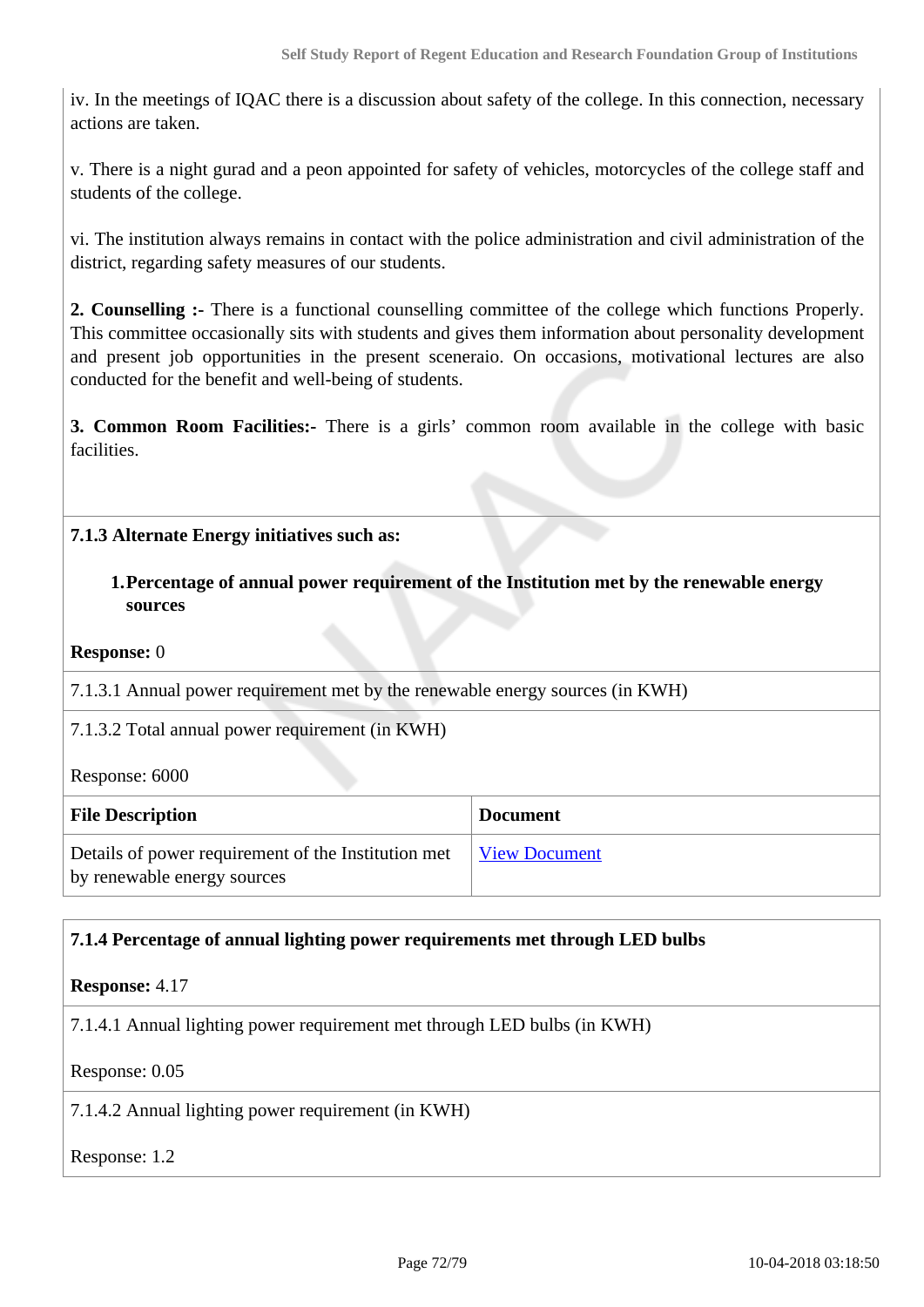| <b>File Description</b>                                                       | <b>Document</b> |
|-------------------------------------------------------------------------------|-----------------|
| Details of lighting power requirements met through View Document<br>LED bulbs |                 |

#### **7.1.5 Waste Management steps including:**

- **Solid waste management**
- **Liquid waste management**
- **E-waste management**

#### **Response:**

#### **1. Waste Management steps including:**

There is a cleanliness committee in the college which sees matter related to cleanliness and waste disposal.

#### **Solid waste management –**

Solid waste is kept in sparate containers. When the container is filled, it is kept in separate pit. The waste is left for decosition and then it is used as compost for tress and plants planted in the campus.

#### **Liquid waste management –**

Liquid waste is kept in sparate containers. When the container is filled, it is kept in separate pit. The waste is left for decomposition and then it is used as compost for tress and plants planted in the campus.

#### **E-waste management –**

The college has emphasis on paperless office to save carbon emission in printers. The non-working computer spare parts and and other non-working equipments are safely disposed outside. Buy back policy is available. The cartridge of laser printers are refilled outside the college campus

#### **7.1.6 Rain water harvesting structures and utilization in the campus**

#### **Response:**

#### **Water harvesting**

Water harvesting uses include water for gardens, livestock, irrigation, domestic use with proper treatment, indoor heating for houses, etc. The harvested water can also be used as drinking water, longer-term storage, and for other purposes such as groundwater recharge.

To sustain the ground water availability the Institution has adopted rain water harvesting system.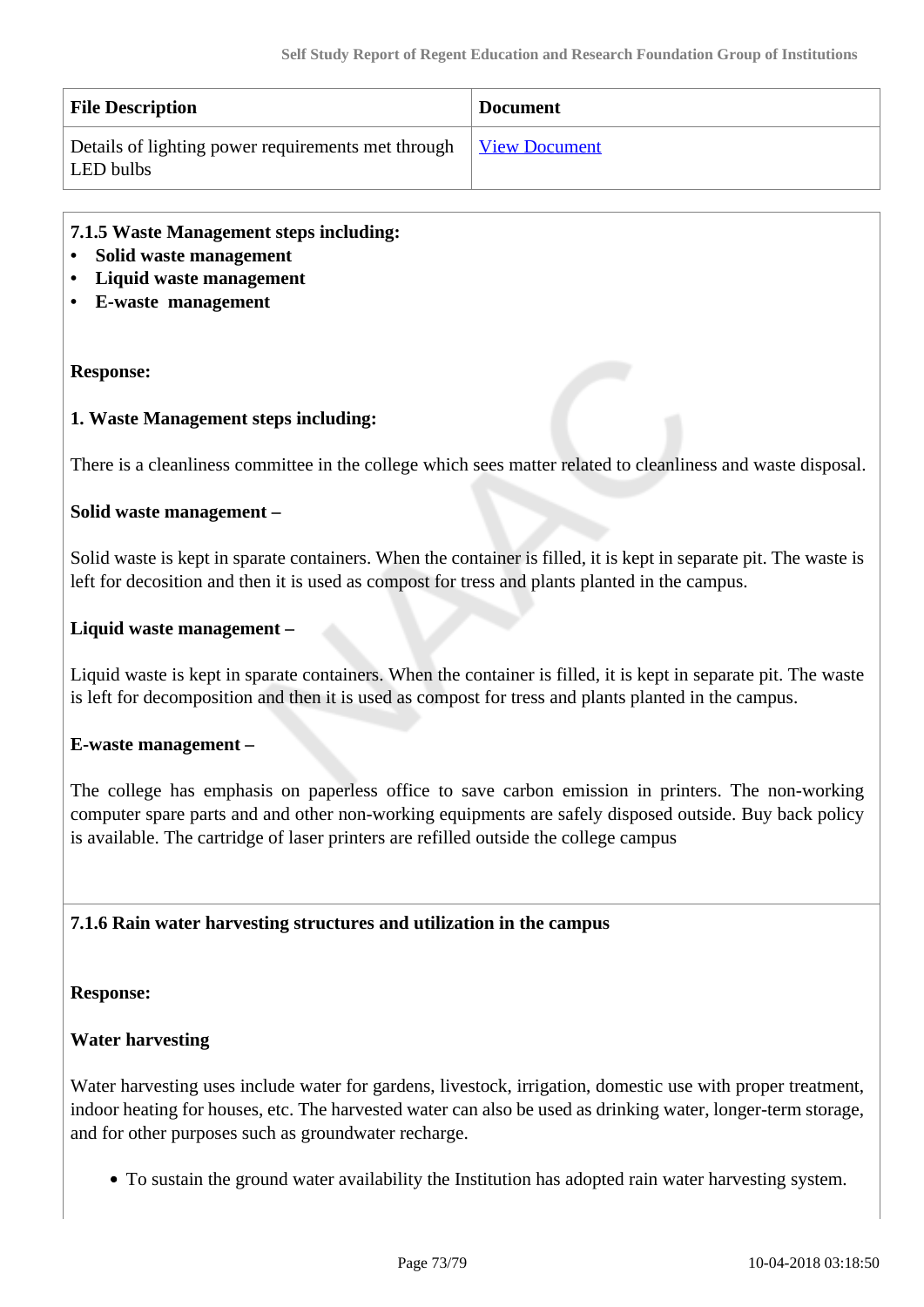• All open terraces are fitted with collection pipes which collect rainwater and sent to the ground through designed drains.

| <b>File Description</b>    | <b>Document</b>      |
|----------------------------|----------------------|
| Any additional information | <b>View Document</b> |

### **7.1.7 Green Practices**

- **Students, staff using**
- **a) Bicycles**
- **b) Public Transport**
- **c) Pedestrian friendly roads**
- **Plastic-free campus**
- **Paperless office**
- **Green landscaping with trees and plants**

#### **Response:**

Students, staff using

a) Bicycles – Students are encouraged to come to college bicycles. Maxnimum number of students used bycles.

b) Public Transport - The institution has urged the local administration to start public transportation system in the college area for the benefit of the college staff and students of the college.

c) Pedestrian Friendly Roads Plastic free campus – The college is polythen free. We are trying to make it plastic free also. Paperless office – Though paper have been used, efforts the being made to work perparless work. Green landscaping with trees and plants – Trees and palnts are the identitnes the college. We have developed botanical and herbal garden also.

| <b>File Description</b>    | <b>Document</b>      |
|----------------------------|----------------------|
| Any additional information | <b>View Document</b> |

# **7.1.8 Average percentage expenditure on green initiatives and waste management excluding salary component during the last five years**

#### **Response:** 0.31

7.1.8.1 Total expenditure on green initiatives and waste management excluding salary component year wise during the last five years(INR in Lakhs)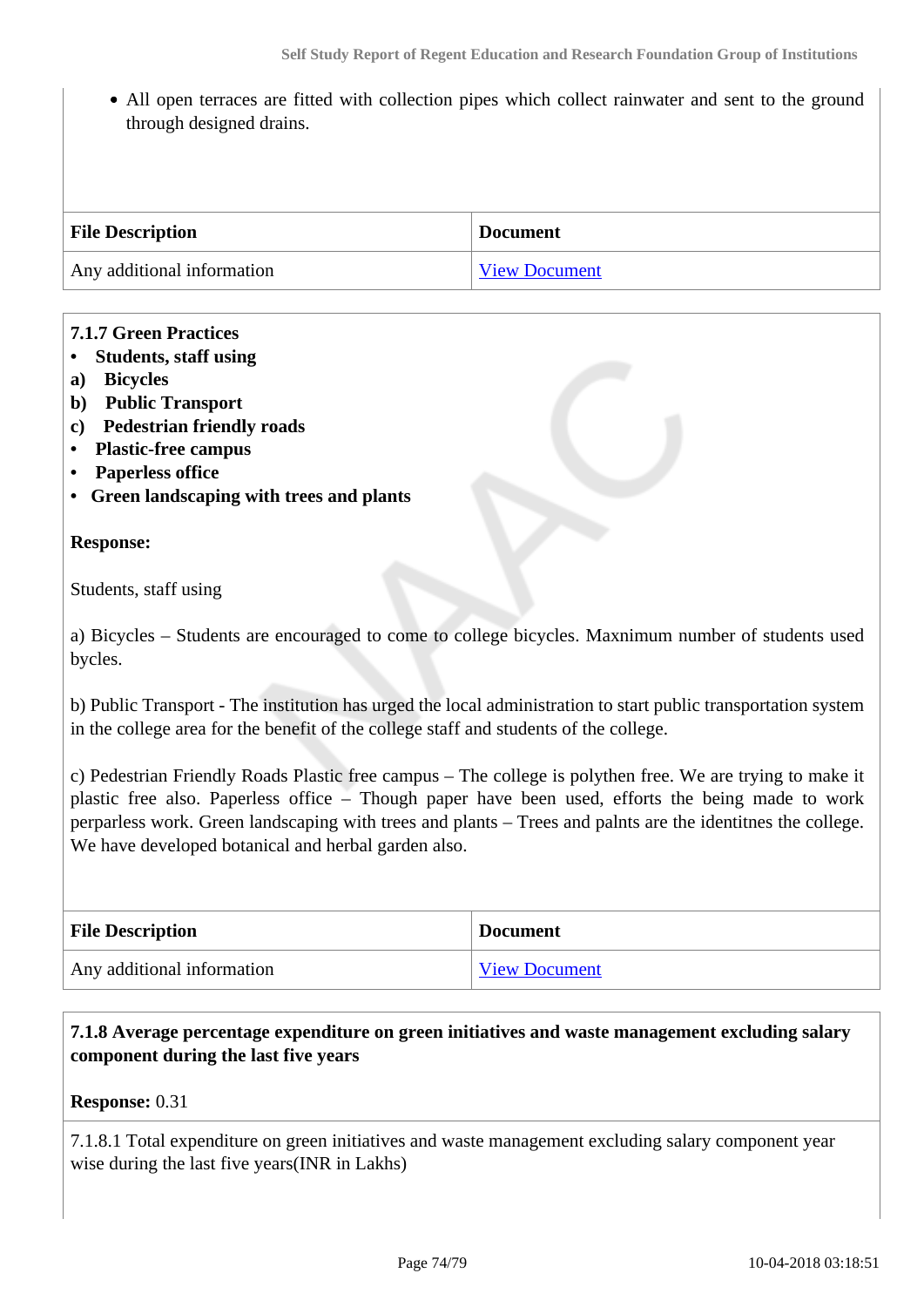| 2016-17                                                                                        | 2015-16 | 2014-15         |                      | 2013-14 | 2012-13 |  |
|------------------------------------------------------------------------------------------------|---------|-----------------|----------------------|---------|---------|--|
| 1.5                                                                                            | 1.2     | 1.1             |                      | 1.2     | 1.0     |  |
|                                                                                                |         |                 |                      |         |         |  |
| <b>File Description</b>                                                                        |         | <b>Document</b> |                      |         |         |  |
| Details of expenditure on green initiatives and waste<br>management during the last five years |         |                 | <b>View Document</b> |         |         |  |

| 7.1.9 Differently abled (Divyangjan) Friendliness Resources available in the institution: |                      |  |
|-------------------------------------------------------------------------------------------|----------------------|--|
| 1. Physical facilities                                                                    |                      |  |
| 2. Provision for lift                                                                     |                      |  |
| 3. Ramp / Rails                                                                           |                      |  |
| <b>4. Braille Software/facilities</b>                                                     |                      |  |
| <b>5. Rest Rooms</b>                                                                      |                      |  |
| <b>6. Scribes for examination</b>                                                         |                      |  |
| 7. Special skill development for differently abled students                               |                      |  |
| 8. Any other similar facility (Specify)                                                   |                      |  |
|                                                                                           |                      |  |
| A. 7 and more of the above                                                                |                      |  |
| <b>B.</b> At least 6 of the above                                                         |                      |  |
| C. At least 4 of the above                                                                |                      |  |
| D. At least 2 of the above                                                                |                      |  |
| <b>Response:</b> D. At least 2 of the above                                               |                      |  |
| <b>File Description</b>                                                                   | <b>Document</b>      |  |
| Resources available in the institution for<br>Divyangjan                                  | <b>View Document</b> |  |
|                                                                                           |                      |  |

 **7.1.10 Number of Specific initiatives to address locational advantages and disadvantages during the last five years**

## **Response:** 1

7.1.10.1 Number of specific initiatives to address locational advantages and disadvantages year wise during the last five years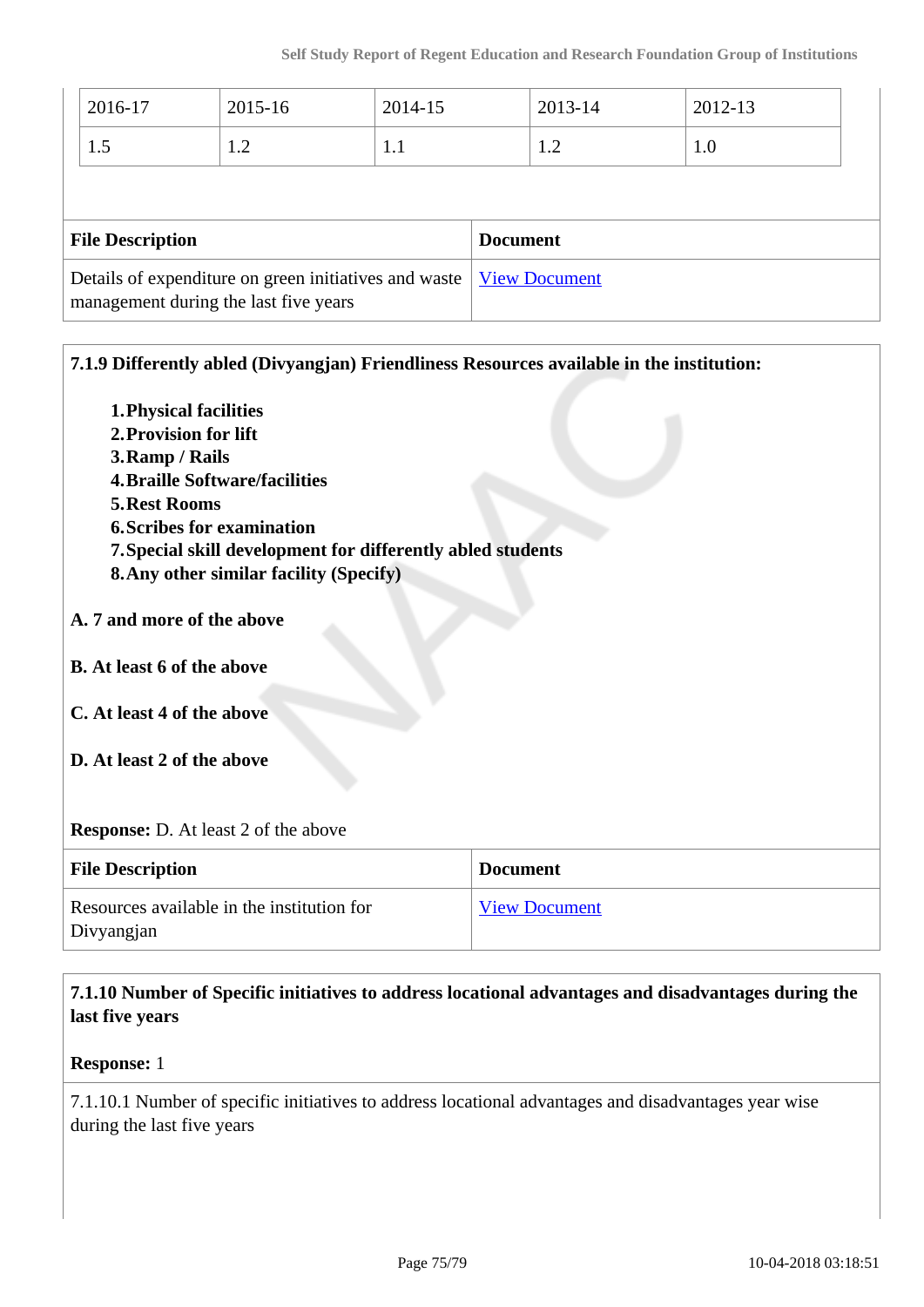| 2016-17                                                                              | 2015-16  | 2014-15              | 2013-14  | 2012-13          |  |
|--------------------------------------------------------------------------------------|----------|----------------------|----------|------------------|--|
|                                                                                      | $\theta$ | O                    | $\theta$ | $\boldsymbol{0}$ |  |
|                                                                                      |          |                      |          |                  |  |
| <b>File Description</b>                                                              |          | <b>Document</b>      |          |                  |  |
| Number of Specific initiatives to address locational<br>advantages and disadvantages |          | <b>View Document</b> |          |                  |  |

# **7.1.11 Number of initiatives taken to engage with and contribute to local community during the last five years (Not addressed elsewhere)**

# **Response:** 1

7.1.11.1 Number of initiatives taken to engage with and contribute to local community year wise during the last five years

| 2016-17 | 2015-16 | 2014-15 | $2013 - 14$ | 2012-13 |
|---------|---------|---------|-------------|---------|
|         | ν       | v       | ν           |         |

| <b>File Description</b>                                                                   | <b>Document</b>      |
|-------------------------------------------------------------------------------------------|----------------------|
| Details of initiatives taken to engage with local<br>community during the last five years | <b>View Document</b> |

# **7.1.12**

**Code of conduct handbook exists for students, teachers, governing body, administration including Vice Chancellor / Director / Principal /Officials and support staff**

**Response:** Yes

**7.1.13 Display of core values in the institution and on its website**

**Response:** Yes

 **7.1.14 The institution plans and organizes appropriate activities to increase consciousness about national identities and symbols; Fundamental Duties and Rights of Indian citizens and other constitutional obligations**

**Response:** No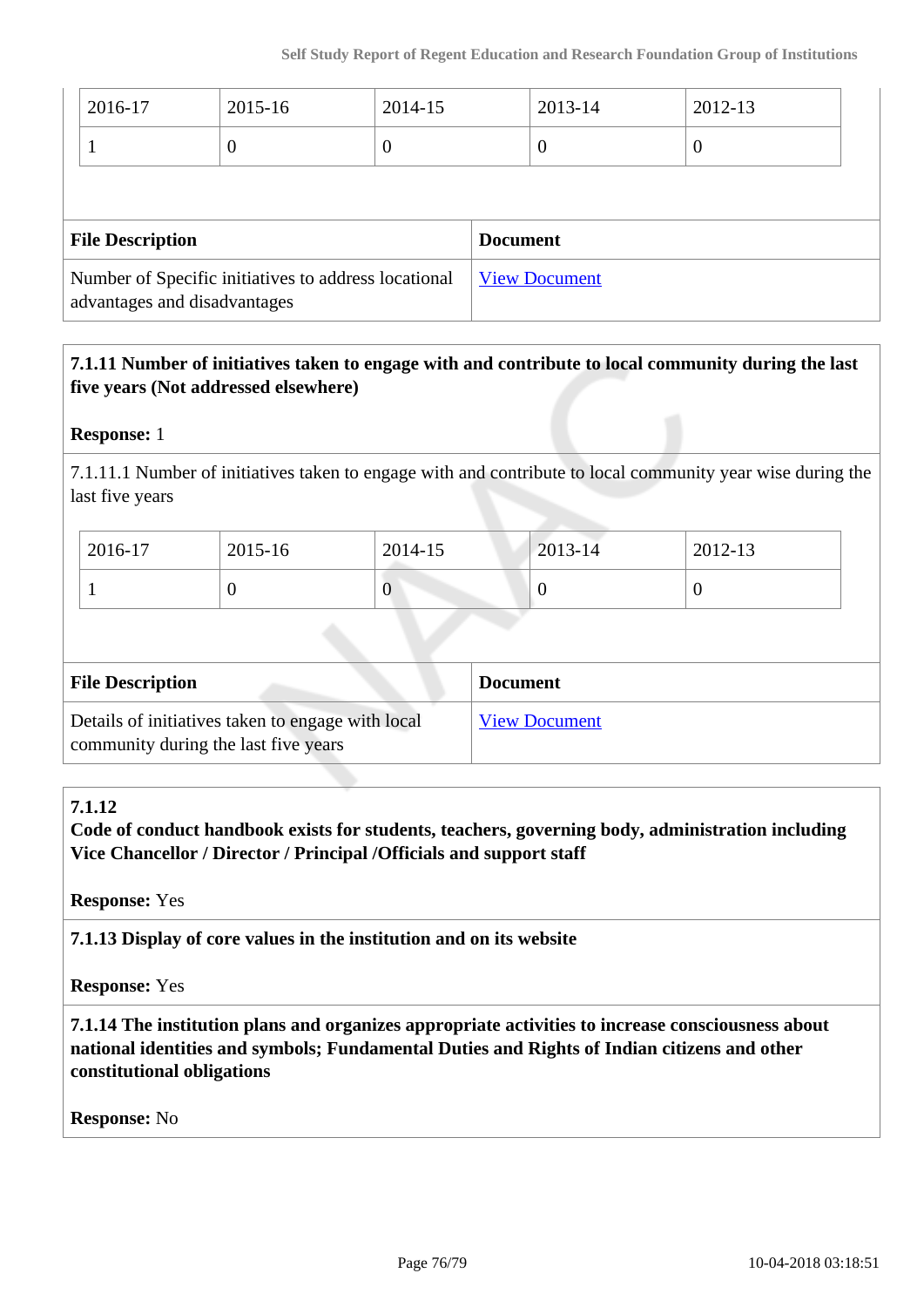| <b>File Description</b>                             | <b>Document</b>      |
|-----------------------------------------------------|----------------------|
| Details of activities organized to increase         | <b>View Document</b> |
| consciousness about national identities and symbols |                      |

### **7.1.15 The institution offers a course on Human Values and professional ethics**

**Response:** Yes

 **7.1.16 The institution functioning is as per professional code of prescribed / suggested by statutory bodies / regulatory authorities for different professions**

**Response:** Yes

 **7.1.17 Number of activities conducted for promotion of universal values (Truth, Righteous conduct, Love, Non-Violence and peace); national values, human values, national integration, communal harmony and social cohesion as well as for observance of fundamental duties during the last five years**

**Response:** 2

 **7.1.18 Institution organizes national festivals and birth / death anniversaries of the great Indian personalities**

**Response:** 

The Institution has organised follwoing activities realting to national festivals, birth/death anniversaries of the great Indian personalities

1. International Yoga Day Celebration

2. Teachers Day Celebration

3. Mahatma Gandhi Jaynti Celebration

4. Aids Diwas

5. Swami Vivekanada - Youth Day Celebration

6. College Foundation Day Celebration

7. Rabindra Jayanti Celebration

8. International Language Day

 **7.1.19 The institution maintains complete transparency in its financial, academic, administrative and auxiliary functions**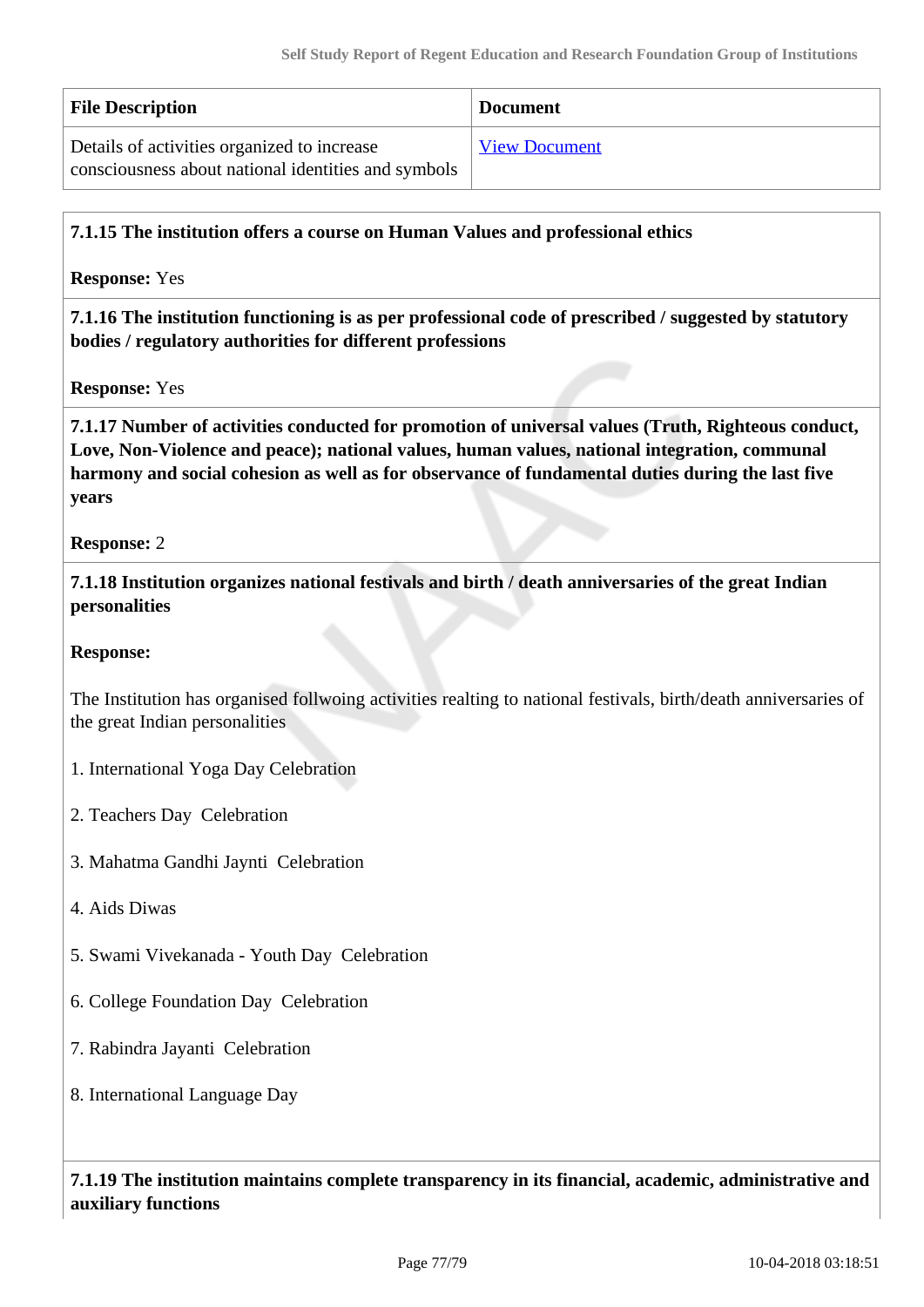# **Response:**

The institution maintains transparency in its financial, academic, administrative and auxiliary functions. There is proper system of expenditure audit system. Every expenditure is audited by departmental auditer and CA. total transparency is maintained. There is system of academic aduit in the college. There is a academic audit cell in the college which monitors every academic activity of the college. Auxiliary functions are conducted in a transparent way. For this purpose, decisions are taken in staff council meetings.

# **7.2 Best Practices**

# **7.2.1 Describe at least two institutional best practices (as per NAAC Format)**

# **Response:**

1. Code of Conduct- The college has started Code of Conduct as one of practices. All students are directed to maintain the codes of college to ensure the practices. All teachers, non-teaching staff keep an watch on this.

2. Cleaning of Campus- Swachh Bharat Abhiyan (SBA) (or Swachh Bharat Mission (SBM) or Clean India Mission in English) is a campaign in india that aims to clean up the streets, roads and infrastructure of India's cities, smaller towns, and rural areas. The institution has started a practice of cleaning of campuses on regular basis and ensure the campues remain clean and pollution free.

# **7.3 Institutional Distinctiveness**

 **7.3.1 Describe/Explain the performance of the institution in one area distinctive to its vision, priority and thrust**

### **Response:**

The purpose of the institution is the total personality development of students. For this purpose, the institution organizes defferent activities which have enhanced the character and depth of students' personality. For academic performance of students teachers take classes regularly on the basic of syllabus prescribed. On regular basis class tests, unit tests, quarterly tests, half-yearly tests and pre – final tests are conducted on scheduled time which has improved students' performance in university exams. On occasions, seminars, workshops, quiz-contests, essay contests are conducted. Guest lectures are also conducted. We have started "One Plant One Student" as a green programme in the college. This programme has inculcated an environmental sense and awareness among students. Green audit is in operation in the institution.